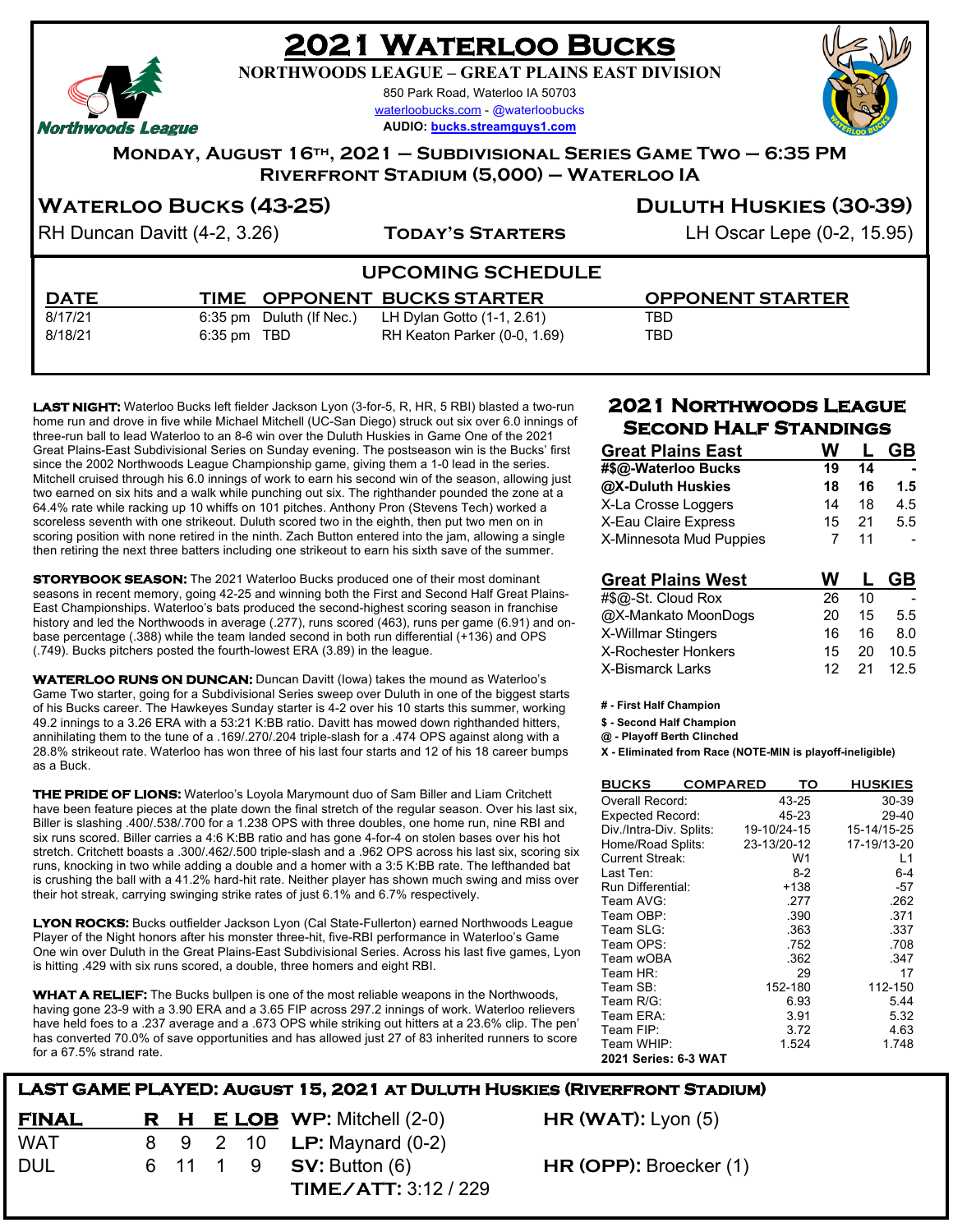## **BUCKS STARTING ROTATION**

**#36 Duncan Davitt – RH** 

**Sophomore, 6'3 – 220** 

**Iowa** 

#### **4-2, 3.26 ERA, 21 BB, 53 K, 1.35 WHIP**

**HOME: 2-1, 2.54 ERA ROAD: 2-1, 4.22 ERA OPP AVG: .246, 1 HR ROAD: .279, 0 HR VS RH: .169, 1 HR VS LH: .489, 0 HR**

**LAST TIME OUT:** Davitt earned his fourth win and the Bucks' 40<sup>th</sup> of the summer with 4.0 innings of four-hit, three run baseball in a rain-shortened game in Eau Claire on August 8…rebounded incredibly well from a three-spot in the first, striking out two and walking just one…

**AGAINST THE HUSKIES:** Davitt didn't have his finest stuff against Duluth on June 12, taking a no-decision while going 5.0 innings of seven-hit, three-walk baseball…allowed three earned in an eventual Waterloo extra-innings loss… dealt 5.1 strong innings on June 25 at Duluth while taking a no-decision…battled back from being struck by a broken bat to allow five runs on eight hits, scattering three walks and striking out three on 107 pitches…

**THIS SEASON:** Davitt struck out a collegiate career-best 10 batters over 5.2 scoreless innings of work on June 5 against the Mud Puppies to lead Waterloo to their fourth straight win…was simply brilliant for Waterloo, firing 5.2 shutout frames and allowing just two hits and a walk to go with his 10 punchouts…threw 76 pitches and piled up 16 whiffs, working at a 70.7% first-pitch strike rate…struck out seven straight batters at one point during his start…didn't have his finest stuff against Duluth on June 12, taking a no-decision while going 5.0 innings of seven-hit, three-walk baseball…allowed three earned in an eventual Waterloo extra-innings loss… took a hard-luck loss in a fine start at Willmar on June 19…worked five innings and struck out nine, scattering seven hits and three walks while allowing just two earned…piled up 18 swinging strikes on 99 pitches for an 18.2% whiff rate…dealt 5.1 strong innings on June 25 at Duluth while taking a no-decision…battled back from being struck by a broken bat to allow five runs on eight hits, scattering three walks and striking out three on 107 pitches…gave Waterloo 6.0 innings of four-hit, one-walk baseball while striking out six on July 3 against Willmar…allowed four runs, all earned, while racking up 12 whiffs on 90 pitches to earn his second win of the summer…tied a collegiate career-high with 10 strikeouts over 6.0 innings of brilliant baseball against St. Cloud on July 10…scattered four hits and four walks while allowing just one unearned run, piling up 22 whiffs on 106 pitches as all four pitches were working for the righthander… fired 5.2 innings of one-run baseball, scattering five hits and working around five free passes while striking out innings of one-run baseball, scattering five hits and working around five free passes while striking out four on July 17 against the Rox…racked up 12 whiffs on 94 pitches, working out of multiple jams and flashing his guts with critical out after critical out… picked up his third win with 5.0 scoreless innings of four-hit baseball, striking out six and walking none on July 24 at Bismarck…piled up 13 whiffs on 91 pitches, working around three hit batsmen and pounding the zone late in counts to give Waterloo five scoreless frames…tossed two shutout innings in a Major League Dreams Showcase tune-up start on July 30 in Mankato, striking out three and allowing just one baserunner on a single…went three up, three down in the MLDS in La Crosse with one strikeout…

**THIS SPRING:** Davitt spent most of his COVID-sophomore season as Iowa's Sunday starter, going 5-2 over 13 appearances and nine starts with a 5.55 ERA across 48.2 innings of work…earned the second-most wins on the Iowa staff behind Big Ten Pitcher of the Year Trenton Wallace, tied with Cam Baumann's five wins…worked at least 6.0 innings three times and added two more starts of 5.0 frames…allowed just one earned in starts against Nebraska and Maryland in February, tossing 6.0 frames in each outing with a combined five hits and four walks allowed while striking out 11…

**CAREER NOTES:** Davitt was a 2018 graduate of Indianola High School in Indianola, Iowa…Ranked as <sup>a</sup> top-500 prospect nationally by Perfect Game and as the No. 11 player in Iowa by Prep Baseball Report… 2017 Perfect Game Underclass Honorable Mention selection… All-State Super Team by Iowa High School Coaches Baseball Association as a senior… Iowa All-Star and MVP for Large School West Team in 2018… second-team all-state by the coaches as a junior and third-team by the Iowa Newspaper Association… three-time all-district (first-team as junior and senior, second-team as sophomore) and three-time all-conference (first-team as junior and senior, second team as<br>sophomore) selection… team captain as a senior… team's outstanding defensive player… went 11-1 with 0.37 ERA, Little Hawkeye Conference titles as a junior and senior… played three seasons for the lowa Sticks… also played three<br>seasons of high school basketball… named the Outstanding History Student in 2018… high school coach was C (5/24)… tied a career-high, fanning six over 4 1/3 innings in relief at Maryland (5/17)… notched his second win, tossing<br>two perfect innings and striking out four against Western Illinois (5/1)… went a career-long five inn over 2 1/3 innings… tossed three shutout innings, allowing one hit and fanning two against Chicago State (3/20)…<br>notched his first career win at No. 19 Oklahoma State (3/1), allowing one hit and fanning five over three shu innings… struck out the side in Hawkeye debut against Marshall (2/17), combining for the one-hit shutout… tabbed as an<br>"Impact Freshman" in the Big Ten by D1Baseball.com…Academic All-Big Ten in 2020…Iowa's Sunday starter i went 0-1 with a 4.50 ERA in four starts…had 13 strikeouts over 16 innings… tossed four innings, allowing one run on<br>three hits over four innings at San Diego (2/23)… logged three innings, allowing one run on one hit, while against Pitt (2/16)…joined the Waterloo Bucks in the summer of 2020…made nine appearances with a Waterloo-most eight starts, pitching to a 3.69 ERA across 39.0 innings of work…the Bucks won six of his eight starts…led the Waterloo staff in innings, strikeouts and wins…

#### **Davitt – CAREER BY SEASON**

| <b>TEAM</b>   | W-L     | ERA G |    | GS | <b>FIP</b> | IP           | ĸ | BB - |   | CG SO | BAA  |
|---------------|---------|-------|----|----|------------|--------------|---|------|---|-------|------|
| 19 UI         | $2 - 1$ | 5.22  | 17 | 4  | 3.50       | 39.2 50      |   | 26   |   |       | .261 |
| 20 UI         | $0 - 1$ | 4.50  | 4  | 4  | 4.79       | $16.0$ 13    |   |      |   |       | .246 |
| 20 WAT        | $3-1$   | 3.69  | 9  | 8  | 4.07       | 39.029       |   | 14   |   | 0     | .291 |
| 21 UI         | $5-2$   | 5.55  | 13 | 9  | 5.03       | 48.2.47      |   | 19   |   |       | .274 |
| <b>21 WAT</b> | $4-2$   | 3.26  | 10 | 10 | 3.10       | 49.2 53      |   | 21   |   | O     | .246 |
| <b>CAREER</b> | 14-7    | 4.43  | 53 | 35 | 4.01       | 193.0 192 87 |   |      | 0 |       | 265  |

## **Davitt – GAME-BY-GAME (\*\*relief)**

| <b>DEC</b><br>IP<br><b>DATE</b><br><b>OPP</b><br><b>SCORE</b><br>R<br>ER<br>н<br>ΗR<br>BВ<br>к<br>6/5<br>W. 9-1<br>$W(1-0)$<br><b>MIN</b><br>5.2<br>2<br>0<br>0<br>0<br>10<br>3<br>3<br>6/12<br><b>DUL</b><br>ND (1-0)<br>0<br>3<br>L, 14-12<br>5.0<br>7<br>0<br>6/19<br>3<br>2<br>0<br>3<br>9<br>@ WIL<br>L. 4-2<br>5.0<br>$L(1-1)$<br>7<br>3<br>5<br>3<br>6/25<br>0<br>5<br>@ DUL<br>ND (1-1)<br>W. 11-5<br>5.2<br>8<br>7/3<br>W. 9-5<br>1<br>6<br>WIL<br>W (2-1)<br>1<br>4<br>6.0<br>4<br>4<br>7/10<br><b>STC</b><br>$L(2-2)$<br>L. 3-0<br>0<br>0<br>6.0<br>4<br>4<br>1<br>10<br>7/17<br><b>STC</b><br>5<br>W. 4-2<br>$ND (2-2)$<br>0<br>5.2<br>5<br>1<br>1<br>4<br>7/24<br>6<br>@ BIS<br>W. 2-0<br>W (3-2)<br>5.0<br>0<br>0<br>0<br>0<br>4<br>3<br>7/30<br>$ND (3-2)$<br>@ Man<br>0<br>0<br>2.0<br>0<br>0<br>L. 6-5<br>1 |     |      |         |         |     |   |   |   |   |   |
|------------------------------------------------------------------------------------------------------------------------------------------------------------------------------------------------------------------------------------------------------------------------------------------------------------------------------------------------------------------------------------------------------------------------------------------------------------------------------------------------------------------------------------------------------------------------------------------------------------------------------------------------------------------------------------------------------------------------------------------------------------------------------------------------------------------------------|-----|------|---------|---------|-----|---|---|---|---|---|
|                                                                                                                                                                                                                                                                                                                                                                                                                                                                                                                                                                                                                                                                                                                                                                                                                              |     |      |         |         |     |   |   |   |   |   |
|                                                                                                                                                                                                                                                                                                                                                                                                                                                                                                                                                                                                                                                                                                                                                                                                                              |     |      |         |         |     |   |   |   |   |   |
|                                                                                                                                                                                                                                                                                                                                                                                                                                                                                                                                                                                                                                                                                                                                                                                                                              |     |      |         |         |     |   |   |   |   |   |
|                                                                                                                                                                                                                                                                                                                                                                                                                                                                                                                                                                                                                                                                                                                                                                                                                              |     |      |         |         |     |   |   |   |   |   |
|                                                                                                                                                                                                                                                                                                                                                                                                                                                                                                                                                                                                                                                                                                                                                                                                                              |     |      |         |         |     |   |   |   |   |   |
|                                                                                                                                                                                                                                                                                                                                                                                                                                                                                                                                                                                                                                                                                                                                                                                                                              |     |      |         |         |     |   |   |   |   |   |
|                                                                                                                                                                                                                                                                                                                                                                                                                                                                                                                                                                                                                                                                                                                                                                                                                              |     |      |         |         |     |   |   |   |   |   |
|                                                                                                                                                                                                                                                                                                                                                                                                                                                                                                                                                                                                                                                                                                                                                                                                                              |     |      |         |         |     |   |   |   |   |   |
|                                                                                                                                                                                                                                                                                                                                                                                                                                                                                                                                                                                                                                                                                                                                                                                                                              |     |      |         |         |     |   |   |   |   |   |
|                                                                                                                                                                                                                                                                                                                                                                                                                                                                                                                                                                                                                                                                                                                                                                                                                              |     |      |         |         |     |   |   |   |   |   |
|                                                                                                                                                                                                                                                                                                                                                                                                                                                                                                                                                                                                                                                                                                                                                                                                                              | 8/8 | @ EC | W. 10-3 | W (4-2) | 4.0 | 4 | 3 | 3 | 0 | 2 |

### **Davitt – SEASON HIGHS\***

**INNINGS PITCHED:** 6.0, 2x (7/10 vs. St. Cloud) **MOST STRIKEOUTS:** 10, 2x (7/10 vs. St. Cloud) **WALKS ALLOWED:** 5, 7/17 vs. St. Cloud **HITS ALLOWED:** 8, 6/25 at Duluth **RUNS ALLOWED:** 5, 6/25 at Duluth **MOST EARNED RUNS:** 5, 6/25 at Duluth **MOST HOME RUNS:** 1, 7/3 vs. Willmar **BEST LOW-HIT GAME^:** 2, 6/5 vs. Minnesota **LONGEST WIN STREAK:** 1, 4x (8/8 at Eau Claire-present) **LONGEST LOSS STREAK:** 1, 2x

### **Davitt – CAREER HIGHS\***

**INNINGS PITCHED:** Same, 5x **MOST STRIKEOUTS:** Same **WALKS ALLOWED:** Same **HITS ALLOWED:** 9, 7/17/20 at St. Cloud **RUNS ALLOWED:** 7, 5/15/21 vs. Illinois **MOST EARNED RUNS:** 7, 5/15/21 vs. Illinois **MOST HOME RUNS:** 4, 4/26/21 vs. Northwestern **BEST LOW-HIT GAME^:** 1, 4/2/19 vs. Clarke **LONGEST WIN STREAK:** 2, 3/28/21 vs. Maryland-4/4/21 at Purdue **LONGEST LOSS STREAK:** 1

**^five-inning minimum**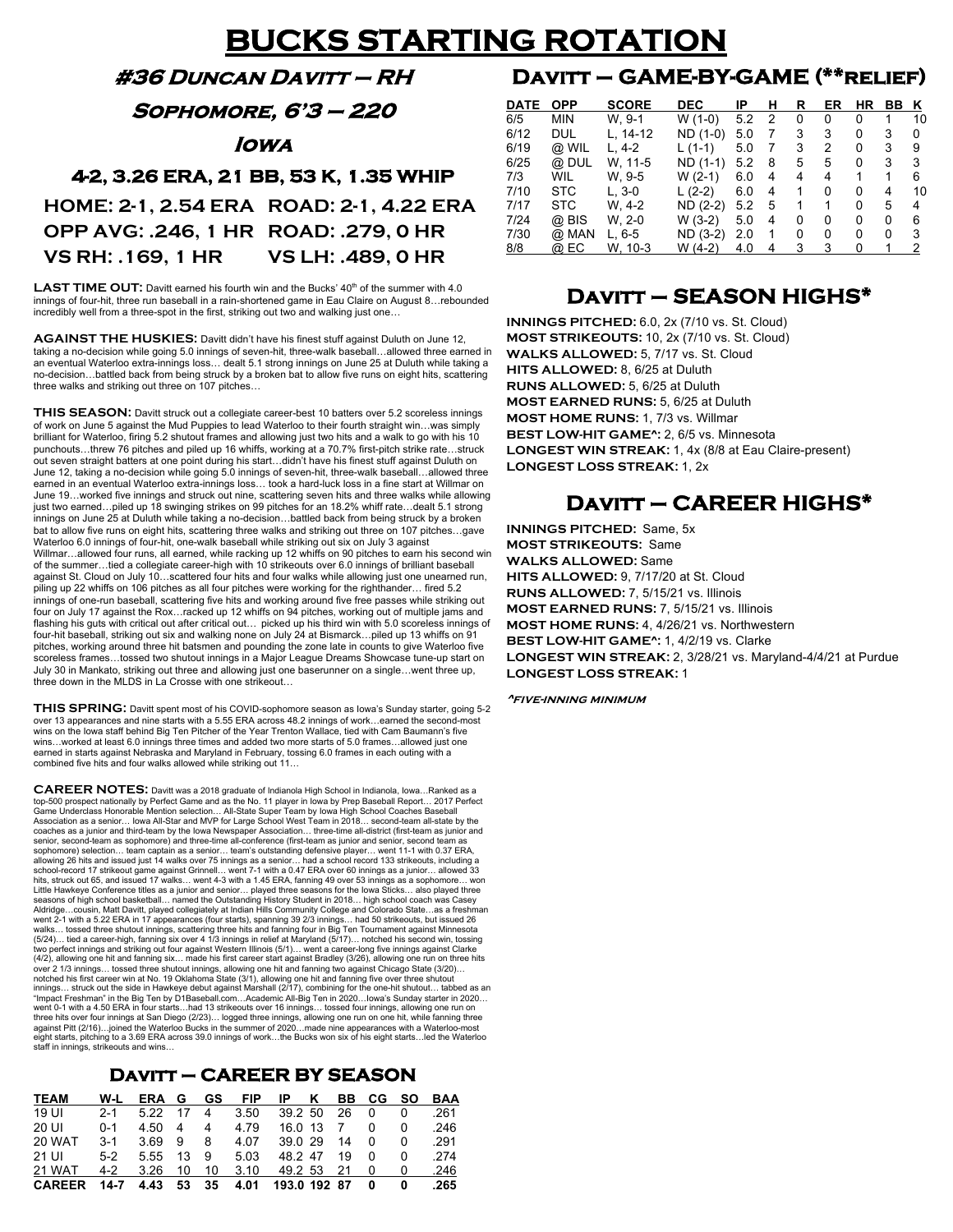## **BUCKS STARTING ROTATION**

**#27 Dylan Gotto – LH** 

**Junior, 6'2 – 205** 

**WARTBURG** 

#### **1-1, 2.61 ERA, 5 BB, 10 K, 1.55 WHIP**

**HOME: 0-1, 2.35 ERA ROAD: 1-0, 3.38 ERA OPP AVG: .262, 0 HR ROAD: .273, 0 HR VS RH: .296, 0 HR VS LH: .200, 0 HR**

**LAST TIME OUT:** Gotto took a hard-luck loss on August 12 against Eau Claire, allowing two earned over 3.1 innings of work before being removed at 45 pitches in preparation for his Game Three start in the 2021 Northwoods League Postseason…struck out three and walked just one…

**AGAINST THE HUSKIES:** Gotto has not pitched against Duluth in his career…

**THIS SEASON:** Gotto has made three appearances with two starts this summer for the Bucks, earning a win in relief in his 2021 debut on July 29 at Mankato…has worked at a 62.4% strike rate, a 10.5% whiff rate and a 54.2% first-pitch strike rate while keeping the ball on the ground at a 50.0% clip…

**THIS SPRING:** Gotto started seven games for Wartburg, going 1-2 with a stellar 2.39 FIP across 46.2 innings…held a 48:13 K:BB ratio and a .230 batting average against…tossed a complete-game shutout on March 28 against Central, striking out 10 and allowing just three baserunners on two singles and a hit batsmen across 7.0 innings of work…had his season cut short due to an injury following his April 11 start at Simpson…

**CAREER NOTES:** A 2017 graduate of Western Dubuque High School First-team All-Conference ... First-team All-Area…Made nine appearances as a freshman in 2018 at Wartburg... had a 3.77 ERA ... went 4-3 ... had 35 strikeouts in 45.1 innings pitched...2019 Second Team All-American Rivers Conference…Made and started in 10 appearances ...4.14 ERA ... went 4-3 ... recorded two complete games with one shutout ... 66 strikeouts in 67.1 innings pitched ... Made and started in 3 appearances in 2020... 2.57 ERA ... went 3-0 ... recorded three complete games ... 33 strikeouts in 21 innings pitched…made two appearances for the Waterloo Bucks in 2020…

#### **Gotto – CAREER BY SEASON**

| TEAM          | W-L        | ERA G |    | GS. | <b>FIP</b> | IP           | ĸ | BB. | CG SO |   | BAA  |
|---------------|------------|-------|----|-----|------------|--------------|---|-----|-------|---|------|
| 18 WC         | $4 - 3$    | 3.77  | 9  |     | 3.03       | 45.1 35      |   | 17  |       | 0 | .280 |
| 19 WC         | $4 - 3$    | 4.14  | 10 | 10  | 3.17       | 67.1 66      |   | 30  | 2     |   | .262 |
| 20 WC         | $3-0$      | 2.57  | 3  | 3   | 1.24       | 21.0 33      |   | -7  | 3     |   | .187 |
| 20 WAT        | $1 - 1$    | 2.25  | 2  | 1   | 2.85       | 8.0          | 4 | 1   | 0     | 0 | .207 |
| 21 WC         | $1 - 2$    | 4.44  |    |     | 2.39       | 46.248       |   | 13  |       |   | .230 |
| 21 WAT        | $1 - 1$    | 2.61  | 3  | 2   | 2.91       | $10.1$ 10    |   | 5   | 0     | 0 | .262 |
| <b>CAREER</b> | 14-10 3.81 |       | 34 | 30  | 2.73       | 198.2 196 73 |   |     | 6     | 3 | .249 |

### **Gotto – GAME-BY-GAME (\*\*relief)**

| DATE OPP |                     | <b>SCORE</b> | <b>DEC</b>             | $IP$ H | R | ER HR BB K |  |
|----------|---------------------|--------------|------------------------|--------|---|------------|--|
|          | **7/29 @ MAN W, 5-3 |              | W(1-0) 2.2 3 1 1 0 3 3 |        |   |            |  |
|          | 8/5 MAN W.5-1       |              | $ND(1-0)$ 4.1 5 0 0    |        |   |            |  |
| 8/12     | EC.                 | L. 8-2       | $L(1-1)$ 3.1 3 2 2     |        |   |            |  |

### **Gotto – SEASON HIGHS\***

**INNINGS PITCHED:** 4.1, 8/5 vs. Mankato **MOST STRIKEOUTS:** 4, 8/5 vs. Mankato **WALKS ALLOWED:** 3, 7/29 at Mankato **HITS ALLOWED:** 5, 8/5 vs. Mankato **RUNS ALLOWED:** 2, 8/12 vs. Eau Claire **MOST EARNED RUNS:** 2, 8/12 vs. Eau Claire **MOST HOME RUNS:** 0, 3x (Last-8/12 vs. Eau Claire) **BEST LOW-HIT GAME^:** N/A **LONGEST WIN STREAK:** 1 **LONGEST LOSS STREAK:** 1, 8/12 vs. Eau Claire-present

### **Gotto – CAREER HIGHS\***

**INNINGS PITCHED:** 9.0, 2x (Last-4/26/19 vs. Simpson) **MOST STRIKEOUTS:** 16, 2/23/20 vs. Bethel **WALKS ALLOWED:** 5, 3/3/19 vs. DeSales **HITS ALLOWED:** 10, 3/13/21 at Illinois Wesleyan **RUNS ALLOWED:** 10, 3/13/21 at Illinois Wesleyan **MOST EARNED RUNS:** 8, 3/10/18 vs. UMass-Dartmouth **MOST HOME RUNS:** 1, 3x (Last-4/13/19 vs. Nebraska Wesleyan) **BEST LOW-HIT GAME^:** 2, 2x (Last-3/28/21 vs. Central) **LONGEST WIN STREAK:** 4, 2/23/20 vs. Bethel-8/12/20 vs. Rochester **LONGEST LOSS STREAK:** 3, 8/15/20 vs. Rochester-3/6/21 at Webster

**^five-inning minimum**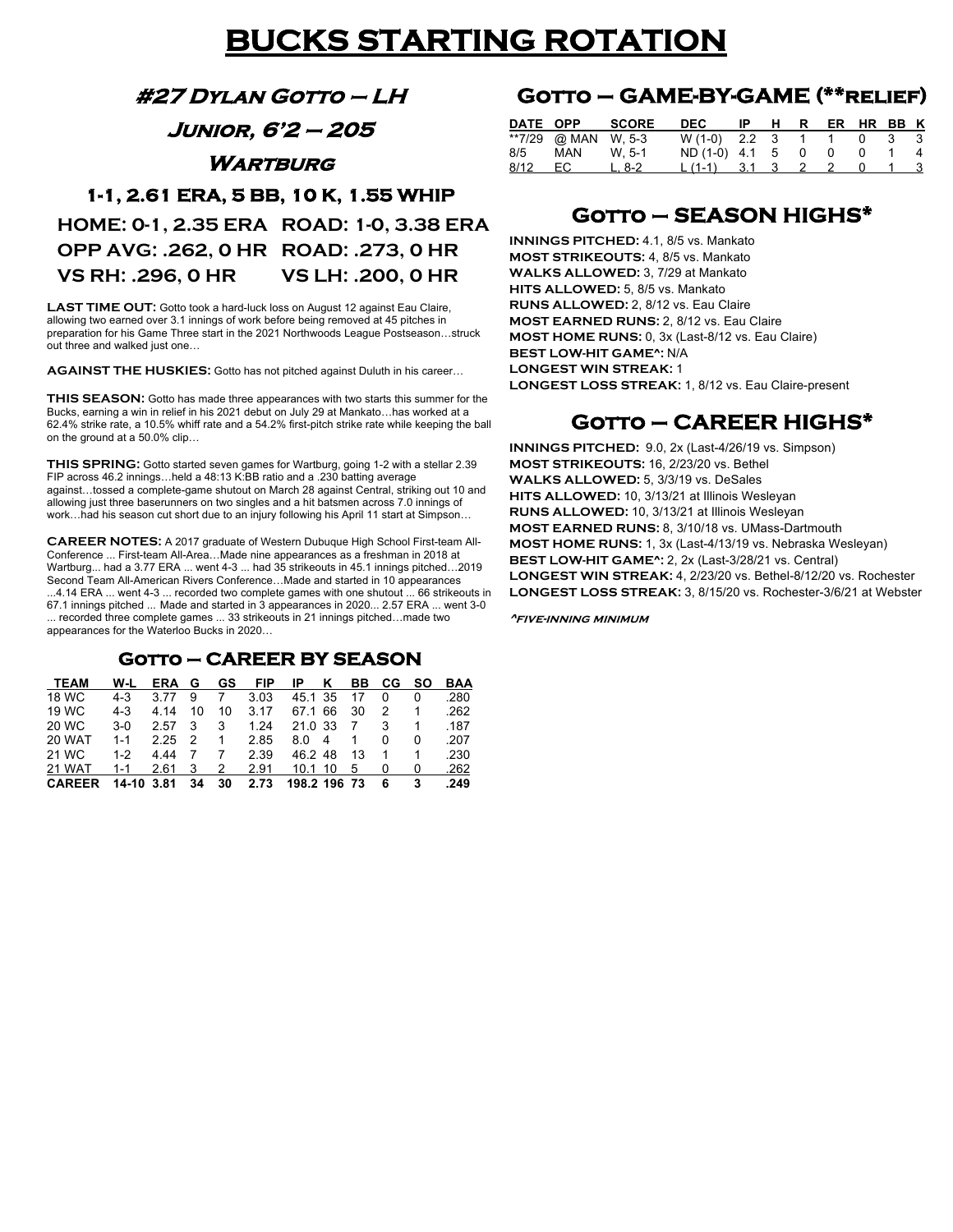# **BUCKS STARTING ROTATION**

#### **#29 Keaton Parker – RH**

**Sophomore, 6'0 – 210** 

**Upper Iowa** 

#### **0-0, 1.69 ERA, 5 BB, 6 K, 1.50 WHIP**

**HOME: 0-0, 2.35 ERA ROAD: 0-0, 0.00 ERA OPP AVG: .270, 0 HR ROAD: .111, 0 HR VS RH: .167, 0 HR VS LH: .462, 0 HR**

**LAST TIME OUT:** Parker dealt over 5.2 innings of work in his first start of the summer, scattering seven hits and allowing just one run while striking out four and walking three…worked at a 60.0% first-pitch strike rate, fired 64 strikes on 97 pitches and kept the ball on the ground at a 55.6% clip…

**AGAINST THE HUSKIES:** Parker has not pitched against Duluth this summer…

**THIS SEASON:** Parker made three relief appearances for Waterloo prior to joining the starting rotation on August 13, firing 4.0 innings of one-run baseball while scattering three hits and three walks, striking out one…has induced weak contact on 35.3% of balls in play…has pounded the zone at a 61.2% rate…

**THIS SPRING:** 2021 NSIC All-Academic Team of Excellence... made 14 appearances and two starts... posted a 3.34 ERA and a 1-3 record in 29.2 innings... struck out 29 and held the opposition to a cumulative.270 batting average…

**CAREER NOTES:** A 2019 graduate of Alburnett High School…2019 State Runner Up … 2019 first Team All-State Pitcher…As a freshman at Upper Iowa threw 3.2 innings over three appearances ... posted a 7.36 ERA ... struck out four batters...

#### **Parker – CAREER BY SEASON**

| <b>TEAM</b>                            |  |  | W-L ERA G GS FIP IP K BB CG SO BAA     |  |  |                |        |
|----------------------------------------|--|--|----------------------------------------|--|--|----------------|--------|
| <b>20 UIU</b>                          |  |  | 0-0 7.36 3 0 6.92 3.2 4 3 1 0          |  |  |                | $-467$ |
| 21 UIU                                 |  |  | 1-3 3.34 14 2 3.98 29.2.29 12 4 1 .270 |  |  |                |        |
| 21 WAT                                 |  |  | 0-0 1.69 4 1 3.85 10.2 5 6 0 0         |  |  |                | .270   |
| CAREER 1-3 3.27 21 3 4.19 44.0 38 21 5 |  |  |                                        |  |  | $\blacksquare$ | .287   |

### **Parker – GAME-BY-GAME (\*\*relief)**

| DATE OPP   |            | <b>SCORE</b> | DEC                      | IP  | н              | R. | ER. |   | HR BB K |   |
|------------|------------|--------------|--------------------------|-----|----------------|----|-----|---|---------|---|
| **7/17 STC |            | W. 4-2       | <b>BS</b> (1)            | 1.0 |                |    |     | 0 | 3       |   |
| **7/30     | @ MAN      | $L.6 - 5$    | $\overline{\phantom{0}}$ | 3.0 |                | 0  | 0   | 0 |         |   |
| $*$ $8/4$  | WIL        | W. 4-3       | HD (1)                   | 1.0 | $\overline{1}$ | 0  | 0   | 0 |         |   |
| 8/13       | <b>LAC</b> | W. 7-6       | $ND (0-0) 5.2 7$         |     |                |    |     |   |         | 4 |

### **Parker – SEASON HIGHS\***

**INNINGS PITCHED:** 5.2, 8/13 vs. La Crosse **MOST STRIKEOUTS:** 4, 8/13 vs. La Crosse **WALKS ALLOWED:** 3, 2x (Last-8/13 vs. La Crosse) **HITS ALLOWED:** 7, 8/13 vs. La Crosse **RUNS ALLOWED:** 1, 2x (Last-8/13 vs. La Crosse) **MOST EARNED RUNS:** 1, 2x (Last-8/13 vs. La Crosse) **MOST HOME RUNS:** 0, 4x (Last-8/13 vs. La Crosse) **BEST LOW-HIT GAME^:** 7, 8/13 vs. La Crosse **LONGEST WIN STREAK:** N/A **LONGEST LOSS STREAK:** N/A

### **Parker – CAREER HIGHS\***

**INNINGS PITCHED:** 7.0, 3/30/21 vs. Bemidji State **MOST STRIKEOUTS:** 5, 3/30/21 vs. Bemidji State **WALKS ALLOWED:** Same, 3x **HITS ALLOWED:** Same **RUNS ALLOWED:** 6, 3/30/21 vs. Bemidji State **MOST EARNED RUNS:** 4, 4/21/21 vs. Concordia-St. Paul **MOST HOME RUNS:** 1, 4x (Last-4/7/21 at U-Mary) **BEST LOW-HIT GAME^:** 4, 3/30/21 vs. Bemidji State **LONGEST WIN STREAK:** 1, 3/30/21 vs. Bemidji State **LONGEST LOSS STREAK:** 2, 4/21/21 at CSP-4/24/21 at USF

**^five-inning minimum**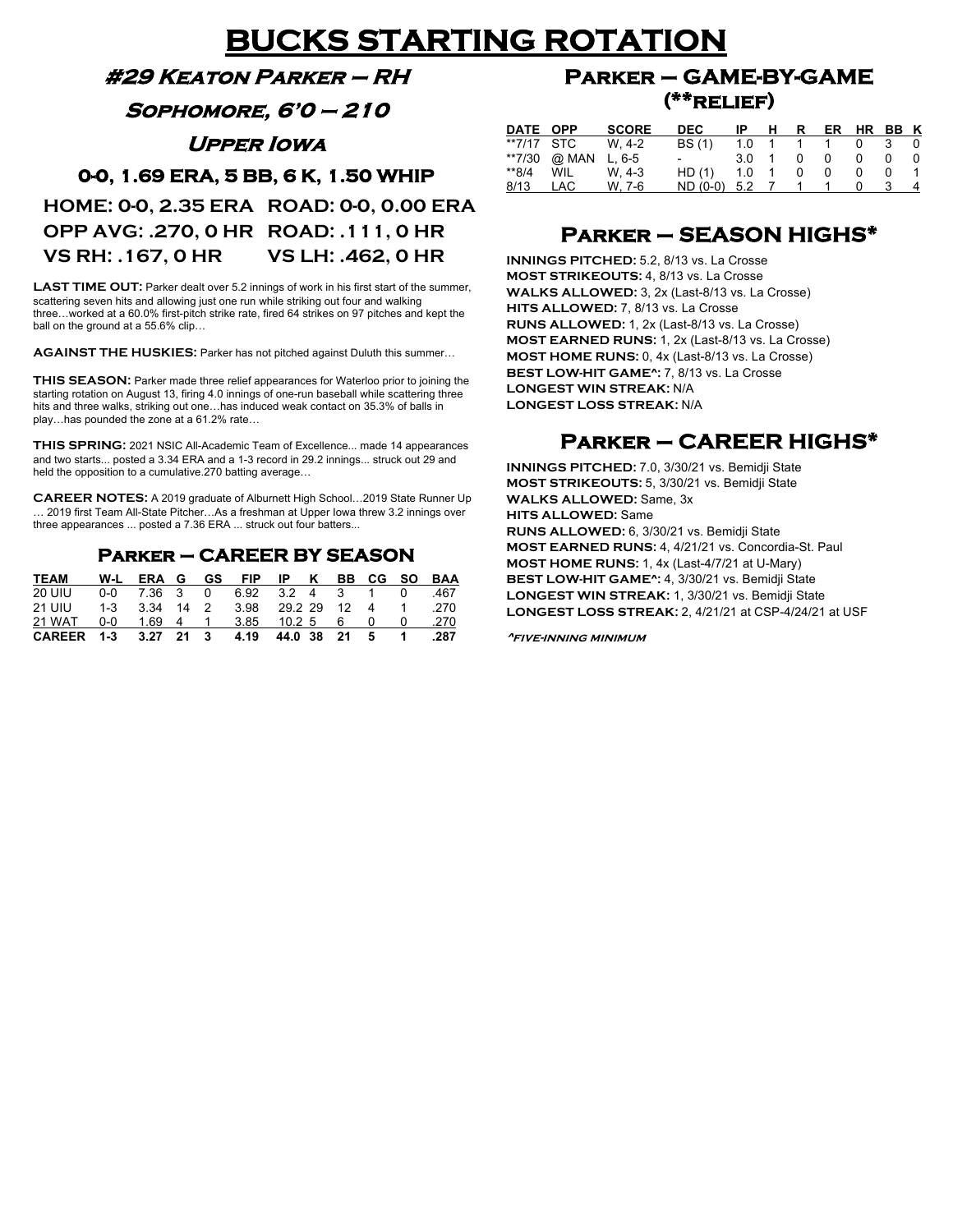# **2021 BUCKS BIOS --- RELIEVERS**

#### #6 BEN BEUTEL (LH) -- 2021: 1-0, 4.50 ERA, 1.93 FIP, 0/0 SV/SVO, 8 K, 2 BB, 1 HOLD, 4-1 IR-IRS (.25)

| Junior, 6'0 - 165, Davenport IA/lowa                                                                                                                                                                                                                                                                                                                                                                                                                                                                                                                                                                                                                                                            | <b>Notes:</b> Graduated from Assumption High School after spending his first three                                                                                                                                                                                                                                                                                                                                                                                                                                                                                                                                                                                                                                                                                                                                                                                                                                                                                                                                                                                                                                                                                                                                                                                                                                                                                                           |
|-------------------------------------------------------------------------------------------------------------------------------------------------------------------------------------------------------------------------------------------------------------------------------------------------------------------------------------------------------------------------------------------------------------------------------------------------------------------------------------------------------------------------------------------------------------------------------------------------------------------------------------------------------------------------------------------------|----------------------------------------------------------------------------------------------------------------------------------------------------------------------------------------------------------------------------------------------------------------------------------------------------------------------------------------------------------------------------------------------------------------------------------------------------------------------------------------------------------------------------------------------------------------------------------------------------------------------------------------------------------------------------------------------------------------------------------------------------------------------------------------------------------------------------------------------------------------------------------------------------------------------------------------------------------------------------------------------------------------------------------------------------------------------------------------------------------------------------------------------------------------------------------------------------------------------------------------------------------------------------------------------------------------------------------------------------------------------------------------------|
| Last Outing: 8/14/21 vs. La Crosse (2.2 IP, 6 H, 3 R, 3 ER, 1 BB, 3 K)                                                                                                                                                                                                                                                                                                                                                                                                                                                                                                                                                                                                                          | years in high school at Davenport North High School earned three letters at<br>Davenport went 8-0 on the mound as a senior posted a 0.64 ERA in 54 2/3                                                                                                                                                                                                                                                                                                                                                                                                                                                                                                                                                                                                                                                                                                                                                                                                                                                                                                                                                                                                                                                                                                                                                                                                                                       |
| <b>Last Win:</b> 8/11/21 vs. Eau Claire (W, 2.1 IP, 2 H, 0 R, 0 BB, 3 K)                                                                                                                                                                                                                                                                                                                                                                                                                                                                                                                                                                                                                        | innings pitched as a senior struck out 14 batters and allowed just one base<br>runner in the 2017 state semifinal game named all-conference as a                                                                                                                                                                                                                                                                                                                                                                                                                                                                                                                                                                                                                                                                                                                                                                                                                                                                                                                                                                                                                                                                                                                                                                                                                                             |
| Last Loss: 3/6/21 vs. Michigan (L, 2.1 IP, 3 H, 1 R, 1 ER, 1 BB, 3 K)<br>W-L<br><b>FIP</b><br><b>CG</b><br>S٧<br><b>TEAM</b><br>ERA G<br><b>GS</b><br>BB<br><b>BAA</b><br>IP<br>κ<br>18 BGSU<br>28.2 16<br>.345<br>$1 - 3$<br>5.34<br>6<br>4.77<br>11<br>- 9<br>$\mathbf{0}$<br>0<br>19 ACCC<br>55.2 75<br>.226<br>5-4<br>3.72 11<br>2.38<br>10<br>20<br>3<br>.261<br>11.125<br>$5.2 \quad 6$<br>20 UI<br>4.86<br>$0 - 0$<br>0<br>0<br>0<br>.421<br>3<br>21 UI<br>9.1<br>$\Omega$<br>10.61 6<br>5.46<br>8<br>$0 - 1$<br>0<br>0<br><u>.333</u><br><b>21 WAT</b><br>4.50<br>1.93<br>6.0<br>8<br>0<br>$1 - 0$<br>- 3<br><b>CAREER 7-8</b><br>105.1 113 36<br>.284<br>5.21<br>34<br>17<br>3.41<br>3 | sophomore and junior also picked up all-district honors as a junior selected<br>to Quad-City Times All-Metro Team as a junior as a junior, struck out 54<br>batters over 46 innings, while posting a 1.37 ERA and holding batters to a .157<br>batting average his sophomore season, registered 36 strikeouts in 26 1/3<br>innings, and held batters to a .143 batting average finished his sophomore<br>season with a 1.86 ERA Went 1-3 with a 5.34 ERA in nine appearances at<br>Bowling Green State in 2018 started six games and logged 28 2/3 innings<br>Went 5-4 with a 3.72 ERA in 11 appearances, including 10 starts in 2019 at<br>Allen County CC struck out 75 over 55 2/3 innings, averaging 12.13 strikeouts<br>per nine innings tossed three complete games and also registered one<br>Isave allowed 50 hits went 0-0 with a 11.12 ERA in five appearances in his<br>first season at lowa had six strikeouts over 5 2/3 innings got out of a bases-<br>loaded, nobody out jam in the sixth in lowa's come-from-behind win over No. 14<br>Duke (3/1) made his Iowa debut against Kent State (2/14)2021 Academic<br>All-Big Ten selectionwent 0-1 with a 10.61 ERA in six appearances had<br>eight strikeouts to three walks over 9 1/3 innings logged a career-high 3 1/3<br>linnings at Ohio State (3/26) pitched one inning in Iowa's two hit shutout of<br>Ohio State (3/12) |
| <b>#11 DECKER STEDMAN (LH)</b> – 2021: 0-1, 12.46 ERA, 7.25 FIP, 0/1 SV/SVO, 8 K, 28 BB, 0 HOLD, 2-0 IR-IRS (.00)                                                                                                                                                                                                                                                                                                                                                                                                                                                                                                                                                                               |                                                                                                                                                                                                                                                                                                                                                                                                                                                                                                                                                                                                                                                                                                                                                                                                                                                                                                                                                                                                                                                                                                                                                                                                                                                                                                                                                                                              |

| Freshman, 6'3 - 193, Springfield OR/Oregon                                                                                                              |                                                 |                                                   |                                              |                               |                                                    |                                                 |              |                     |                        |                                          |                                      | Notes: A four-year letterman at Thurston High School in Springfield, Ore                                                                                                                                                                                                                                                                                                                                                                                                                                                                                                                                                                                                                                                                                                                                                                                                                                                                                                                                                                                                                                                                                                                                                                                                                                                                                                                                                                                                                                                                                                                                                                                                                                                                  |
|---------------------------------------------------------------------------------------------------------------------------------------------------------|-------------------------------------------------|---------------------------------------------------|----------------------------------------------|-------------------------------|----------------------------------------------------|-------------------------------------------------|--------------|---------------------|------------------------|------------------------------------------|--------------------------------------|-------------------------------------------------------------------------------------------------------------------------------------------------------------------------------------------------------------------------------------------------------------------------------------------------------------------------------------------------------------------------------------------------------------------------------------------------------------------------------------------------------------------------------------------------------------------------------------------------------------------------------------------------------------------------------------------------------------------------------------------------------------------------------------------------------------------------------------------------------------------------------------------------------------------------------------------------------------------------------------------------------------------------------------------------------------------------------------------------------------------------------------------------------------------------------------------------------------------------------------------------------------------------------------------------------------------------------------------------------------------------------------------------------------------------------------------------------------------------------------------------------------------------------------------------------------------------------------------------------------------------------------------------------------------------------------------------------------------------------------------|
| Last Outing: 8/13/21 vs. La Crosse (BS, 2.0 IP, 2 H, 5 R, 5 ER, 4 BB, 2 K)                                                                              |                                                 |                                                   |                                              |                               |                                                    |                                                 |              |                     |                        |                                          |                                      | Named the Oregon 5A Baseball Player of the Year following senior season<br>Named Prep Athlete of the Year by The Register-Guard in 2019  During the                                                                                                                                                                                                                                                                                                                                                                                                                                                                                                                                                                                                                                                                                                                                                                                                                                                                                                                                                                                                                                                                                                                                                                                                                                                                                                                                                                                                                                                                                                                                                                                       |
| Last Win: 4/11/21 vs. Oregon State (W, 1.0 IP, 1 H, 0 R, 0 BB, 0 K)                                                                                     |                                                 |                                                   |                                              |                               |                                                    |                                                 |              |                     |                        |                                          |                                      | 2019 season finished second in batting average in the 5A division, with a .505<br>average  Also finished first in home runs (nine), second in RBI (36) and third                                                                                                                                                                                                                                                                                                                                                                                                                                                                                                                                                                                                                                                                                                                                                                                                                                                                                                                                                                                                                                                                                                                                                                                                                                                                                                                                                                                                                                                                                                                                                                          |
| Last Loss: 7/8/21 vs. Mankato (L, 3.0 IP, 6 H, 7 R, 7 ER, 2 BB, 0 K)<br><b>TEAM</b><br><b>20 ORE</b><br>20 WLK<br><b>21 ORE</b><br>21 WAT<br>CAREER 4-3 | W-L<br>$0 - 1$<br>$2 - 1$<br>$2 - 0$<br>$0 - 1$ | ERA G<br>1.59<br>0.75<br>4.82<br>12.46 12<br>6.84 | $\overline{4}$<br>$\overline{4}$<br>-8<br>28 | <b>GS</b><br>0<br>3<br>0<br>7 | <b>FIP</b><br>2.22<br>2.52<br>5.14<br>7.25<br>5.09 | IP<br>5.2<br>12.0 14<br>9.1<br>21.28<br>48.2 41 | Κ<br>7<br>12 | BB<br>9<br>28<br>45 | GF<br>2<br>0<br>2<br>3 | <b>SV</b><br>0<br>0<br>0<br>$\mathbf{0}$ | .182<br>.214<br>.219<br>.353<br>.276 | lin on-base-percentage (.578)  On the mound, finished with nine wins, 113<br>strikeouts and a 1.56 ERA in 66.2 innings  Also a standout football player at<br>Thurston, earning first-team all-state offense and defensive team honors in<br>2019 while leading Thurston to a 5A state title  High school baseball coach<br>was Dennis MiniumMade four appearances on the mound while also seeing<br>time at first base in two games in season shortened by COVID-19  Finished<br>0-1 with a 1.59 ERA  Allowed two runs (one earned) on four hits in 5.2 innings<br>pitched with seven strikeouts and one walk  Held opposing hitters to a .182<br><b>BAA</b> average  vs. Minnesota (Feb. 14): Tossed two scoreless innings in career<br>debut while allowing two hits and fanning a season-best three  at Grand<br>Canyon (Feb. 18): Took the loss allowing an unearned run in 0.2 innings with a<br>strikeout and a walk  vs. Nevada (Feb. 21): Entered the game as a defensive<br>replacement at first base in a tie game in Oregon's 3-2 walk-off win  vs.<br>Milwaukee (March 1): Allowed a run on two hits in an inning of work  at<br>Hawaii (March 5-8): Matched a season high with three Ks while not allowing a<br>hit or run in two innings of game one  In the series finale, entered the game in<br>the bottom of the ninth as a defensive replacement at first base in a 13-2<br>winpitched for the West Linn Knights of the Wild Wild West League in<br>2020also played 10 games in the field, starting 5 at DH, 2 in CF, 1 in LF and 1<br>at 1Bslashed .357/.486/.500 for a .986 OPS with 8 runs scored, a double and<br>one home runmade eight appearances for the Ducks in 2021five of eight<br>outings were scoreless |

#### #22 DESHAWN WELCH (RH) -- 2021: 0-0, 14.73 ERA, 8.55 FIP, 0/0 SV/SVO, 2K, 7 BB, 0 HOLD, 0-0 IR-IRS (.00)

|         |            |    |                             |      |     |                                                |                |    |                                                                                                                                                      |                                                                               | Notes: A 2016 graduate of Indianola High School Appeared in four games for                                                                 |
|---------|------------|----|-----------------------------|------|-----|------------------------------------------------|----------------|----|------------------------------------------------------------------------------------------------------------------------------------------------------|-------------------------------------------------------------------------------|--------------------------------------------------------------------------------------------------------------------------------------------|
|         |            |    |                             |      |     |                                                |                |    |                                                                                                                                                      |                                                                               | the Ellsworth Panthers in 2018Had eight strikeouts in 4.2 innings                                                                          |
|         |            |    |                             |      |     |                                                |                |    |                                                                                                                                                      |                                                                               | pitchedAttended Driveline Baseball Training in Kent, Washington in<br>2019Welch appeared in 6 games in the shortened 2020 seasonRecorded 4 |
| W-L     |            |    | GS                          | FIP  |     |                                                | BB.            | GF | sv                                                                                                                                                   | <b>BAA</b>                                                                    | strikeouts in 6.1 innings pitchedHeld opponents to a .143 Batting Average                                                                  |
| $0 - 0$ |            |    |                             | 2.89 | 4.2 | -8                                             | 5              |    |                                                                                                                                                      | .429                                                                          | lagainst Welch appeared in 4 games and started one time in 2021 He struck                                                                  |
| $0 - 1$ | 4.26       | -6 |                             | 6.10 | 6.1 | 4                                              |                |    | 0                                                                                                                                                    | .143                                                                          | out 3 batters in 4.2 innings pitchedHe posted a 1-0 record with a 0.00 ERA                                                                 |
| $1 - 0$ | 0.00       | 4  |                             | 3.74 | 4.2 |                                                | 3              |    |                                                                                                                                                      | .250                                                                          |                                                                                                                                            |
| $0-0$   |            |    |                             | 8.55 | 3.2 |                                                |                |    |                                                                                                                                                      | .389                                                                          |                                                                                                                                            |
|         | 7.45       | 17 |                             | 5.22 |     |                                                | 22             | 4  | 0                                                                                                                                                    | .310                                                                          |                                                                                                                                            |
|         | CAREER 1-1 |    | ERA G<br>13.50 4<br>14.73 3 |      |     | Senior, 6'4 - 225, Indianola IA/Campbellsville | - 3<br>19.1 17 |    | <b>Last Win:</b> 3/9/21 at Rio Grande (W, 1.0 IP, 3 H, 2 R, 0 BB, 1 K)<br><b>Last Loss:</b> 2/14/20 vs. Bryan (L, 1.0 IP, 1 H, 1 R, 1 ER, 1 BB, 0 K) | <b>Last Outing:</b> 8/14/21 vs. La Crosse (2.0 IP, 2 H, 1 R, 1 ER, 3 BB, 0 K) |                                                                                                                                            |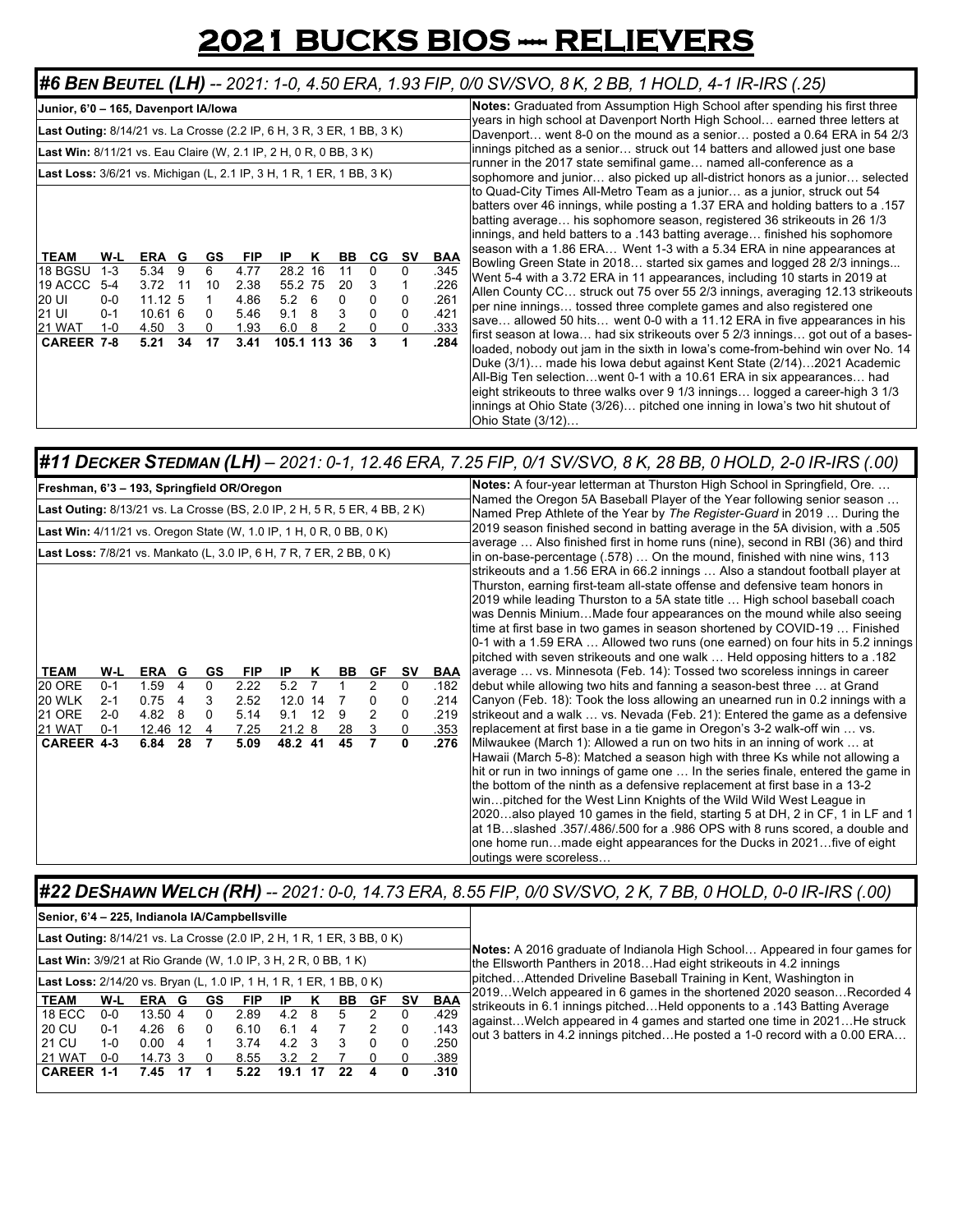#### #30 AARON TRELOAR (RH) -- 2021: 2-1, 3.04 ERA, 4.20 FIP, 1/1 SV/SVO, 35 K, 32 BB, 4 HOLD, 3-3 IR-IRS (1.00)

|  |  |  | Sophomore, 6'4 - 220, Pasadena CA/Glendale CC (CA) |  |
|--|--|--|----------------------------------------------------|--|
|--|--|--|----------------------------------------------------|--|

| Last Outing: 8/12/21 vs. Eau Claire (2.2 IP, 3 H, 4 R, 4 ER, 4 BB, 4 K) |                                                                         |       |    |   |       |         |    |    |   |    |      |  |  |  |  |
|-------------------------------------------------------------------------|-------------------------------------------------------------------------|-------|----|---|-------|---------|----|----|---|----|------|--|--|--|--|
| Last Win: 8/6/21 vs. Mankato (W, 1.0 IP, 1 H, 0 R, 1 BB, 2 K)           |                                                                         |       |    |   |       |         |    |    |   |    |      |  |  |  |  |
|                                                                         | Last Loss: 7/7/21 at Mankato (2) (L, 1.2 IP, 0 H, 0 R, 0 ER, 0 BB, 4 K) |       |    |   |       |         |    |    |   |    |      |  |  |  |  |
| <b>TEAM</b>                                                             | GS<br>W-L<br><b>FIP</b><br>BAA<br>ERA<br>GF<br>IP<br>κ<br>sv<br>BВ<br>G |       |    |   |       |         |    |    |   |    |      |  |  |  |  |
| <b>19 PLN</b>                                                           | $0 - 0$                                                                 | 27.00 | 1  | 0 | 39.10 | 0.1     | 0  | 2  | 0 | 0  | .000 |  |  |  |  |
| 20 GCC                                                                  | $0 - 0$                                                                 | 0.00  | 4  | 0 | 5.10  | 4.0     | 8  | 8  | 1 | 0  | .000 |  |  |  |  |
| 21 GCC                                                                  | $0 - 0$                                                                 | 0.00  | 0  | 0 | 0.00  | 0.0     | 0  | 0  | 0 | 0  | .000 |  |  |  |  |
| 21 WAT                                                                  | $2 - 1$                                                                 | 3.04  | 17 | 0 | 4.20  | 23.2 35 |    | 32 | 5 | -1 | .136 |  |  |  |  |
| <b>CAREER 2-1</b>                                                       |                                                                         | 2.89  | 22 | 0 | 4.74  | 28.0    | 43 | 42 | 6 | 1  | .116 |  |  |  |  |
|                                                                         |                                                                         |       |    |   |       |         |    |    |   |    |      |  |  |  |  |

**Notes:** A 2018 graduate of St. Francis High School in Mountain View, California…two-year baseball letterman…began collegiate career at Point Loma Nazarene University…transferred to Glendale College in Glendale, California in 2020…served as a two-way player, incredible bashing nine of his 16 hits for extra bases…homered five times and clubbed four doubles…went 4-for-4 on February 15, 2020 against Mt. San Antonio College with three home runs and four RBI…opposing hitters have gone 0-for-14 off Treloar in his two spring seasons…has limited batters to a .462 OPS against…owns a 30.8% career strikeout rate entering the 2021 season...

#### #35 ANTHONY PRON (RH) -- 2021: 1-0, 1.35 ERA, 1.38 FIP, 0/0 SV/SVO, 16 K, 2 BB, 1 HOLD, 6-2 IR-IRS (.33)

| Freshman, 6'1 – 210, Mullica Hill NJ/Stevens Tech                                      |                                                 |                                                    |                                |                                       |                                             |                                                       |        |                               |                               |                                               |                                                    | Notes: A 2019 graduate of Clearview Regional High SchoolMember of the                                                                                                                                                                                                                                                                                                                                                                                                                                                                                                                                                                                                                                                                                                                                                                                                                                                                                                                                                                                                                                                                                                                                                                                                                                                                                                                                                                                                                                                                                                                                                                                                                                                                                                                                                                                                                                                                                                                                                                                                                                                                                                                                                                                                                                                                                                                                                                                                                                                                                                                                                                                                                                                                                                                                                                                                                                                                                                                                                                                                                                                                                                                                                                                                                 |
|----------------------------------------------------------------------------------------|-------------------------------------------------|----------------------------------------------------|--------------------------------|---------------------------------------|---------------------------------------------|-------------------------------------------------------|--------|-------------------------------|-------------------------------|-----------------------------------------------|----------------------------------------------------|---------------------------------------------------------------------------------------------------------------------------------------------------------------------------------------------------------------------------------------------------------------------------------------------------------------------------------------------------------------------------------------------------------------------------------------------------------------------------------------------------------------------------------------------------------------------------------------------------------------------------------------------------------------------------------------------------------------------------------------------------------------------------------------------------------------------------------------------------------------------------------------------------------------------------------------------------------------------------------------------------------------------------------------------------------------------------------------------------------------------------------------------------------------------------------------------------------------------------------------------------------------------------------------------------------------------------------------------------------------------------------------------------------------------------------------------------------------------------------------------------------------------------------------------------------------------------------------------------------------------------------------------------------------------------------------------------------------------------------------------------------------------------------------------------------------------------------------------------------------------------------------------------------------------------------------------------------------------------------------------------------------------------------------------------------------------------------------------------------------------------------------------------------------------------------------------------------------------------------------------------------------------------------------------------------------------------------------------------------------------------------------------------------------------------------------------------------------------------------------------------------------------------------------------------------------------------------------------------------------------------------------------------------------------------------------------------------------------------------------------------------------------------------------------------------------------------------------------------------------------------------------------------------------------------------------------------------------------------------------------------------------------------------------------------------------------------------------------------------------------------------------------------------------------------------------------------------------------------------------------------------------------------------------|
| <b>Last Outing:</b> 8/15/21 vs. Duluth (1.0 IP, 1 H, 0 R, 0 ER, 0 BB, 1 K)             |                                                 |                                                    |                                |                                       |                                             |                                                       |        |                               |                               |                                               |                                                    | National Honor Society, World Language Honor Society, and French Honor<br>Society  Played under coach Rolando Gautier at Clearview High School                                                                                                                                                                                                                                                                                                                                                                                                                                                                                                                                                                                                                                                                                                                                                                                                                                                                                                                                                                                                                                                                                                                                                                                                                                                                                                                                                                                                                                                                                                                                                                                                                                                                                                                                                                                                                                                                                                                                                                                                                                                                                                                                                                                                                                                                                                                                                                                                                                                                                                                                                                                                                                                                                                                                                                                                                                                                                                                                                                                                                                                                                                                                        |
| <b>Last Win:</b> $8/1/21$ vs. Bismarck (W, 3.0 IP, 2 H, 0 R, 0 BB, 3 K)                |                                                 |                                                    |                                |                                       |                                             |                                                       |        |                               |                               |                                               |                                                    | where he was a three-year varsity member  Voted team captainas a                                                                                                                                                                                                                                                                                                                                                                                                                                                                                                                                                                                                                                                                                                                                                                                                                                                                                                                                                                                                                                                                                                                                                                                                                                                                                                                                                                                                                                                                                                                                                                                                                                                                                                                                                                                                                                                                                                                                                                                                                                                                                                                                                                                                                                                                                                                                                                                                                                                                                                                                                                                                                                                                                                                                                                                                                                                                                                                                                                                                                                                                                                                                                                                                                      |
| Last Loss: 6/27/21 at Clemente Baseball (L, 2.2 IP, 3 H, 4 R, 4 ER, 1 BB, 3 K)         |                                                 |                                                    |                                |                                       |                                             |                                                       |        |                               |                               |                                               |                                                    | sophomore led the team in ERA (2.47) and second on the team in strikeouts<br>(25)  Career record win/loss record was 6-3 with over 60 IP and 55 Ks                                                                                                                                                                                                                                                                                                                                                                                                                                                                                                                                                                                                                                                                                                                                                                                                                                                                                                                                                                                                                                                                                                                                                                                                                                                                                                                                                                                                                                                                                                                                                                                                                                                                                                                                                                                                                                                                                                                                                                                                                                                                                                                                                                                                                                                                                                                                                                                                                                                                                                                                                                                                                                                                                                                                                                                                                                                                                                                                                                                                                                                                                                                                    |
| <b>TEAM</b><br><b>20 SIT</b><br>21 SIT<br><b>21 FRZ</b><br>21 WAT<br><b>CAREER 5-5</b> | W-L<br>$0 - 3$<br>$2 - 1$<br>$2 - 1$<br>$1 - 0$ | ERA G<br>2.89<br>$2.22$ 15<br>2.93<br>1.35<br>2.31 | $\overline{7}$<br>8<br>6<br>36 | GS<br>0<br>0<br>0<br>0<br>$\mathbf 0$ | FIP<br>5.14<br>4.16<br>1.21<br>1.38<br>3.05 | IP<br>9.1<br>28.1 40<br>15.1 28<br>13.1 16<br>66.1 93 | Κ<br>9 | BВ<br>8<br>21<br>8<br>2<br>39 | GF<br>3<br>14<br>8<br>1<br>26 | S٧<br>$\Omega$<br>7<br>$\mathbf{1}$<br>0<br>8 | <b>BAA</b><br>.194<br>.200<br>.169<br>.217<br>.195 | Named a Tri-County Scholar Athlete and two-time Pre-Season Perfect Game<br>All-American Honorable Mention  Played summer ball for coach Guy Lynam<br>and the All Out Pack Scout Team as well as West Deptford American Legion<br>Attended the Perfect Game Northeast and PBR New Jersey Top Prospect<br>Showcasesas a freshman in 2020 posted a 0-3 record with a 2.89 ERA with<br>nine strikeouts over 9 1/3 innings  Held opponents to a .194 batting average<br>against  Led team in appearances (7)  Second amongst relievers in<br>strikeouts  Third amongst relievers in WHIP (1.54) and innings  Made his<br>collegiate debut and spun three scoreless innings (H, 2 K, 0 BB) vs. No. 24/35<br>Rowan (2/23)  2/3 innings (H, R, 0 ER, 0 K, 2 BB) vs. No. 14/22 UMass-<br>Boston (2/29)  2 innings (0 H, 0 R, 4 K, 2 BB) vs. Stockton (3/4)  Struck out<br>the only batter he faced vs. No. 22/28 Johns Hopkins (3/7)  Hurled a<br>scoreless frame (H, 0 K, BB) vs. New Paltz (3/8) played his summer baseball<br>in 2020 for the South Jersey Titans of the Tri County League2021<br>ABCA/Rawlings NCAA Division III Third Team All-Region  Second Team All-<br>MAC Freedom  Stevens Baseball's Pitcher of the Year Award winner  MAC<br>Freedom Pitcher of the Week (4/12-18 and 5/3-9)  Appeared in 15 games, all<br>out of the bullpen and posted a 2-1 record with seven saves and a 2.22 ERA<br>over 28 1/3 innings  Limited hitters to a .200 batting average against  Led<br>team in appearances, ERA, saves, and batting average against  Second in<br>WHIP (1.45) and strikeouts (40)  Earned the save (2 1/3 IP, 0 H, 0 R, 3 K, 3<br>BB) in game one of a MAC Freedom victory vs. King's (3/7)  1 2/3 IP (0 H, 0<br>R, 3 K, 0 BB) in the first game of a MAC Freedom doubleheader sweep vs.<br>Delaware Valley (3/13)  Picked up a save (1 1/3 IP, H, 0 R, 2 K, 0 BB) in the<br>second game of a MAC Freedom doubleheader vs. Arcadia (3/21)  Recorded<br>a save (1 1/3 IP, H, 0 R, 2 K, 2 BB) in the second game of a MAC Freedom<br>doubleheader sweep vs. Wilkes (3/27)  Picked up a save (1 1/3 IP, H, 0 R, K,<br>0 BB) in the first game of a MAC Freedom doubleheader vs. NR/#30<br>Misericordia (4/10)  3 innings (H, 0 R, 5 K, 2 BB) in the second game of a<br>MAC Freedom doubleheader vs. NR/#30 Misericordia (4/13)  Picked up the<br>save $(1/3 \text{ IP}, 0 \text{ H}, 0 \text{ R}, 0 \text{ K}, 0 \text{ BB})$ in a MAC Freedom contest vs. King's $(4/15)$<br>Recorded a save (1 IP, 2 H, 0 R, 0 K, 0 BB) in the second game of a MAC<br>Freedom contest vs. FDU-Florham (4/17)  Earned the win (2 IP, 2 H, 0 R, 2 K,<br>0 BB) in the second game of a MAC Freedom doubleheader sweep vs. FDU-<br>Florham $(4/18)$ Picked up a save (1 2/3 IP, H, 2 K, 3 BB) in the first game of<br>a MAC Freedom doubleheader sweep vs. NR/RV DeSales (4/24)  Earned the<br>win (1 2/3 IP, H, 0 R, 2 K, 2 BB) in the first game of a MAC Freedom Semifinal<br>doubleheader vs. NR/RV DeSales (5/9)  Tough luck loss in relief (5 2/3 IP, 3<br>H, R, ER, 6 K, 6 BB) in the third game of the MAC Freedom Championship Final<br>vs. NR/#30 Misericordia (5/16)started this summer with Frazier Baseball in<br>the Atlantic Baseball Confederation Collegiate League |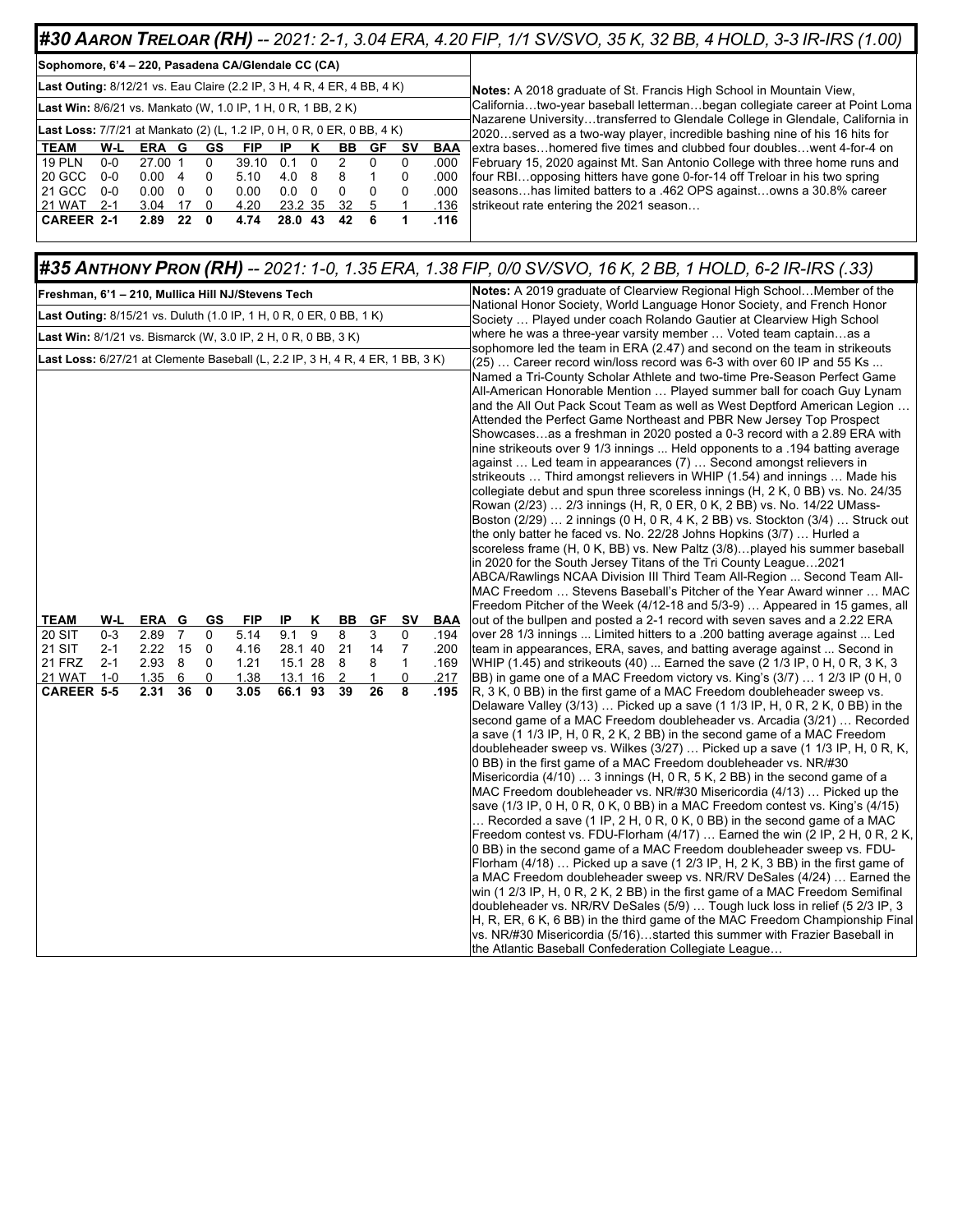#### **#39 ZACH BUTTON (RH) --** 2021: 0-2, 4.20 ERA, 1.77 FIP, 6/6 SV/SVO, 19 K, 5 BB, 1 HOLD, 10-1 IR-IRS (.10)

| RS-Sophomore, 6'0 – 210, San Mateo CA/Cal Poly                                 |         |      |    |    |            |             |    |    |    |    |      |
|--------------------------------------------------------------------------------|---------|------|----|----|------------|-------------|----|----|----|----|------|
| <b>Last Outing:</b> 8/15/21 vs. Duluth (SV, 1.0 IP, 1 H, 0 R, 0 ER, 0 BB, 1 K) |         |      |    |    |            |             |    |    |    |    |      |
| <b>Last Win:</b> 7/25/20 at Willmar (W, 3.1 IP, 1 H, 2 R, 2 BB, 4 K)           |         |      |    |    |            |             |    |    |    |    |      |
| Last Loss: 7/15/21 at La Crosse (L, 0.1 IP, 2 H, 1 R, 1 ER, 1 BB, 1 K)         |         |      |    |    |            |             |    |    |    |    |      |
|                                                                                |         |      |    |    |            |             |    |    |    |    |      |
|                                                                                |         |      |    |    |            |             |    |    |    |    |      |
| <b>TEAM</b>                                                                    | W-L     | ERA  | G  | GS | <b>FIP</b> | IP          | κ  | BВ | GF | S٧ | BAA  |
| 19 CCSM                                                                        | $3-1$   | 3.81 | 19 | 1  | 3.29       | 26.0 34     |    | 16 | 3  | 0  | .245 |
| 20 CCSM                                                                        | $1 - 0$ | 0.56 | 9  | 1  | 1.10       | 16.0 28     |    | 7  | 7  | 2  | .132 |
| 20 WAT                                                                         | $1 - 2$ | 3.00 | 15 | 0  | 3.00       | 21.0 25     |    | 12 | 11 | 4  | .211 |
| 21 CPU                                                                         | $0 - 0$ | 8.38 | 9  | 1  | 6.93       | 9.2         | 10 | 5  | 2  | 0  | .359 |
| 21 WAT                                                                         | $0 - 2$ | 4.20 | 17 | 0  | 1.77       | 15.0 19     |    | 5  | 14 | 6  | .270 |
| <b>CAREER 5-5</b>                                                              |         | 3.59 | 69 | 3  | 2.96       | 87.2 116 45 |    |    | 37 | 12 | .238 |
|                                                                                |         |      |    |    |            |             |    |    |    |    |      |
|                                                                                |         |      |    |    |            |             |    |    |    |    |      |

**Notes:** A 2018 graduate of Serra High School in San Mateo, Calif. ... posted 2-1 record and 1.98 ERA with one save in two varsity seasons ... also hit .208 as a senior and .321 as a junior ... four doubles and 16 RBIs in prep career ... helped Padres to 23-9 record in 2018, first-place tie in West Catholic Athletic League and a berth in semifinal round of CIF-Central Coast Section Open Division playoffs ... Serra was 17-14 in 2017 and runner-up in CIF-Central Coast Section Open Division playoffs ... made the Dean's List all four years in high school ... member of National Honors Society…Attended Utah in the fall of 2018 before transferring to College of San Mateo…Played two seasons at San Mateo ... as a sophomore compiled 1-0 record and 0.56 ERA with two saves before 2020 season was halted due to pandemic ... in nine appearances on the mound, struck out 28 batters over 16 innings, averaging 15.75 strikeouts per nine... San Mateo was 16-5 before season came to an end ... as a freshman made 19 appearances on the mound ... 3-1 record and 3.81 ERA with 34 strikeouts over 26 innings ... San Mateo was 31-14 overall, won the Coast Conference's Golden Gate Division title and reached the state's NorCal Super Regionals before falling to Sacramento City College ... chose to transfer to Cal Poly... played summer ball for Waterloo Bucks in Northwoods League, compiling 1-2 record and 3.00 ERA over 16 appearances with four saves ... struck out 25 batters over 21 innings ... also went 1-for-5 at the plate with one RBI…

#### #44 SETH CRANDALL (RH) -- 2021: 0-1, 6.23 ERA, 7.14 FIP, 0/0 SV/SVO, 4 K, 7 BB, 0 HOLD, 0-0 IR-IRS (.00)

| Freshman, 5'11 - 180, Pickerington OH/Dubuque                                    |                                                                                                                                                            |            |    |     |            |         |  |     |     |    |            |                                                                                                                                                                 |
|----------------------------------------------------------------------------------|------------------------------------------------------------------------------------------------------------------------------------------------------------|------------|----|-----|------------|---------|--|-----|-----|----|------------|-----------------------------------------------------------------------------------------------------------------------------------------------------------------|
| <b>Last Outing:</b> 8/14/21 vs. La Crosse (L, 3.1 IP, 4 H, 4 R, 2 ER, 4 BB, 0 K) |                                                                                                                                                            |            |    |     |            |         |  |     |     |    |            |                                                                                                                                                                 |
|                                                                                  |                                                                                                                                                            |            |    |     |            |         |  |     |     |    |            | Notes: A 2020 graduate of Pickerington High SchoolCame out of the bullpen                                                                                       |
|                                                                                  | <b>Last Win:</b> 5/2/21 vs. Buena Vista (W; 4.1 IP, 2 H, 0 R, 0 BB, 6 K)<br><b>Last Loss:</b> 8/14/21 vs. La Crosse (L, 3.1 IP, 4 H, 4 R, 2 ER, 4 BB, 0 K) |            |    |     |            |         |  |     |     |    |            | for all 14 appearances in 2021, throwing 29.2 innings Allowed just five earned<br>runs for a 1.52 ERA Fanned 24 batters and limited opponents to a .189 batting |
| <b>TEAM</b>                                                                      | W-L                                                                                                                                                        | <b>ERA</b> | G  | GS  | <b>FIP</b> | ΙP      |  | BB. | GF. | sv | <b>BAA</b> | average                                                                                                                                                         |
| 21 UD                                                                            | $2 - 1$                                                                                                                                                    | 1.52       | 14 | - 0 | 3.44       | 29.2 24 |  |     |     |    | .189       |                                                                                                                                                                 |
| <b>21 WAT</b>                                                                    | 0-1                                                                                                                                                        | 6.23       |    |     | 7.14       | 8.2     |  |     |     |    | .316       |                                                                                                                                                                 |
| CAREER 2-2                                                                       |                                                                                                                                                            | 2.58 19    |    |     | 4.27       | 38.1 28 |  | 18  | 13  |    | .222       |                                                                                                                                                                 |
|                                                                                  |                                                                                                                                                            |            |    |     |            |         |  |     |     |    |            |                                                                                                                                                                 |

#### (13) #**95 Eli Emerson (RH)** -- 2021: 5-1, 6.86 ERA, 5.18 FIP, 0/3 SV/SVO, 15 K, 11 BB, 0 HOLD, 15-2 IR-IRS

| RS-Freshman, 6'0 - 170, Cold Spring MN/St. Cloud State                    |       |                    |      |    |            |           |     |     |    |    |      | Notes: A 2018 graduate of Rocori High Schoolwas named All-Central Lakes                                                                                        |
|---------------------------------------------------------------------------|-------|--------------------|------|----|------------|-----------|-----|-----|----|----|------|----------------------------------------------------------------------------------------------------------------------------------------------------------------|
| Last Outing: 8/13/21 vs. La Crosse (W, 1.1 IP, 1 H, 0 R, 0 ER, 0 BB, 1 K) |       |                    |      |    |            |           |     |     |    |    |      | Conference his junior yearwent 5-1 with a 1.86 ERA and 56 strikeouts over<br>45.0 innings his senior season, leading Rocori to a 2018 MSHSL State              |
| <b>Last Win:</b> 8/13/21 vs. La Crosse (W, 1.1 IP, 1 H, 0 R, 0 BB, 1 K)   |       |                    |      |    |            |           |     |     |    |    |      | Championship appearance and was named to the Class 3A All-State team, the<br>MSHSBCA Senior All-Star Series, All-Central Lakes Conference team, and St.        |
| Last Loss: 6/8/21 at Willmar (L, 0.2 IP, 1 H, 3 R, 3 ER, 2 BB, 1 K)       |       |                    |      |    |            |           |     |     |    |    |      | Cloud Times All-Area teamredshirted in 2019appeared in three games as a                                                                                        |
| <b>TEAM</b>                                                               | W-L   | <b>ERA</b>         | G    | GS | <b>FIP</b> | IP        |     | BB. | GF | sv | BAA  | redshirt freshman, all in reliefstruck out seven over 5.2 innings pitcheddid<br>not allow an earned run during his collegiate debut on February 16 at Missouri |
| 19 SCSU 0-0                                                               |       | 0.00               | - 0  |    | 0.00       | 0.0       | - റ |     |    |    | .000 | Southern State, retiring five batters while striking out a pairmade nine                                                                                       |
| l 20 SCSU 0-1                                                             |       | $11.12 \text{ } 3$ |      |    | 6.10       | 5.2       |     |     |    |    | .370 |                                                                                                                                                                |
| 21 SCSU 0-0                                                               |       | 4.35 9             |      |    | 4.84       | $10.1$ 11 |     | ĥ   |    |    | .318 | appearances as one of the top relievers in St. Cloud State's bullpen during the                                                                                |
| 21 WAT                                                                    | $5-1$ | 6.86               | 14   | -0 | 5.18       | 19.2 15   |     |     |    |    | .266 | 2021 seasonowned a 3.24 ERA and a .265 BAA in conference play across                                                                                           |
| CAREER 5-2                                                                |       | 6.81               | 26 O |    | 5.23       | 35.2 33   |     | 22  |    | o  | .300 | seven appearances, striking out 10 in 8.1 framesclosed out five gamessix<br>of his final seven outings occurred in Huskies wins                                |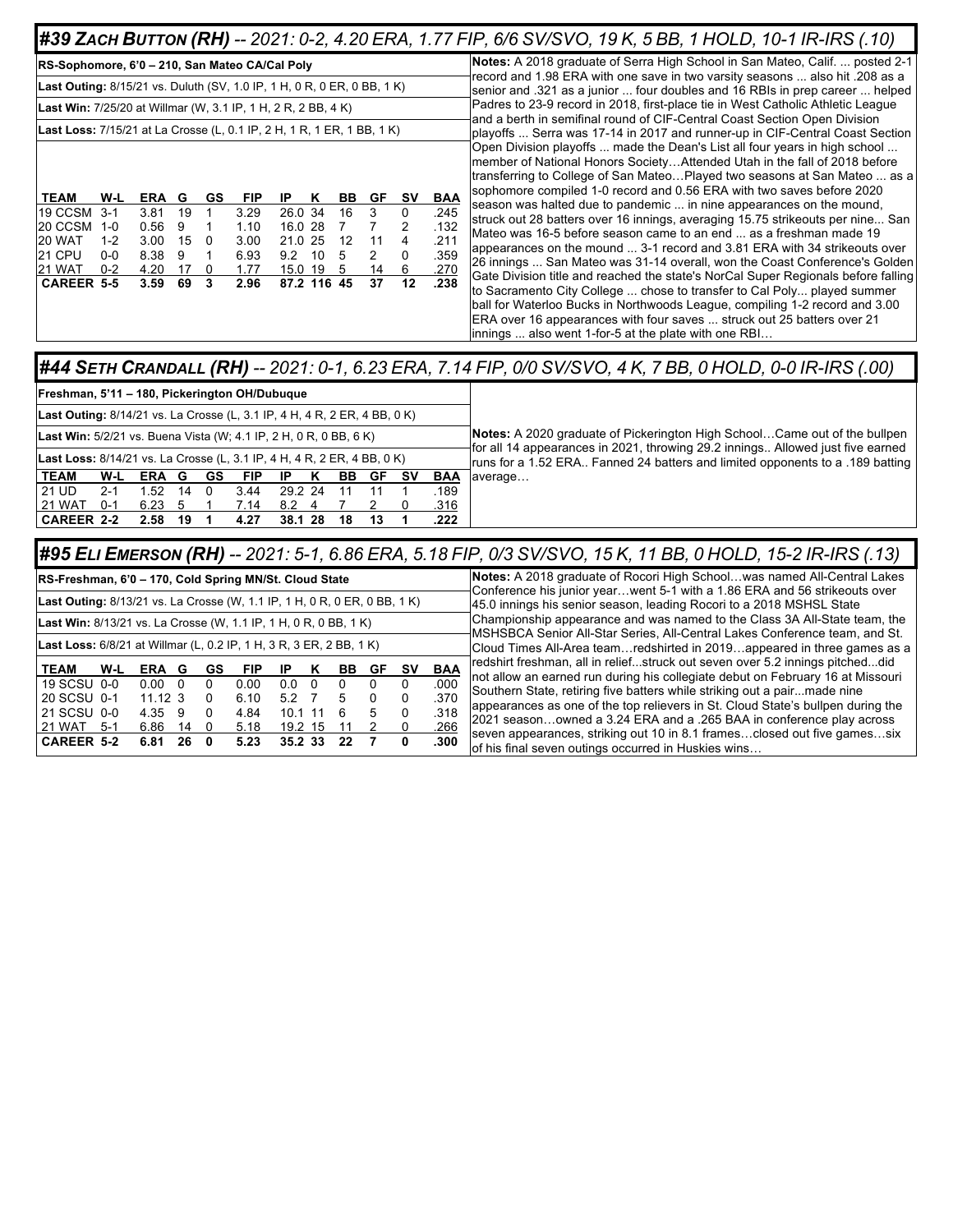## **2021 BUCKS BIOS -- POSITION PLAYERS**

| #3 Max Jung-Goldberg (CI/OF) -- 2021: .338/.422/.444, 4 HR, 40 RBI -- LAST HR: 7/15/21 AT LA CROSSE |     |     |     |                |    |           |            |                                          |    |      |            |            |            |         |       |                                                                                                                                                                                                                                                                                                                                                                                                                                                                                                                                                                                                                                                                              |  |
|-----------------------------------------------------------------------------------------------------|-----|-----|-----|----------------|----|-----------|------------|------------------------------------------|----|------|------------|------------|------------|---------|-------|------------------------------------------------------------------------------------------------------------------------------------------------------------------------------------------------------------------------------------------------------------------------------------------------------------------------------------------------------------------------------------------------------------------------------------------------------------------------------------------------------------------------------------------------------------------------------------------------------------------------------------------------------------------------------|--|
| Sophomore, 6'0 - 200, Palo Alto CA/San Diego                                                        |     |     |     |                |    |           |            |                                          |    |      |            |            |            |         |       | Notes: Selected captain of his high school baseball teamThree-time All-Conference first team                                                                                                                                                                                                                                                                                                                                                                                                                                                                                                                                                                                 |  |
| Hitting Streak: 2 (8/14-pres)   2021 Long: 8 (7/18-8/2)                                             |     |     |     |                |    |           |            |                                          |    |      |            |            |            |         |       | selection (2016, 2017, 2018)Named Maxpreps 2nd Team All-Norcal (2017), San Jose Mercury<br>1st Team All-Bay Area (2017, 2018), Prep2Prep All-Central Coast Section (third team, 2017; first                                                                                                                                                                                                                                                                                                                                                                                                                                                                                  |  |
| <b>On-Base Streak:</b> 3 (8/13-pres)   2021 Long: 17 (7/14-8/11)                                    |     |     |     |                |    |           |            |                                          |    |      |            |            |            |         |       | team, 2018)Helped his team win four conference championships as well as four appearances in<br>the Central Coast Section Tournament (2015-2018)Holds the school record as the all-time hits                                                                                                                                                                                                                                                                                                                                                                                                                                                                                  |  |
| <b>Playing Streak:</b> 5 (8/11-pres)   2021 Long: 22 (6/8-7/1)                                      |     |     |     |                |    |           |            |                                          |    |      |            |            |            |         |       | leaderPlayed for Lamorinda Spartans (2013-2015), SY Titans (2015-2017), Pacific Union                                                                                                                                                                                                                                                                                                                                                                                                                                                                                                                                                                                        |  |
|                                                                                                     |     |     |     |                |    |           |            | error in 326.2 innings as a left fielder |    |      |            |            |            |         |       | Financial Capitalists (2018)Named Perfect Game Underclass High honorable mention (2016,<br>(2017) and Perfect Game California All-Region Second Team in 2018Appeared in 36 games,<br>making 17 starts primarily as the DH as a freshman  played with the Danville Dans of the<br>Prospect League in 2019was an East Division All-Star and recorded a monstrous 178 OPS+As<br>a sophomore appeared in 15 games, making 12 starts primarily at 1B and RFplayed with the<br>Long Boarders of the San Diego League in the summer of 2020has played at least 40.0 innings<br>at five positions in his collegiate career: left, second, right, first and thirdhas not committed an |  |
| <b>TEAM</b>                                                                                         | G   | PA  | R   | 2Β             | 3B | <b>HR</b> | <b>RBI</b> | <b>SB</b>                                | SH | BA   | <b>OBP</b> | <b>SLG</b> | <b>OPS</b> | wOBA K% |       | BB%                                                                                                                                                                                                                                                                                                                                                                                                                                                                                                                                                                                                                                                                          |  |
| 19 USD                                                                                              | 36  | 86  | 15  |                |    | 0         | 4          | $1 - 2$                                  |    | .229 | .365       | .243       | .608       | .309    | 20.9% | 12.8%                                                                                                                                                                                                                                                                                                                                                                                                                                                                                                                                                                                                                                                                        |  |
| 19 DANV                                                                                             | 51  | 235 | 55  | 11             |    | 10        | 44         | $8 - 14$                                 |    | .359 | .491       | .625       | 1.116      | .480    | 19.6% | 17.0%                                                                                                                                                                                                                                                                                                                                                                                                                                                                                                                                                                                                                                                                        |  |
| <b>20 USD</b>                                                                                       | 15  | 49  | 9   | 4              |    |           | 4          | $1 - 1$                                  |    | .263 | .417       | .468       | .785       | .378    | 22.4% | 16.3%                                                                                                                                                                                                                                                                                                                                                                                                                                                                                                                                                                                                                                                                        |  |
| 20 LB                                                                                               | 18  | 51  | 8   | 2              |    |           | 6          | $0-0$                                    | 0  | .146 | .314       | .195       | .509       | .316    | 19.6% | 15.7%                                                                                                                                                                                                                                                                                                                                                                                                                                                                                                                                                                                                                                                                        |  |
| <b>21 USD</b>                                                                                       | 18  | 42  | 6   | $\overline{2}$ |    |           | 6          | $0-0$                                    | 0  | .250 | .357       | .361       | .718       | .350    | 19.0% | 11.9%                                                                                                                                                                                                                                                                                                                                                                                                                                                                                                                                                                                                                                                                        |  |
| 21 WAT                                                                                              | 56  | 237 | 34  | 9              |    |           | 40         | $12 - 14$                                | 0  | .338 | .422       | .444       | .866       | .398    |       | 14.8% 11.4%                                                                                                                                                                                                                                                                                                                                                                                                                                                                                                                                                                                                                                                                  |  |
| <b>CAREER</b>                                                                                       | 194 | 700 | 127 | 29             | 5  | 14        | 104        | $22 - 31$                                | 3  | .307 | .426       | .450       | .876       | .404    |       | 18.3% 14.1%                                                                                                                                                                                                                                                                                                                                                                                                                                                                                                                                                                                                                                                                  |  |

### *#7 LUKE FENNELLY (IF) -- 2021: .245/.387/.306, 0 HR, 8 RBI -- LAST HR: 5/21/21 AT LUTHER COLLEGE*

| Junior, 5'11 - 175, Davenport IA/Loras                  |     |           |     |    |               |           |            |                                                      |           |      |            |            |            |         |            | Notes: A 2017 graduate of Assumption Catholic Started in all 40 games for the Duhawks in                                                                                                                                                                                                                                                                                                                                                                                     |
|---------------------------------------------------------|-----|-----------|-----|----|---------------|-----------|------------|------------------------------------------------------|-----------|------|------------|------------|------------|---------|------------|------------------------------------------------------------------------------------------------------------------------------------------------------------------------------------------------------------------------------------------------------------------------------------------------------------------------------------------------------------------------------------------------------------------------------------------------------------------------------|
| Hitting Streak: 1 (8/15-pres)   2021 Long: 7 (8/1-8/12) |     |           |     |    |               |           |            |                                                      |           |      |            |            |            |         |            | [2018Finished the season with a .277 batting average with 39 hitsAdded eight doubles and one                                                                                                                                                                                                                                                                                                                                                                                 |
| On-Base Streak: 1 (8/15-pres)   2021 Long: 8 (8/1-8/14) |     |           |     |    |               |           |            |                                                      |           |      |            |            |            |         |            | triple with 15 RBIsAs a sophomore appeared and started in 36 games for the DuhawksTallied<br>18 runs and 13 RBI'sRecorded 58 put outsAppeared in all 10 games before the season was                                                                                                                                                                                                                                                                                          |
| Playing Streak: 8 (8/6-pres)   2021 Long: Same          |     |           |     |    |               |           |            | high 50 runsHad a .352 batting average and .673 SLG% |           |      |            |            |            |         |            | cut short in 2020Recorded a .297 batting averageOnly player with both a triple and a home<br>run2021 American Rivers Conference Player of the YearD3baseball.com and ABCA/Rawlings<br>All-RegionAcademic All-ConferenceCoSIDA Academic All-DistrictA-R-C Player of the Week<br>(Mar. 22, 2021)Started in all 43 games of the season at shortstopLed the team with 56 hits on<br>14 doubles, two triples and an A-R-C-leading 11 home runsDrove in 39 RBIs and scored a team- |
| <b>TEAM</b>                                             | G   | <b>PA</b> | R   | 2Β | 3В            | <b>HR</b> | <b>RBI</b> | SB.                                                  | <b>SH</b> | BA   | <b>OBP</b> | <b>SLG</b> | <b>OPS</b> | wOBA K% |            | BB%                                                                                                                                                                                                                                                                                                                                                                                                                                                                          |
| <b>18 LOR</b>                                           | 40  | 158       | 31  | 8  |               | $\Omega$  | 15         | 7-8                                                  | 2         | .277 | .333       | .348       | .681       | .326    | 13.3% 7.0% |                                                                                                                                                                                                                                                                                                                                                                                                                                                                              |
| <b>19 LOR</b>                                           | 36  | 156       | 19  | 3  |               |           | 13         | $12 - 12$                                            |           | .275 | .374       | .336       | .710       | .357    |            | 17.9% 11.5%                                                                                                                                                                                                                                                                                                                                                                                                                                                                  |
| <b>20 LOR</b>                                           | 10  | 43        | 6   | 0  |               |           |            | $0 - 0$                                              |           | .297 | .381       | .432       | .813       | .376    | 18.6% 9.3% |                                                                                                                                                                                                                                                                                                                                                                                                                                                                              |
| 21 LOR                                                  | 43  | 193       | 50  | 14 | $\mathcal{P}$ |           | 39         | 14-16                                                |           | .352 | .458       | .673       | 1.131      | .506    |            | 12.4% 12.4%                                                                                                                                                                                                                                                                                                                                                                                                                                                                  |
| 21 WAT                                                  | 16  | 62        | 10  | 3  |               |           | 8          | $3 - 3$                                              |           | .245 | .387       | .306       | .693       | .331    |            | 27.4% 14.5%                                                                                                                                                                                                                                                                                                                                                                                                                                                                  |
| <b>CAREER</b>                                           | 145 | 612       | 116 | 28 | 5.            | 13        | 79         | 36-39                                                | 5         | .298 | .392       | .447       | .839       | .395    |            | 16.0% 10.8%                                                                                                                                                                                                                                                                                                                                                                                                                                                                  |

#### *#8 TAVAN SHAHIDI (C/1B) -- 2021: .219/.409/.281, 0 HR, 6 RBI -- LAST HR: 5/6/21 VS. BAKER*

| RS-Junior, 6'0 - 200, Ames IA/Clarke                    |                |     |              |                |                |           |              |          |    |                                                                                                                      |            |            |            |         |            | Notes: A 2016 graduate of Ames High School in Ames, lowafather Robert played golf at Kansas                                                                                                                                                                                                                                                                                                                                                                                                                                                                                                                                                                                                                                                                                                                                                                                                                                                                                                                                                                                    |
|---------------------------------------------------------|----------------|-----|--------------|----------------|----------------|-----------|--------------|----------|----|----------------------------------------------------------------------------------------------------------------------|------------|------------|------------|---------|------------|--------------------------------------------------------------------------------------------------------------------------------------------------------------------------------------------------------------------------------------------------------------------------------------------------------------------------------------------------------------------------------------------------------------------------------------------------------------------------------------------------------------------------------------------------------------------------------------------------------------------------------------------------------------------------------------------------------------------------------------------------------------------------------------------------------------------------------------------------------------------------------------------------------------------------------------------------------------------------------------------------------------------------------------------------------------------------------|
| Hitting Streak: 1 (8/15-pres)   2021 Long: 2 (5/31-6/1) |                |     |              |                |                |           |              |          |    |                                                                                                                      |            |            |            |         |            | and UNC-Charlotteolder brother Toran played baseball at Kirkwood, USC-Upstate and St. Cloud<br>Stateyounger brother Tynan plays baseball at Tennessee TechStarred for two seasons at lowa                                                                                                                                                                                                                                                                                                                                                                                                                                                                                                                                                                                                                                                                                                                                                                                                                                                                                      |
| On-Base Streak: 4 (6/12-pres)   2021 Long: Same         |                |     |              |                |                |           |              |          |    |                                                                                                                      |            |            |            |         |            | Lakes Community Collegeplayed with Muskegon Clippers of the Great Lakes Summer Collegiate                                                                                                                                                                                                                                                                                                                                                                                                                                                                                                                                                                                                                                                                                                                                                                                                                                                                                                                                                                                      |
| Playing Streak: 2 (8/14-pres)   2021 Long: 4 (5/31-6/3) |                |     |              |                |                |           |              |          |    | RBIsserved as team captain and was a two-time Honorable Mention All-ICCAC<br>Aviators of the Prospect League in July |            |            |            |         |            | eague in 2017as a sophomore slashed .336/.445/.611 with 10 home runs, 11 doubles and 43<br>selectionslashed .291/.417/506 with six homers, 14 doubles and 29 RBIs as a freshmanjoined<br>the University of Maryland in 2019 and received a medical redshirtStarted six times at catcher<br>and appeared in eight games of the shortened 2020 seasondrew a walk in a pinch hit opportunity<br>to make his Maryland debut vs. College of Charleston (2/16)got his first start behind the plate and<br>went 1-for-4 with a RBI double vs. Rhode Island (2/22)drove in a run vs. Coastal Carolina<br>(2/29)went 1-for-3 with his first career home run vs. Delaware (3/4)drew three walks and scored<br>a run vs. Bryant (3/6)drove in a run vs. Bryant (3/8)played a stint with the Delray Beach<br>ightning of the South Florida Collegiate League in 2020transferred to Clarke University in<br>Dubuque, lowa for the 2021 campaignearned Second Team All-Heart of America Athletic<br>Conference honorsstarted 48 games behind the dish for Clarke in 2021joined the Lafayette |
| <b>TEAM</b>                                             | G              | PA  | R            | 2B             | 3В             | <b>HR</b> | <b>RBI</b>   | SB       | SH | BA                                                                                                                   | <b>OBP</b> | <b>SLG</b> | <b>OPS</b> | wOBA K% |            | BB%                                                                                                                                                                                                                                                                                                                                                                                                                                                                                                                                                                                                                                                                                                                                                                                                                                                                                                                                                                                                                                                                            |
| 17 ILCC                                                 | 54             | 192 | 32           | 14             |                | 6         | 29           | $0 - 1$  | 0  | .291                                                                                                                 | .417       | .506       | .923       | .434    | 17.2%      | 13.0%                                                                                                                                                                                                                                                                                                                                                                                                                                                                                                                                                                                                                                                                                                                                                                                                                                                                                                                                                                                                                                                                          |
| 17 MUSK                                                 | $\overline{2}$ |     |              | 0              |                | 0         |              | $0-0$    | 0  | .286                                                                                                                 | .286       | .571       | .857       | .351    | 42.9% 0.0% |                                                                                                                                                                                                                                                                                                                                                                                                                                                                                                                                                                                                                                                                                                                                                                                                                                                                                                                                                                                                                                                                                |
| 18 ILCC                                                 | 51             | 182 | 33           | 11             | 0              | 10        | 43           | $2 - 3$  | 0  | .336                                                                                                                 | .445       | .611       | 1.056      | .469    | 17.0%      | 15.9%                                                                                                                                                                                                                                                                                                                                                                                                                                                                                                                                                                                                                                                                                                                                                                                                                                                                                                                                                                                                                                                                          |
| 19 UMD                                                  | 0              | 0   | 0            | 0              | 0              | 0         | 0            | $0-0$    | 0  | .000                                                                                                                 | .000       | .000       | .000       | .000    | $0.0\%$    | $0.0\%$                                                                                                                                                                                                                                                                                                                                                                                                                                                                                                                                                                                                                                                                                                                                                                                                                                                                                                                                                                                                                                                                        |
| <b>20 UMD</b>                                           | 8              | 34  | 4            | 1              | 0              |           | 4            | $0-0$    | 0  | .130                                                                                                                 | .412       | .304       | .716       | .354    |            | 26.5% 29.4%                                                                                                                                                                                                                                                                                                                                                                                                                                                                                                                                                                                                                                                                                                                                                                                                                                                                                                                                                                                                                                                                    |
| 20 DRBL                                                 | 5              | 5.  | $\mathbf{0}$ | 0              | 0              | 0         | $\mathbf{0}$ | $0-0$    |    | .000                                                                                                                 | .200       | .000       | .200       | .150    | 40.0%      | $0.0\%$                                                                                                                                                                                                                                                                                                                                                                                                                                                                                                                                                                                                                                                                                                                                                                                                                                                                                                                                                                                                                                                                        |
| 21 CLRK                                                 | 50             | 192 | 9            | 14             | 0              |           | 39           | $3-5$    |    | .337                                                                                                                 | .429       | .552       | .981       | .457    | 12.0% 9.4% |                                                                                                                                                                                                                                                                                                                                                                                                                                                                                                                                                                                                                                                                                                                                                                                                                                                                                                                                                                                                                                                                                |
| 21 LAFY                                                 | 7              | 21  | 6            | 1              | 0              | 0         | 3            | $1 - 1$  | 0  | .333                                                                                                                 | .524       | .400       | .924       | .483    | 4.8%       | 19.0%                                                                                                                                                                                                                                                                                                                                                                                                                                                                                                                                                                                                                                                                                                                                                                                                                                                                                                                                                                                                                                                                          |
| 21 WAT                                                  | 11             | 44  |              | $\overline{2}$ |                |           | 6            | $0-0$    |    | 219                                                                                                                  | .409       | .281       | .681       | .363    |            | 20.5% 13.6%                                                                                                                                                                                                                                                                                                                                                                                                                                                                                                                                                                                                                                                                                                                                                                                                                                                                                                                                                                                                                                                                    |
| <b>CAREER</b>                                           | 188            | 677 | 92           | 43             | $\overline{2}$ | 24        | 125          | $6 - 10$ |    | .305                                                                                                                 | .428       | .521       | .948       | .440    |            | 16.4% 13.6%                                                                                                                                                                                                                                                                                                                                                                                                                                                                                                                                                                                                                                                                                                                                                                                                                                                                                                                                                                                                                                                                    |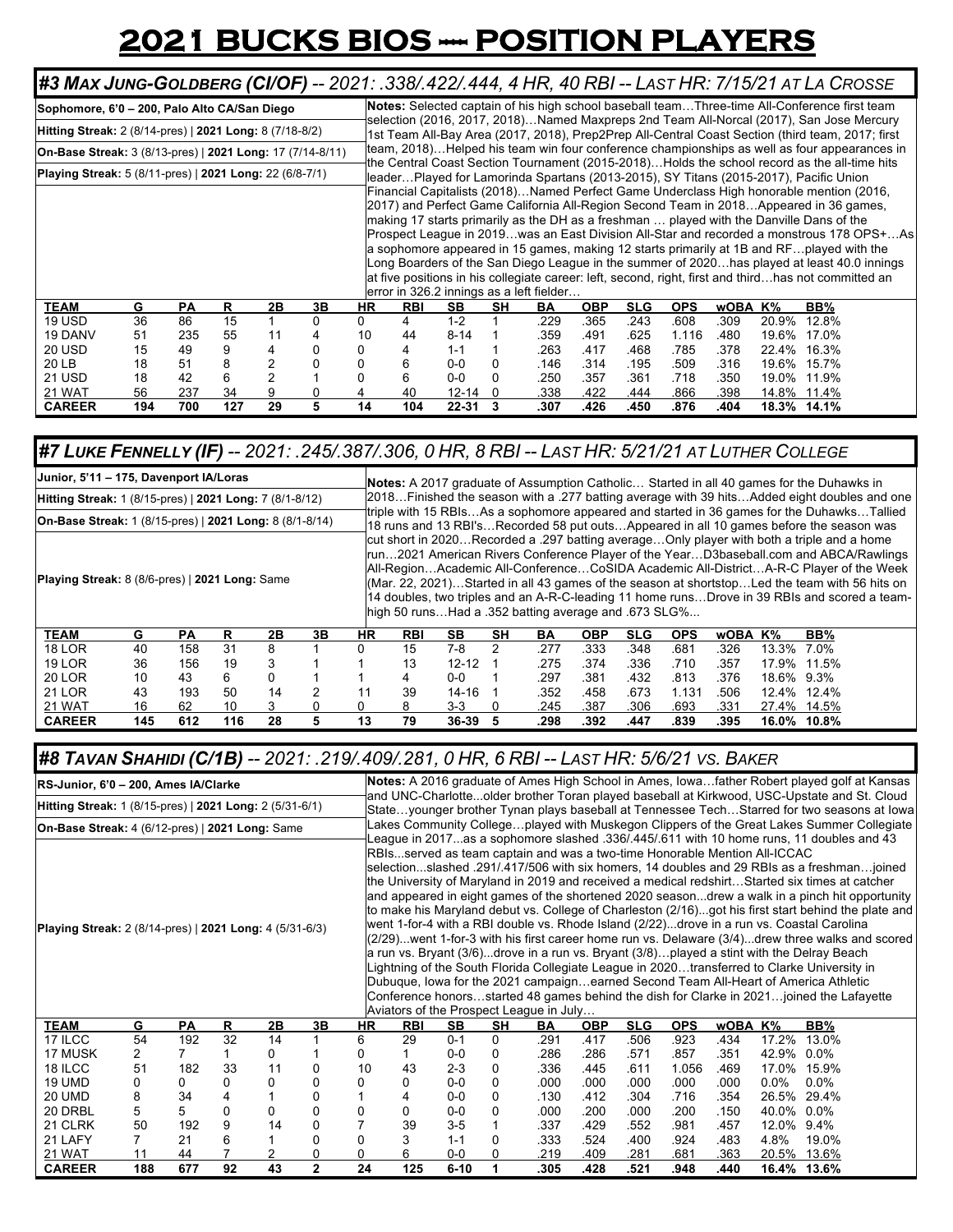### *#9 JACKSON LYON (OF) -- 2021: .278/.361/.528, 5 HR, 19 RBI -- LAST HR: 8/15/21 VS. DULUTH*

| Sophomore, 5'11 - 190, Irvine CA/Cal State-Fullerton           |    |    |    |    |    |     |                                                          |         |           |      |            |            |            |         |            | <b>Notes:</b> Attended Woodbridge High School in Irvine, Calif Played baseball at the varsity level all                                                                                                                                                                                                                                                                                                                                                                                                                                                                                                                                                                                                                                                                                                                                                                    |  |
|----------------------------------------------------------------|----|----|----|----|----|-----|----------------------------------------------------------|---------|-----------|------|------------|------------|------------|---------|------------|----------------------------------------------------------------------------------------------------------------------------------------------------------------------------------------------------------------------------------------------------------------------------------------------------------------------------------------------------------------------------------------------------------------------------------------------------------------------------------------------------------------------------------------------------------------------------------------------------------------------------------------------------------------------------------------------------------------------------------------------------------------------------------------------------------------------------------------------------------------------------|--|
| Hitting Streak: 5 (8/8-pres)   2021 Long: Same                 |    |    |    |    |    |     |                                                          |         |           |      |            |            |            |         |            | four years Received second team all-conference honors his sophomore season along with being<br>named to the all-city team in his second year As a junior Lyon was named to the first team all-                                                                                                                                                                                                                                                                                                                                                                                                                                                                                                                                                                                                                                                                             |  |
| <b>On-Base Streak:</b> 6 (8/6-pres)   2021 Long: 12 (7/14-8/1) |    |    |    |    |    |     |                                                          |         |           |      |            |            |            |         |            | conference, second team all-orange country, all-city team and First Team All-CIF His junior and                                                                                                                                                                                                                                                                                                                                                                                                                                                                                                                                                                                                                                                                                                                                                                            |  |
| <b>Playing Streak:</b> 4 (8/12-pres)   2021 Long: 5 (7/27-8/1) |    |    |    |    |    |     | Rochester Honkers after taking two balls in his first PA |         |           |      |            |            |            |         |            | senior was named the team MVP Was the captain of the team as senior Winner of the proud<br>warrior award his final yearBorn in Independence, MO Parents are Rex and Alyssia Lyon Has<br>lone younger sister, Kaitlyn His cousin, Jeff Reed, was a kicker for the Pittsburgh Steelers<br>Appeared in 14 games during the 2019 season Had a .235 batting average in 34 at-bats with four<br>RBIAppeared in 15 out of 16 games in 2020 Finished the year hitting .267 with five runs and<br>three RBI Recorded three doubles and drew four walksplayed in 28 games during the 2021<br>campaignhit .274 with a .725 OPS, belting five extra-base hits and driving in 10stole one<br>basereached base at a .341 clipwent 3-for-3 with his first collegiate home run on March 5 at<br>USCcrushed a grand slam on his first swing as a Waterloo Buck on July 14, 2021 against the |  |
| <b>TEAM</b>                                                    | G  | РA | R  | 2В | 3В | HR. | <b>RBI</b>                                               | SВ      | <b>SH</b> | BA   | <b>OBP</b> | <b>SLG</b> | <b>OPS</b> | wOBA K% |            | BB%                                                                                                                                                                                                                                                                                                                                                                                                                                                                                                                                                                                                                                                                                                                                                                                                                                                                        |  |
| 19 CSUF                                                        | 14 | 39 | 5  | 0  |    |     | 4                                                        | $1 - 1$ | 0         | .235 | .333       | .235       | .569       | .278    | 25.6%      | 10.3%                                                                                                                                                                                                                                                                                                                                                                                                                                                                                                                                                                                                                                                                                                                                                                                                                                                                      |  |
| 20 CSUF                                                        | 15 | 51 | 5  | 3  |    |     | 3                                                        | $0 - 0$ |           | .267 | .320       | .333       | .653       | .306    | 29.4% 7.8% |                                                                                                                                                                                                                                                                                                                                                                                                                                                                                                                                                                                                                                                                                                                                                                                                                                                                            |  |
| 21 CSUF                                                        | 28 | 85 | 12 | 3  |    |     | 10                                                       | $1 - 2$ |           | 274  | .341       | .384       | .725       | .320    | 27.1% 9.4% |                                                                                                                                                                                                                                                                                                                                                                                                                                                                                                                                                                                                                                                                                                                                                                                                                                                                            |  |

21 WAT 19 83 15 3 0 5 19 1-2 0 .278 .361 .528 .889 .402 18.1% 9.6% **CAREER 76 258 37 9 1 6 36 3-5 1 .268 .342 .397 .740 .337 24.4% 9.3%**

| #14 PAUL STEFFENSEN (OF) -- 2021: .264/.346/.374, 1 HR, 20 RBI -- LAST HR: 6/10/21 AT EAU CLAIRE |     |     |             |                |    |           |                |                      |              |                                                                                                                                                                                                                                                                                                                                                                                                                                                                                                                                                                                                                                                                                                                                                                                                                                                                                                                                                                                                                                                                                                                                                                                                                                                |            |            |            |                |            |     |                                                                                                                                                                                                                                                                                                                                                                                                                                                                                                                |
|--------------------------------------------------------------------------------------------------|-----|-----|-------------|----------------|----|-----------|----------------|----------------------|--------------|------------------------------------------------------------------------------------------------------------------------------------------------------------------------------------------------------------------------------------------------------------------------------------------------------------------------------------------------------------------------------------------------------------------------------------------------------------------------------------------------------------------------------------------------------------------------------------------------------------------------------------------------------------------------------------------------------------------------------------------------------------------------------------------------------------------------------------------------------------------------------------------------------------------------------------------------------------------------------------------------------------------------------------------------------------------------------------------------------------------------------------------------------------------------------------------------------------------------------------------------|------------|------------|------------|----------------|------------|-----|----------------------------------------------------------------------------------------------------------------------------------------------------------------------------------------------------------------------------------------------------------------------------------------------------------------------------------------------------------------------------------------------------------------------------------------------------------------------------------------------------------------|
| Junior, 5'9 - 195, Kenai AK/St. Cloud State                                                      |     |     |             |                |    |           |                |                      |              | Notes: A 2017 graduate of Kenai Central High School in Kenai, Alaska grandmother Mary is a                                                                                                                                                                                                                                                                                                                                                                                                                                                                                                                                                                                                                                                                                                                                                                                                                                                                                                                                                                                                                                                                                                                                                     |            |            |            |                |            |     |                                                                                                                                                                                                                                                                                                                                                                                                                                                                                                                |
| Hitting Streak: 0 (8/16-pres)   2021 Long: 6 (6/6-6/11)                                          |     |     |             |                |    |           |                |                      |              | Dakota state Wrestling Champion and carried a 98-match winning streak through his senior year,                                                                                                                                                                                                                                                                                                                                                                                                                                                                                                                                                                                                                                                                                                                                                                                                                                                                                                                                                                                                                                                                                                                                                 |            |            |            |                |            |     | member of the South Dakota Women's Fastpitch Hall of Famefather Stan was a three-time South                                                                                                                                                                                                                                                                                                                                                                                                                    |
| On-Base Streak: 23 (5/31-pres)   2021 Long: Same                                                 |     |     |             |                |    |           |                |                      |              |                                                                                                                                                                                                                                                                                                                                                                                                                                                                                                                                                                                                                                                                                                                                                                                                                                                                                                                                                                                                                                                                                                                                                                                                                                                |            |            |            |                |            |     | going on to become an All-American at Huron College (South Dakota) and a member of the South                                                                                                                                                                                                                                                                                                                                                                                                                   |
| Playing Streak: 0 (8/16-pres)   2021 Long: 7 (6/6-6/13)                                          |     |     |             |                |    |           |                |                      |              | Dakota Wrestling Hall of FamePaul is a two-time Alaska State Wrestling Champion (126-2014,<br>145-2015) began collegiate career at Mesa CC in Mesa AZas a freshman earned First Team                                                                                                                                                                                                                                                                                                                                                                                                                                                                                                                                                                                                                                                                                                                                                                                                                                                                                                                                                                                                                                                           |            |            |            |                |            |     |                                                                                                                                                                                                                                                                                                                                                                                                                                                                                                                |
|                                                                                                  |     |     |             |                |    |           |                | a 93.8% success rate |              | over 56 games and 54 startsstole 16 bases with a 100% success rateracked up 23 multi-hit<br>performances and 11 multi-RBI gamesposted three or more hits seven times and two or more<br>streak is believed to be the longest for an Alaskan player at the collegiate levelin 2019<br>sophomore campaign hit .319 with a .886 OPSsmashed 18 doubles, three doubles and four<br>home runscollected 36 RBI and scored 34 timesstole six bases totaled multiple hits in 17<br>Peninsula in the Alaska Baseball League, playing for the Peninsula Oilersplayed in 33 games<br>with 27 starts, hitting two doubles and a home run while scoring 12 runs and stealing 7<br>basestransferred to NCAA-DI Tennessee Tech for his junior yearstarted seven of the eight<br>games he played in before the season was cut short by COVID-19slashed .292/.370/.500 with<br>two doubles and a homer while driving in fourtransferred to St. Cloud State for his junior<br>seasonserved as the Huskies' everyday left fielder and led the program with eight home<br>runswent 16-for-16 on stealsmade a slew of highlight-reel defensive plays throughout the<br>season including a flying grab at Augustana in the regular season and a ridiculous snag while |            |            |            |                |            |     | All-ACCAC and First Team All-Region Division II honorsslashed an incredible .398/.443/.551 for a<br>.994 OPS with seven doubles, 10 triples and two home runs while scoring 53 runs and driving in 42<br>runs 14 timesboasted separate hit streaks of 26 and 15 games during the yearthe 26-game hit<br>games and drove in multiple runs eight timesspent his sophomore summer at home on the Kenai<br>crashing into the left field wall in foul territory at Joe Faber Fieldhas stolen 45 collegiate bases on |
| <b>TEAM</b>                                                                                      | G   | PA  | $\mathbf R$ | 2B             | 3В | <b>HR</b> | <b>RBI</b>     | <b>SB</b>            | <b>SH</b>    | <b>BA</b>                                                                                                                                                                                                                                                                                                                                                                                                                                                                                                                                                                                                                                                                                                                                                                                                                                                                                                                                                                                                                                                                                                                                                                                                                                      | <b>OBP</b> | <b>SLG</b> | <b>OPS</b> | <b>WOBA K%</b> |            | BB% |                                                                                                                                                                                                                                                                                                                                                                                                                                                                                                                |
| 18 MCC                                                                                           | 56  | 238 | 53          | $\overline{7}$ | 10 | 2         | 42             | $16 - 16$            | $\mathbf{1}$ | .398                                                                                                                                                                                                                                                                                                                                                                                                                                                                                                                                                                                                                                                                                                                                                                                                                                                                                                                                                                                                                                                                                                                                                                                                                                           | .443       | .551       | .994       | .453           | 10.1% 7.1% |     |                                                                                                                                                                                                                                                                                                                                                                                                                                                                                                                |
| 19 MCC                                                                                           | 50  | 205 | 34          | 18             | 3  | 4         | 36             | $6 - 7$              | 0            | .319                                                                                                                                                                                                                                                                                                                                                                                                                                                                                                                                                                                                                                                                                                                                                                                                                                                                                                                                                                                                                                                                                                                                                                                                                                           | .376       | .511       | .886       | .411           | 19.0% 6.3% |     |                                                                                                                                                                                                                                                                                                                                                                                                                                                                                                                |
| 19 OILERS                                                                                        | 36  | 117 | 13          | 2              | 0  |           | $\overline{7}$ | $7-9$                | 0            | .173                                                                                                                                                                                                                                                                                                                                                                                                                                                                                                                                                                                                                                                                                                                                                                                                                                                                                                                                                                                                                                                                                                                                                                                                                                           | .256       | .221       | .478       | .259           | 15.4% 7.7% |     |                                                                                                                                                                                                                                                                                                                                                                                                                                                                                                                |
| 20 TTECH                                                                                         | 8   | 27  | 5           | $\overline{c}$ | 0  |           | 4              | $0-0$                | $\Omega$     | .292                                                                                                                                                                                                                                                                                                                                                                                                                                                                                                                                                                                                                                                                                                                                                                                                                                                                                                                                                                                                                                                                                                                                                                                                                                           | .370       | .500       | .870       | .379           | 40.7% 7.4% |     |                                                                                                                                                                                                                                                                                                                                                                                                                                                                                                                |
| 21 SCSU                                                                                          | 36  | 153 | 36          | $\overline{7}$ | 3  | 8         | 31             | $16 - 16$            | $\Omega$     | .316                                                                                                                                                                                                                                                                                                                                                                                                                                                                                                                                                                                                                                                                                                                                                                                                                                                                                                                                                                                                                                                                                                                                                                                                                                           | .373       | .588       | .961       | .439           | 19.0% 5.9% |     |                                                                                                                                                                                                                                                                                                                                                                                                                                                                                                                |
| 21 WAT                                                                                           | 24  | 107 | 21          | 5              |    |           | 20             | $11 - 13$            | $\Omega$     | .264                                                                                                                                                                                                                                                                                                                                                                                                                                                                                                                                                                                                                                                                                                                                                                                                                                                                                                                                                                                                                                                                                                                                                                                                                                           | .346       | .374       | .719       | .348           | 14.0% 9.3% |     |                                                                                                                                                                                                                                                                                                                                                                                                                                                                                                                |
| <b>CAREER</b>                                                                                    | 210 | 847 | 162         | 41             | 17 | 17        | 140            | 56-61 1              |              | .314                                                                                                                                                                                                                                                                                                                                                                                                                                                                                                                                                                                                                                                                                                                                                                                                                                                                                                                                                                                                                                                                                                                                                                                                                                           | .374       | .480       | .853       | .398           | 16.1% 7.1% |     |                                                                                                                                                                                                                                                                                                                                                                                                                                                                                                                |

### *#16 EMI GONZALEZ (C) -- 2021: .289/.399/.359, 1 HR, 30 RBI -- LAST HR: 6/14/21 AT ST. CLOUD*

| Sophomore, 5'10 - 190, Azusa CA/UC-San Diego            |    |     |    |    |    |    |            |         |    |                                                   |            |            |            |         |         | Notes: A 2019 graduate of Glendora High School in Glendora, Californiaacross four years of                                                                                                     |
|---------------------------------------------------------|----|-----|----|----|----|----|------------|---------|----|---------------------------------------------------|------------|------------|------------|---------|---------|------------------------------------------------------------------------------------------------------------------------------------------------------------------------------------------------|
| Hitting Streak: 5 (8/8-pres)   2021 Long: Same, 3x      |    |     |    |    |    |    |            |         |    |                                                   |            |            |            |         |         | Varsity baseball slashed .305/.393/.366 with 80 hits, 13 doubles, a home run and 36 RBIearned<br>First Team All-Palomeras League honors as a seniordebuted collegiately at Glendale College in |
| On-Base Streak: 13 (7/15-pres)   2021 Long: Same        |    |     |    |    |    |    |            |         |    |                                                   |            |            |            |         |         | Glendale, Californiastarted 11 games behind the plate in 2020committed just one error, threw                                                                                                   |
| Playing Streak: 3 (8/13-pres)   2021 Long: 5 (7/9-7/13) |    |     |    |    |    |    |            |         |    | platespent 2021 with Bucks teammate Aaron Treloar |            |            |            |         |         | out 26.3% of baserunners and guided the pitching staff to a 3.68 ERA when he was behind the                                                                                                    |
| <b>TEAM</b>                                             | G  | PА  | R  | 2Β | 3Β | HR | <b>RBI</b> | SB      | SН | BA                                                | <b>OBP</b> | <b>SLG</b> | <b>OPS</b> | wOBA K% |         | BB%                                                                                                                                                                                            |
| 20 GCC                                                  | 14 | 38  | 4  |    |    |    |            | $2 - 2$ |    | .419                                              | .500       | .484       | .984       | .440    | 5.3%    | 13.2%                                                                                                                                                                                          |
| 21 GCC                                                  | 0  |     |    |    |    |    |            | ი-ი     |    | .000                                              | .000       | .000       | .000       | .000    | $0.0\%$ | $0.0\%$                                                                                                                                                                                        |
| 21 WAT                                                  | 39 | 158 | 29 |    |    |    | 30         | $3-3$   |    | .289                                              | .399       | .359       | 758        | .367    | 12.7%   | 13.9%                                                                                                                                                                                          |
| <b>CAREER</b>                                           | 53 | 196 | 33 |    |    |    | 33         | 5-5     |    | .314                                              | 418        | .384       | .802       | .381    |         | 11.2% 13.8%                                                                                                                                                                                    |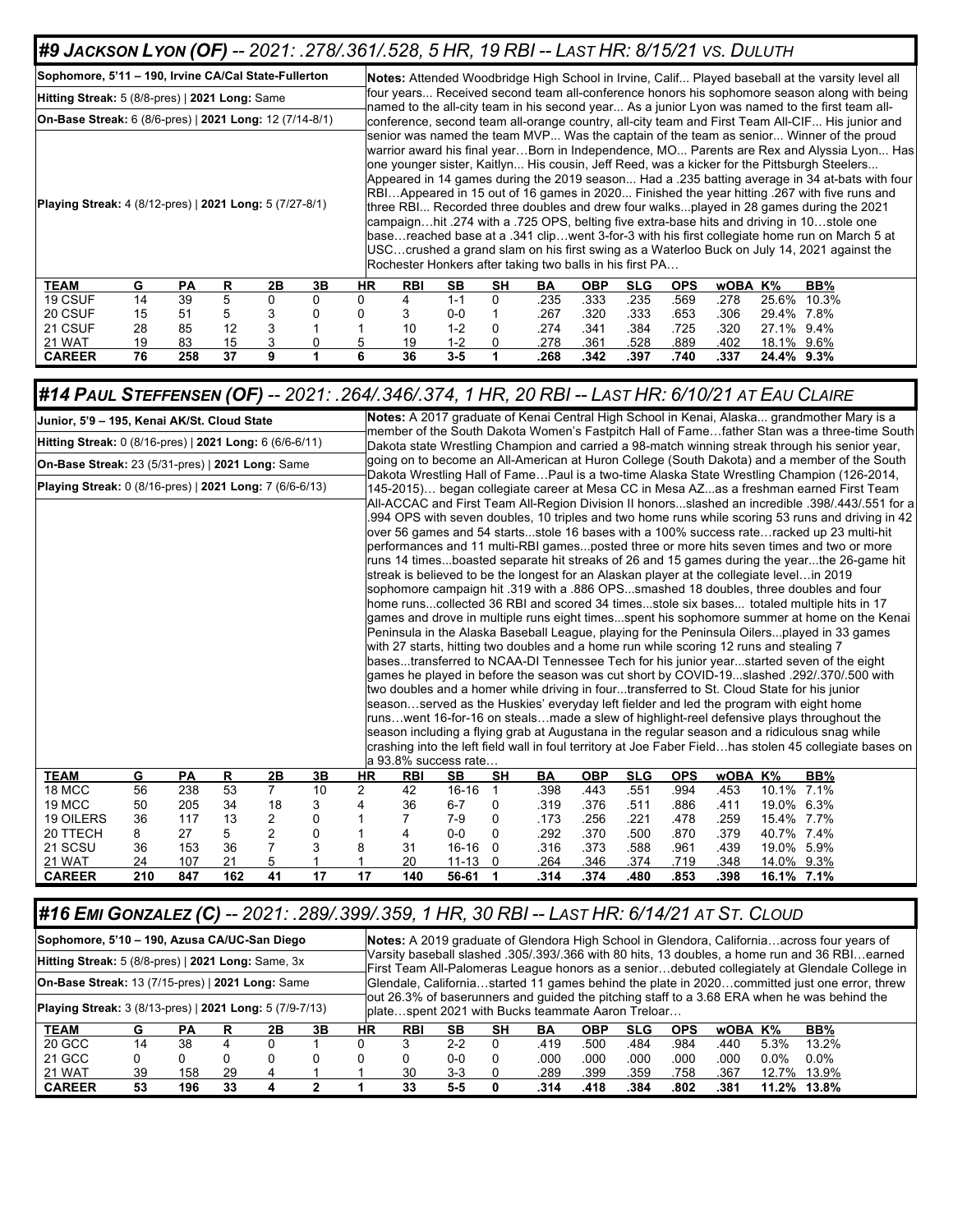#### *#17 JOSH PATRICK (IF) -- 2021: .211/.318/.421, 1 HR, 2 RBI -- LAST HR: 8/12/21 VS. EAU CLAIRE*

**Freshman, 6'0 – 180, Independence MO/Crowder CC Notes:** A 2019 graduate of Truman High School…All-State honoree as a prepster…hit .329 with seven home runs and 30 RBI across 24 games in the COVID-shortened 2020 spring season at Crowder College in Neosho, Missouri…was named a Ban Johnson League All-Star in 2020 after hitting .393 with a 1.057 OPS for the Ban Johnson Legends…led Crowder to the 2021 NJCAA College World Series with a 1.197 OPS and 18 home runs while driving in 59 this past spring…began the 2021 summer back in the Ban Johnson League with the Legends, winning the league's Triple Crown by leading the circuit in average (.474), home runs (7) and RBI (35) over just 18 games while again earning All-Star status… **Hitting Streak:** 1 (8/14-pres) | **2021 Long:** Same, 3x **On-Base Streak:** 5 (8/8-pres) | **2021 Long:** Same **Playing Streak:** 9 (8/5-pres) | **2021 Long:** Same **TEAM G PA R 2B 3B HR RBI SB SH BA OBP SLG OPS wOBA K% BB%** 20 CDCC 24 106 36 6 3 7 30 5-7 0 .329 .462 .747 1.209 .512 17.0% 17.0% 20 BJL 19 76 16 5 1 1 18 4-6 0 .393 .500 .557 1.057 .535 21.1% 15.8% 21 CDCC 58 256 69 18 4 18 59 4-7 0 .318 .469 .728 1.197 .519 21.9% 19.5% 21 BJL 18 72 25 7 3 7 35 1-1 0 .474 .528 1.070 1.598 .636 22.2% 15.3% 21 WAT 10 22 3 1 0 1 2 0-0 0 .211 .318 .421 .739 .325 31.8% 13.6% **CAREER 129 532 149 37 11 34 144 14-21 0 .348 .474 .740 1.213 .528 21.2% 17.7%**

#### *#20 LIAM CRITCHETT (CI/OF) -- 2021: .241/.432/.353, 2 HR, 12 RBI -- LAST HR: 8/11/21 VS. EAU CLAIRE*

| Fr., 6'3 – 215, Redondo Beach CA/Loyola Marymount               |    |     |    |    |    |    |                                        |           |    |      |      |            |            |         |            | Notes: A 2020 graduate of Redondo Union High Schoolprepped under head coach Andy                                                                                               |  |
|-----------------------------------------------------------------|----|-----|----|----|----|----|----------------------------------------|-----------|----|------|------|------------|------------|---------|------------|--------------------------------------------------------------------------------------------------------------------------------------------------------------------------------|--|
| Hitting Streak: 2 (8/14-pres)   2021 Long: 4 (6/5-6/10)         |    |     |    |    |    |    |                                        |           |    |      |      |            |            |         |            | TDivernamed team captain as a seniornamed to the 2019 Daily Breeze All Area Second Team<br>In 2019 recognized as a member of the First Team Bay League in 2018 played with the |  |
| <b>On-Base Streak:</b> 2 (8/14-pres)   2021 Long: 11 (7/5-7/18) |    |     |    |    |    |    |                                        |           |    |      |      |            |            |         |            | Bismarck Bull Moose in the Bismarck Northwoods League Pod in 2020brother Nathan plays for                                                                                      |  |
| <b>Playing Streak:</b> 2 (8/14-pres)   2021 Long: 9 (7/3-7/11)  |    |     |    |    |    |    | play collegiate baseball close to home |           |    |      |      |            |            |         |            | LMUson of Catherine and Daniel Critchettchose LMU for the education opportunities and to                                                                                       |  |
| <b>TEAM</b>                                                     | G  | РA  | R  | 2Β | 3Β | НR | <b>RBI</b>                             | <b>SB</b> | SН | BА   | OBP  | <b>SLG</b> | <b>OPS</b> | wOBA K% |            | BB%                                                                                                                                                                            |  |
| 20 BBM                                                          | 21 | 90  |    |    |    |    | 11                                     | 1-1       |    | .194 | .356 | .292       | .647       | .322    | 25.6%      | 14.4%                                                                                                                                                                          |  |
| 21 LMU                                                          |    | 8   | 0  |    |    |    |                                        | $0 - 0$   |    | .250 | .250 | .250       | .500       | .225    | 62.5% 0.0% |                                                                                                                                                                                |  |
| 21 WAT                                                          | 46 | 155 | 21 |    |    |    | 12                                     | 4-4       |    | .241 | .432 | .353       | .786       | .386    |            | 19.4% 20.0%                                                                                                                                                                    |  |
| <b>CAREER</b>                                                   | 74 | 253 | 28 | g  |    |    | 23                                     | 5-5       |    | .224 | .399 | .327       | .727       | .358    |            | 22.9% 17.4%                                                                                                                                                                    |  |

#### *#25 SAM BILLER (OF) -- 2021: .248/.373/.333, 1 HR, 21 RBI -- LAST HR: 8/11/21 VS. EAU CLAIRE*

|                                                         | Freshman, 5'10 - 175, Los Angeles CA/Loyola Marymount |           |    |    |    |    | Notes: A 2020 graduate of Harvard-Westlake High School in Studio City, Calif.  three-year varsity |           |    |      |            |            |            |         |       |                                                                                                                                                                                                                                                                                                                                                                                                      |
|---------------------------------------------------------|-------------------------------------------------------|-----------|----|----|----|----|---------------------------------------------------------------------------------------------------|-----------|----|------|------------|------------|------------|---------|-------|------------------------------------------------------------------------------------------------------------------------------------------------------------------------------------------------------------------------------------------------------------------------------------------------------------------------------------------------------------------------------------------------------|
| Hitting Streak: 5 (8/8-pres)   2021 Long: Same          |                                                       |           |    |    |    |    |                                                                                                   |           |    |      |            |            |            |         |       | starter  during senior season, was 17-for-35 at the plate (.486) before campaign was cut short                                                                                                                                                                                                                                                                                                       |
| On-Base Streak: 5 (8/8-pres)   2021 Long: 12 (7/13-8/8) |                                                       |           |    |    |    |    |                                                                                                   |           |    |      |            |            |            |         |       | 1due to pandemic  two triples and a grand slam (vs. Huntington Beach)  Wolverines were 8-1-1<br>before season ended  as a junior, Biller helped Harvard-Westlake to a 27-6-1 overall mark,                                                                                                                                                                                                           |
| Playing Streak: 1 (8/15-pres)   2021 Long: 7 (7/1-7/7)  |                                                       |           |    |    |    |    |                                                                                                   |           |    |      |            |            |            |         |       | Mission League championship and a runner-up finish in the CIF-Southern Section Division 1<br>playoffs  Honor Roll member all four years  played summer ball for SoCal Giants  chose to<br>attend Cal Poly because "I loved the mix between high-level athletics and academics; the location<br>lis also beautiful and it's just an amazing place to live."transferring to Loyola Marymount this fall |
| <b>TEAM</b>                                             | G                                                     | <b>PA</b> | R  | 2Β | 3В | НR | <b>RBI</b>                                                                                        | SВ        | SН | BA   | <b>OBP</b> | <b>SLG</b> | <b>OPS</b> | wOBA K% |       | BB%                                                                                                                                                                                                                                                                                                                                                                                                  |
| <b>21 CPU</b>                                           | 45                                                    | 113       | 12 | 5. |    |    |                                                                                                   | $1 - 1$   | 2  | .253 | .387       | .308       | .695       | .335    | 18.6% | 13.3%                                                                                                                                                                                                                                                                                                                                                                                                |
| 21 WAT                                                  | 40                                                    | 142       | 20 | 5  |    |    | 21                                                                                                | $19 - 23$ |    | .248 | .373       | .333       | .707       | .343    |       | 17.6% 14.8%                                                                                                                                                                                                                                                                                                                                                                                          |
| <b>CAREER</b>                                           | 85                                                    | 255       | 32 | 10 |    |    | 26                                                                                                | 20-24     |    | .250 | .379       | .322       | .702       | .340    |       | 18.0% 14.1%                                                                                                                                                                                                                                                                                                                                                                                          |

#### *#30 AARON TRELOAR (P/OF) -- 2021: .286/.412/.571, 1 HR, 3 RBI -- LAST HR: 6/2/21 AT ROCHESTER*

|                                                                                                                                  | Sophomore, 6'4 – 220, Pasadena CA/Glendale CC (CA) |           |    |    |    |    |            |         |    |      |            |            |            |         |            | Notes: A 2018 graduate of St. Francis High School in Mountain View, Californiatwo-year                                                                                                                                                                                                  |
|----------------------------------------------------------------------------------------------------------------------------------|----------------------------------------------------|-----------|----|----|----|----|------------|---------|----|------|------------|------------|------------|---------|------------|-----------------------------------------------------------------------------------------------------------------------------------------------------------------------------------------------------------------------------------------------------------------------------------------|
| Hitting Streak: 1 (8/14-pres)   2021 Long: Same, 3x                                                                              |                                                    |           |    |    |    |    |            |         |    |      |            |            |            |         |            | baseball lettermanbegan collegiate career at Point Loma Nazarene Universitytransferred to                                                                                                                                                                                               |
| <b>On-Base Streak: 1 (8/14-pres)   2021 Long: 3 (5/31-6/2)</b><br><b>Playing Streak:</b> 0 (8/16-pres)   2021 Long: 3 (5/31-6/2) |                                                    |           |    |    |    |    |            |         |    |      |            |            |            |         |            | Glendale College in Glendale, California in 2020served as a two-way player, incredible bashing<br>lnine of his 16 hits for extra baseshomered five times and clubbed four doubleswent 4-for-4 on<br>February 15, 2020 against Mt. San Antonio College with three home runs and four RBI |
| <b>TEAM</b>                                                                                                                      | G                                                  | <b>PA</b> |    | 2Β | 3В | НR | <b>RBI</b> | SВ      | SН | BA   | <b>OBP</b> | <b>SLG</b> | <b>OPS</b> | wOBA K% |            | BB%                                                                                                                                                                                                                                                                                     |
| <b>19 PLN</b>                                                                                                                    |                                                    |           |    |    |    |    |            | $0 - 0$ |    | .000 | .000       | .000       | .000       | .000    | $0.0\%$    | $0.0\%$                                                                                                                                                                                                                                                                                 |
| 20 GCC                                                                                                                           | 18                                                 | 57        | 12 |    |    |    | 14         | 1-1     |    | .333 | .439       | .729       | 1.168      | .501    | 26.3% 8.8% |                                                                                                                                                                                                                                                                                         |
| 21 GCC                                                                                                                           |                                                    |           |    |    |    |    |            | ი-ი     |    | .000 | .000       | .000       | .000       | .000    | $0.0\%$    | $0.0\%$                                                                                                                                                                                                                                                                                 |
| 21 WAT                                                                                                                           | 6                                                  |           |    |    |    |    |            | 0-0     |    | .286 | .412       | .571       | .983       | .421    |            | 35.3% 17.6%                                                                                                                                                                                                                                                                             |
| <b>CAREER</b>                                                                                                                    | 24                                                 | 74        | 16 |    |    |    |            | 1-1     |    | .323 | .432       | .694       | 1.126      | .482    |            | 28.4% 10.8%                                                                                                                                                                                                                                                                             |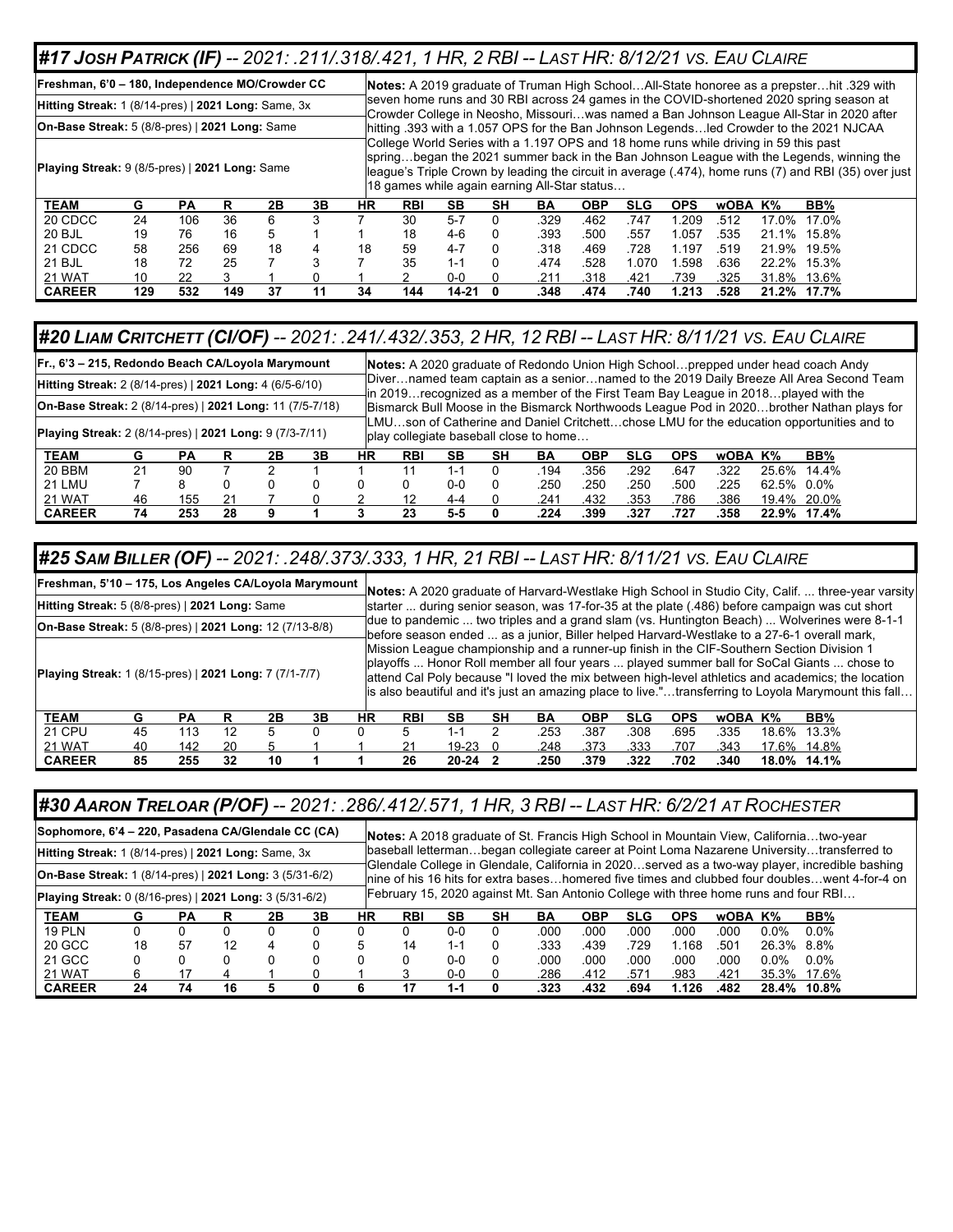| #45 JALEN SMITH (IF/OF) -- 2021: .300/.427/.347, 0 HR, 26 RBI -- LAST HR: 5/30/21 AT LONG BEACH STATE |    |     |    |    |          |    |            |                                                                                                                                                                                                                                                                                                                                                                                                                                                                                                                                                                                                                                                                                                                                                                                                                                                                                                                                                                                                                                                                                                                                                                                                                                                                                                                                                                                                                                                                                     |           |      |            |            |            |         |            |             |                                                                                                                                                                                                                                                                                                                                                                                                                                                                                                                                                                                                                                                                                                                                                                                                                                                                                                                                                                                                                                                                                                                                                                                                                                                                                                                                                                                                                         |
|-------------------------------------------------------------------------------------------------------|----|-----|----|----|----------|----|------------|-------------------------------------------------------------------------------------------------------------------------------------------------------------------------------------------------------------------------------------------------------------------------------------------------------------------------------------------------------------------------------------------------------------------------------------------------------------------------------------------------------------------------------------------------------------------------------------------------------------------------------------------------------------------------------------------------------------------------------------------------------------------------------------------------------------------------------------------------------------------------------------------------------------------------------------------------------------------------------------------------------------------------------------------------------------------------------------------------------------------------------------------------------------------------------------------------------------------------------------------------------------------------------------------------------------------------------------------------------------------------------------------------------------------------------------------------------------------------------------|-----------|------|------------|------------|------------|---------|------------|-------------|-------------------------------------------------------------------------------------------------------------------------------------------------------------------------------------------------------------------------------------------------------------------------------------------------------------------------------------------------------------------------------------------------------------------------------------------------------------------------------------------------------------------------------------------------------------------------------------------------------------------------------------------------------------------------------------------------------------------------------------------------------------------------------------------------------------------------------------------------------------------------------------------------------------------------------------------------------------------------------------------------------------------------------------------------------------------------------------------------------------------------------------------------------------------------------------------------------------------------------------------------------------------------------------------------------------------------------------------------------------------------------------------------------------------------|
| Sophomore, 6'1 - 195, Bakersfield CA/UC-Davis                                                         |    |     |    |    |          |    |            |                                                                                                                                                                                                                                                                                                                                                                                                                                                                                                                                                                                                                                                                                                                                                                                                                                                                                                                                                                                                                                                                                                                                                                                                                                                                                                                                                                                                                                                                                     |           |      |            |            |            |         |            |             | Notes: A 2018 graduate of Stockdale High SchoolHelped his team to a pair Southwest Yosemite                                                                                                                                                                                                                                                                                                                                                                                                                                                                                                                                                                                                                                                                                                                                                                                                                                                                                                                                                                                                                                                                                                                                                                                                                                                                                                                             |
| Hitting Streak: 0 (8/16-pres)   2021 Long: 4 (7/11-7/14)                                              |    |     |    |    |          |    |            |                                                                                                                                                                                                                                                                                                                                                                                                                                                                                                                                                                                                                                                                                                                                                                                                                                                                                                                                                                                                                                                                                                                                                                                                                                                                                                                                                                                                                                                                                     |           |      |            |            |            |         |            |             | eague titles in 2016 and 2017 in addition to an appearance in the Central Section semifinals as a<br>junior Averaged .359 at the plate as a sophomore and .455 as a junior, earning both all-area and                                                                                                                                                                                                                                                                                                                                                                                                                                                                                                                                                                                                                                                                                                                                                                                                                                                                                                                                                                                                                                                                                                                                                                                                                   |
| On-Base Streak: 17 (7/22-pres)   2021 Long: Same                                                      |    |     |    |    |          |    |            | all-league accolades in 2016 and 2017 The 2016 Channel 23 Baseball-Athlete of the Week                                                                                                                                                                                                                                                                                                                                                                                                                                                                                                                                                                                                                                                                                                                                                                                                                                                                                                                                                                                                                                                                                                                                                                                                                                                                                                                                                                                              |           |      |            |            |            |         |            |             |                                                                                                                                                                                                                                                                                                                                                                                                                                                                                                                                                                                                                                                                                                                                                                                                                                                                                                                                                                                                                                                                                                                                                                                                                                                                                                                                                                                                                         |
| Playing Streak: 3 (8/13-pres)   2021 Long: 14, 2x (7/9-7/25)                                          |    |     |    |    |          |    |            | recipient and three-year varsity football letter winner also threw for 1,634 passing yards and 16<br>the Bears the following day Hit .167 on the season in 84 at-bats, slugging four doubles and a<br>home run with eight runs scored and 12 RBI Drove in a season-high three against Utah Valley<br>sixth on the squad with four multi-RBI efforts Defensively, notched 53 assists and turned 14<br>double playsIn 2020 appeared in 16 games, starting all 16 Ended his sophomore campaign<br>batting a career-high .290 over 69 at-bats with two doubles, one triple, nine RBI and 11 runs<br>scored Got on base in 15 games in the 2020 season as the Aggies' lead off hitter Set new<br>State, going 2-3 with a run scored (2/20) Posted career-highs in nearly every major hitting<br>category, including slugging percentage (.348), on base percentage (.383), runs (11) and hits<br>named a Northwoods League Postseason All-Starled the Minnesota-lowa Pod with 44 runs<br>scored2021 ALL-BIG WEST CONFERENCE SECOND TEAM Led UC-Davis with his .313<br>batting average, 476 slugging percentage, 46 runs, 71 hits. 16 doubles, 15 stolen bases, three<br>Washington State, San José State (5/1) and Cal Poly (5/22) Hit a triple against Pepperdine<br>(3/12), UC Riverside (4/4) and San José State (5/2) Home runs were hit against Washington<br>State, California Baptist (3/6), Cal State Fullerton (4/16), at UC San Diego (5/16) and at Long<br>Beach State (5/30) |           |      |            |            |            |         |            |             | touchdowns during his senior seasonAppeared in 34 games, making 27 starts as a freshman<br>Made his collegiate debut and collected his first career hit on Feb. 16 against Northern Colorado,<br>earning the start as the designated hitter Recorded his first career start at second base against<br>(3/1) and Pacific (3/13) Helped UC Davis tie the Division I program record for single-game team<br>home runs after slugging his first career round tripper - a two-run shot - against Pacific on Mar.<br>13 Also recorded a pair of hits against Arizona State (Feb. 24) and Utah Valley (3/1) Ranked<br>single game career-high for hits in a game three times, collecting three against Utah (2/15), Loyola<br>Marymount (3/1), and Mount St. Mary's (3/7)Drove in season-high two runs against North Dakota<br>(20)joined the Waterloo Bucks in the summer of 2020, earning the Rawlings Big Stick Award at<br>second base after finishing second in the Northwoods League in batting average and OPSwas<br>triples, five home runs and 108 total bases Posted the second-highest on base percentage (.388)<br>among all Aggies Scored a team-high four runs against Washington State (2/21) and San José<br>State (5/2) Recorded a team-high four hits vs. CSUN (5/8) Finished with a team-high eight total<br>bases in that same game against Washington State Hit a pair of doubles in three games: against |
| <b>TEAM</b>                                                                                           | G  | PA  | R  | 2B | 3B       | HR | <b>RBI</b> | SB                                                                                                                                                                                                                                                                                                                                                                                                                                                                                                                                                                                                                                                                                                                                                                                                                                                                                                                                                                                                                                                                                                                                                                                                                                                                                                                                                                                                                                                                                  | <b>SH</b> | BA   | <b>OBP</b> | <b>SLG</b> | <b>OPS</b> | wOBA K% |            | BB%         |                                                                                                                                                                                                                                                                                                                                                                                                                                                                                                                                                                                                                                                                                                                                                                                                                                                                                                                                                                                                                                                                                                                                                                                                                                                                                                                                                                                                                         |
| 19 UCD                                                                                                | 34 | 99  | 8  | 4  | 0        | 1  | 12         | $2 - 5$                                                                                                                                                                                                                                                                                                                                                                                                                                                                                                                                                                                                                                                                                                                                                                                                                                                                                                                                                                                                                                                                                                                                                                                                                                                                                                                                                                                                                                                                             | 3         | .167 | .260       | .250       | .510       | .242    | 17.2% 9.1% |             |                                                                                                                                                                                                                                                                                                                                                                                                                                                                                                                                                                                                                                                                                                                                                                                                                                                                                                                                                                                                                                                                                                                                                                                                                                                                                                                                                                                                                         |
| 20 UCD                                                                                                | 16 | 81  | 11 | 2  | 1        | 0  | 9          | $1 - 4$                                                                                                                                                                                                                                                                                                                                                                                                                                                                                                                                                                                                                                                                                                                                                                                                                                                                                                                                                                                                                                                                                                                                                                                                                                                                                                                                                                                                                                                                             | 0         | .290 | .383       | .348       | .731       | .360    |            | 11.1% 11.1% |                                                                                                                                                                                                                                                                                                                                                                                                                                                                                                                                                                                                                                                                                                                                                                                                                                                                                                                                                                                                                                                                                                                                                                                                                                                                                                                                                                                                                         |
| 20 WAT                                                                                                | 38 | 169 | 44 | 9  | 0        | 4  | 27         | $11 - 14$                                                                                                                                                                                                                                                                                                                                                                                                                                                                                                                                                                                                                                                                                                                                                                                                                                                                                                                                                                                                                                                                                                                                                                                                                                                                                                                                                                                                                                                                           | 3         | .390 | .494       | .544       | 1.038      | .482    | 7.7%       | 14.8%       |                                                                                                                                                                                                                                                                                                                                                                                                                                                                                                                                                                                                                                                                                                                                                                                                                                                                                                                                                                                                                                                                                                                                                                                                                                                                                                                                                                                                                         |
| <b>21 UCD</b>                                                                                         | 57 | 265 | 46 | 16 | 3        | 5  | 20         | 15-20                                                                                                                                                                                                                                                                                                                                                                                                                                                                                                                                                                                                                                                                                                                                                                                                                                                                                                                                                                                                                                                                                                                                                                                                                                                                                                                                                                                                                                                                               | 7         | .313 | .388       | .476       | .863       | .407    | 10.9% 7.2% |             |                                                                                                                                                                                                                                                                                                                                                                                                                                                                                                                                                                                                                                                                                                                                                                                                                                                                                                                                                                                                                                                                                                                                                                                                                                                                                                                                                                                                                         |
| 21 WAT                                                                                                | 41 | 192 | 41 | 7  | $\Omega$ | 0  | 26         | $11 - 11$                                                                                                                                                                                                                                                                                                                                                                                                                                                                                                                                                                                                                                                                                                                                                                                                                                                                                                                                                                                                                                                                                                                                                                                                                                                                                                                                                                                                                                                                           | $\Omega$  | .300 | .427       | .347       | .774       | .368    | 7.8%       | 16.1%       |                                                                                                                                                                                                                                                                                                                                                                                                                                                                                                                                                                                                                                                                                                                                                                                                                                                                                                                                                                                                                                                                                                                                                                                                                                                                                                                                                                                                                         |

## *#46 CHRIS SENG (OF) -- 2021: .249/.400/.266, 0 HR, 21 RBI -- LAST HR: N/A*

|                                                           | RS-Sophomore, 5'9 - 170, La Grange KY/Louisville |                             |          |    |          |           | Notes: Lettered four years at Oldham County High School, coached by Scott Gerlach and Levi |           |           |      |                                                                                                                                                                                                                                                                                                                                                                                                                                                                                                                                                                                                                                                                                                                                                                                                                                                                                                                                                                                                                                                                                                           |            |            |         |            |                                                                                                                                                                                            |
|-----------------------------------------------------------|--------------------------------------------------|-----------------------------|----------|----|----------|-----------|--------------------------------------------------------------------------------------------|-----------|-----------|------|-----------------------------------------------------------------------------------------------------------------------------------------------------------------------------------------------------------------------------------------------------------------------------------------------------------------------------------------------------------------------------------------------------------------------------------------------------------------------------------------------------------------------------------------------------------------------------------------------------------------------------------------------------------------------------------------------------------------------------------------------------------------------------------------------------------------------------------------------------------------------------------------------------------------------------------------------------------------------------------------------------------------------------------------------------------------------------------------------------------|------------|------------|---------|------------|--------------------------------------------------------------------------------------------------------------------------------------------------------------------------------------------|
| Hitting Streak: 0 (8/16-pres)   2021 Long: 7 (6/23-7/2)   |                                                  |                             |          |    |          |           |                                                                                            |           |           |      |                                                                                                                                                                                                                                                                                                                                                                                                                                                                                                                                                                                                                                                                                                                                                                                                                                                                                                                                                                                                                                                                                                           |            |            |         |            | Bristaw Ranked 12th in the state of Kentucky in the Class of 2018 by Perfect Game Broke                                                                                                    |
| On-Base Streak: 4 (8/8-pres)   2021 Long: 12 (6/23-7/8)   |                                                  |                             |          |    |          |           |                                                                                            |           |           |      |                                                                                                                                                                                                                                                                                                                                                                                                                                                                                                                                                                                                                                                                                                                                                                                                                                                                                                                                                                                                                                                                                                           |            |            |         |            | record for most stolen bases in a season and career at Oldham County Also set a school record<br>for most runs, walks and on base percentage bagged 174 stolen bases in high school Scored |
| Playing Streak: 3 (8/13-pres)   2021 Long: 12 (7/14-7/30) |                                                  | linnings as a centerfielder |          |    |          |           |                                                                                            |           |           |      | 165 total runs with 92 RBIs while at OCHS Batted over .400 during prep careerredshirted at<br>Louisville in 2019played with the Albany Dutchmen of the Perfect Game Collegiate League in his<br>redshirt summer and broke the league's single-season stolen base record by nabbing 42 bags at<br>lan 85.7% success rateas a 2020 redshirt-freshman Played in 12 games for the Cardinals before<br>the season was halted Went 1-for-6 at the plate, scoring five runs and going 3-for-3 in stolen<br>bases Appeared as a pinch-runner, scoring a run, for his Louisville debut at Ole Miss on Feb.<br>15 Made his first collegiate plate appearance in the finale against Valparaiso Stole second and<br>eventually scored the tying run in the ninth inning at Wake Forest on March 7 Picked up his first<br>collegiate hit, legging out an infield single on March 8 at Wake Forestplayed 29 games for the<br>Green Bay Booyah of the Northwoods League in 2020recorded a Range Factor of 3.59 across<br>20 starts in center for the Booyahhas posted a 2.92 RF/9 and just one error in 324.0 collegiate |            |            |         |            |                                                                                                                                                                                            |
| TEAM                                                      | G                                                | <b>PA</b>                   | R        | 2B | 3Β       | <b>HR</b> | <b>RBI</b>                                                                                 | <b>SB</b> | <b>SH</b> | BA   | <b>OBP</b>                                                                                                                                                                                                                                                                                                                                                                                                                                                                                                                                                                                                                                                                                                                                                                                                                                                                                                                                                                                                                                                                                                | <b>SLG</b> | <b>OPS</b> | wOBA K% |            | BB%                                                                                                                                                                                        |
| 19 UL                                                     | 0                                                | 0                           | $\Omega$ | 0  | $\Omega$ | 0         | 0                                                                                          | $0-0$     | 0         | .000 | .000                                                                                                                                                                                                                                                                                                                                                                                                                                                                                                                                                                                                                                                                                                                                                                                                                                                                                                                                                                                                                                                                                                      | .000       | .000       | .000    | $0.0\%$    | $0.0\%$                                                                                                                                                                                    |
| 19 ALBY                                                   | 40                                               | 175                         | 28       |    |          | 0         | 16                                                                                         | 42-49     | 4         | .275 | .427                                                                                                                                                                                                                                                                                                                                                                                                                                                                                                                                                                                                                                                                                                                                                                                                                                                                                                                                                                                                                                                                                                      | .282       | .709       | .350    | 17.7%      | 19.4%                                                                                                                                                                                      |
| 20 UL                                                     | 12                                               | 6                           | 5        | 0  |          | 0         | 0                                                                                          | $3-3$     | 0         | .167 | .167                                                                                                                                                                                                                                                                                                                                                                                                                                                                                                                                                                                                                                                                                                                                                                                                                                                                                                                                                                                                                                                                                                      | .167       | .333       | .150    | 33.3%      | $0.0\%$                                                                                                                                                                                    |
| 20 GB                                                     | 29                                               | 104                         | 16       | 3  |          |           | 9                                                                                          | $11 - 12$ |           | .247 | .379                                                                                                                                                                                                                                                                                                                                                                                                                                                                                                                                                                                                                                                                                                                                                                                                                                                                                                                                                                                                                                                                                                      | .306       | .685       | .332    | 28.8%      | 14.4%                                                                                                                                                                                      |
| 21 UL                                                     | 19                                               | 6                           | 4        | 0  |          | 0         | 0                                                                                          | $2 - 4$   | $\Omega$  | .167 | .167                                                                                                                                                                                                                                                                                                                                                                                                                                                                                                                                                                                                                                                                                                                                                                                                                                                                                                                                                                                                                                                                                                      | .167       | .333       | .150    | 16.7% 0.0% |                                                                                                                                                                                            |
| 21 WAT                                                    | 54                                               | 222                         | 51       | 3  |          | 0         | 21                                                                                         | $30 - 30$ | 2         | .249 | .400                                                                                                                                                                                                                                                                                                                                                                                                                                                                                                                                                                                                                                                                                                                                                                                                                                                                                                                                                                                                                                                                                                      | .266       | .666       | .342    | 18.0%      | 18.5%                                                                                                                                                                                      |
| <b>CAREER</b>                                             | 154                                              | 513                         | 104      | 7  |          | 0         | 46                                                                                         | 88-98     | 7         | .254 | .399                                                                                                                                                                                                                                                                                                                                                                                                                                                                                                                                                                                                                                                                                                                                                                                                                                                                                                                                                                                                                                                                                                      | .277       | .676       | .338    |            | 20.3% 17.5%                                                                                                                                                                                |

**CAREER 186 806 150 38 4 10 94 40-54 13 .305 .404 .419 .822 .388 10.3% 11.5%**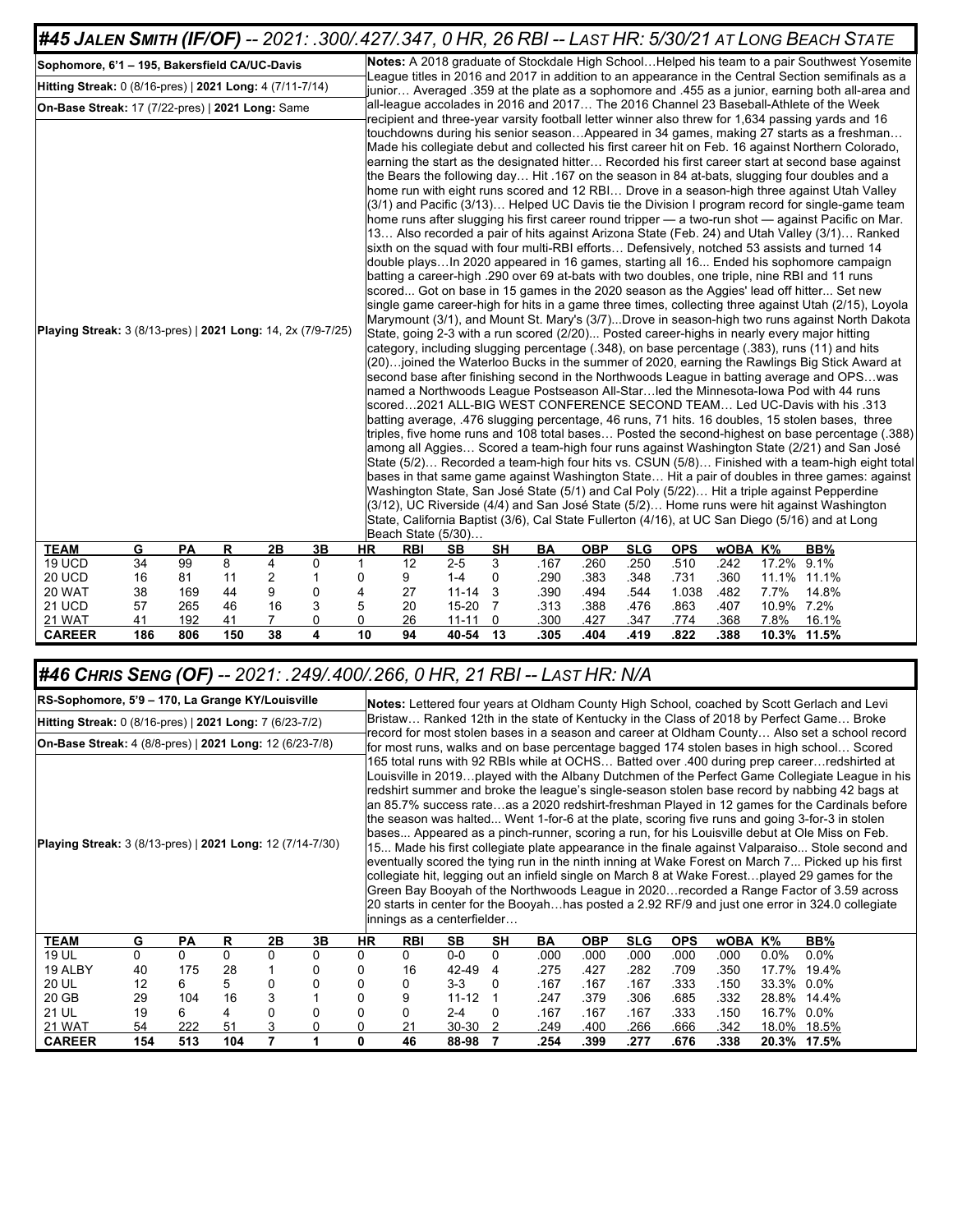### **PRONUNCIATION GUIDE**

**LH Ben Beutel** ~ byou-TEL

**OF Sam Biller** ~ BILL-er

**IF Luke Fennelly** ~ FEN-lee

**LH Dylan Gotto** ~ gah-toe

**UT Max Jung-Goldberg** ~ YOUNG gold-burg

**OF Jackson Lyon** ~ lion

**RH Anthony Pron** ~ prawn

**OF Chris Seng** ~ SANG

**C/1B Tavan Shahidi** ~ TAV-an shuh-HE-dee

**RH/OF Aaron Treloar** ~ TRUH-lore

**MGR Ryan Gaynor** ~ gay-ner

**AST Aidan Wirshing** ~ WER-shing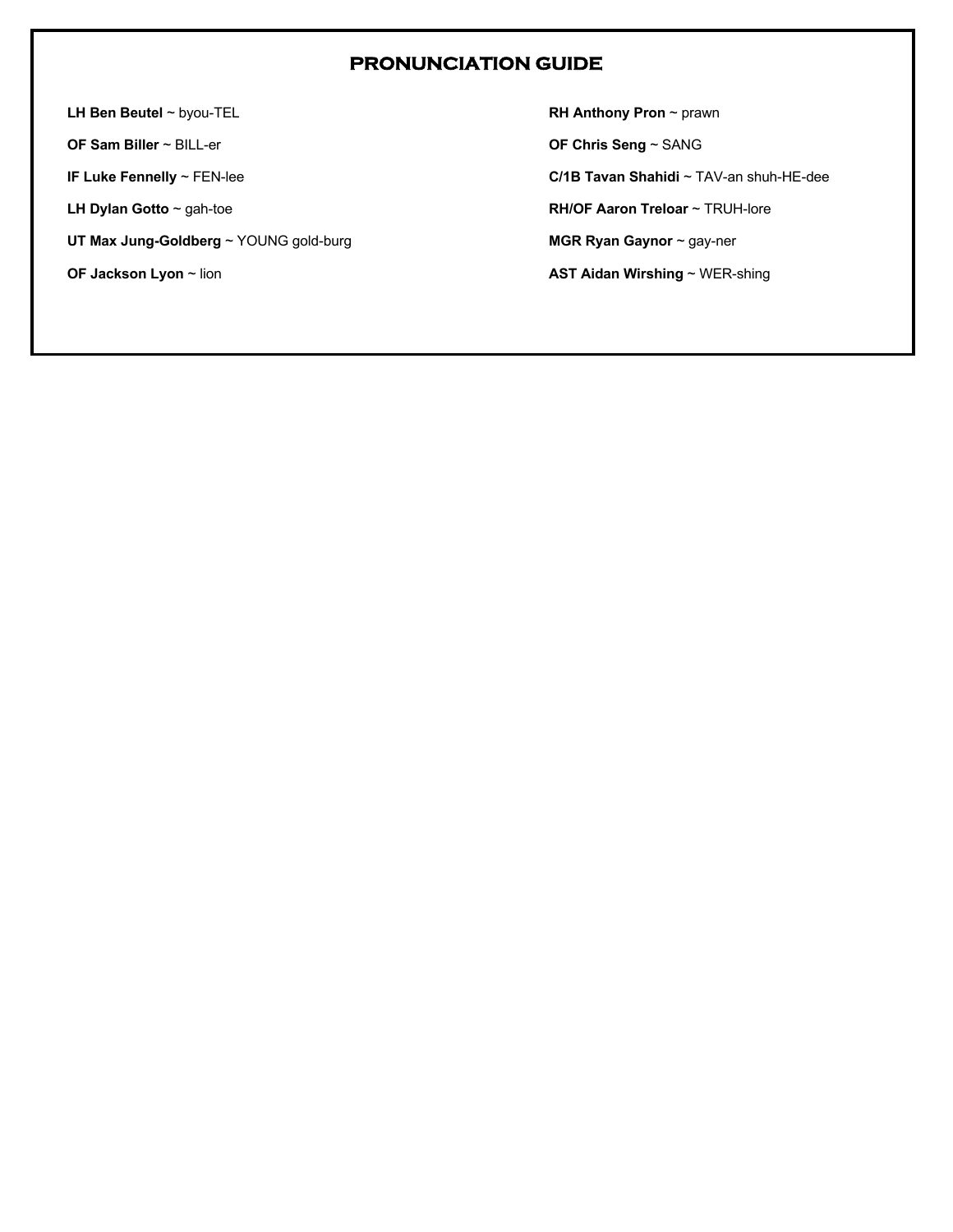## **2021 MISCELLANEOUS STATS/NOTES**

#### **Team Superlatives**

| <b>HITTING</b>                  | <b>BUCKS</b>                        | <b>OPPONENTS</b>                      |  |  |  |  |  |  |
|---------------------------------|-------------------------------------|---------------------------------------|--|--|--|--|--|--|
| Aost Runs/Game:                 | 21; 8/1 vs. BIS                     | 12; 3x (8/1 vs. BIS)                  |  |  |  |  |  |  |
| <b><i>Aost Runs/Inning:</i></b> | 9; 6 <sup>th</sup> Inn.; 6/2 at ROC | 8; 1 <sup>st</sup> Inn.; 8/11 vs. EC) |  |  |  |  |  |  |
| Aost Hits/Game:                 | 18; 6/29 vs. BIS                    | 16; 2x (8/11 vs. EC)                  |  |  |  |  |  |  |
| ewest Hits/Game:                | 2; 6/30 at ROC                      | 2; 6/14 at STC                        |  |  |  |  |  |  |
| lost 2B/Game:                   | 4; 3x (7/3 vs. WIL)                 | 6; 8/2 vs. WIL                        |  |  |  |  |  |  |
| /lost 3B/Game:                  | 2; 6/7 vs. MIN                      | 2; 7/5 vs. LAC                        |  |  |  |  |  |  |
| Aost HR/Game:                   | 2; 5x (8/12 vs. EC)                 | 2; 2x (7/5 vs. LAC)                   |  |  |  |  |  |  |
| /lost XBH/Game:                 | 5; 6/29 vs. BIS                     | 6; 2x (8/2 vs. WIL)                   |  |  |  |  |  |  |
| Aost SB/Game:                   | 8; 6/6 vs. MIN                      | 7; 6/1 at DUL                         |  |  |  |  |  |  |
| <b><i>Aost LOB/Game:</i></b>    | 15; 6/4 vs. MIN                     | 16; 8/14 vs. LAC                      |  |  |  |  |  |  |
| <b>PITCHING</b>                 | <b>BUCKS</b>                        | <b>OPPONENTS</b>                      |  |  |  |  |  |  |
| Aost K's/Game:                  | 17; 2x (7/16 at LAC)                | 14; 7/22 at STC                       |  |  |  |  |  |  |
| <b><i>Aost BB/Game:</i></b>     | 13; 8/1 vs. BIS                     | 16; 8/1 vs. BIS                       |  |  |  |  |  |  |
| <b>DEFENSE</b>                  | <b>BUCKS</b>                        | <b>OPPONENTS</b>                      |  |  |  |  |  |  |
| /lost Errors/Game:              | 6; 6/23 at LAC (1)                  | 4; 4x (8/6 vs. MAN)                   |  |  |  |  |  |  |
| <i>Aost DP's/Game:</i>          | 4; 7/5 vs. LAC                      | 2; 11x (7/18 vs. STC)                 |  |  |  |  |  |  |
| COMBINED                        |                                     |                                       |  |  |  |  |  |  |
| Aost Runs/Game:                 | 33; 8/1 vs. BIS                     |                                       |  |  |  |  |  |  |
| <b><i>Aost Hits/Game:</i></b>   | 30; 8/11 vs. EC                     |                                       |  |  |  |  |  |  |
| ewest Hits/Game:                | 9; 6/14 at STC                      |                                       |  |  |  |  |  |  |
| <b><i>Aost HR/Game:</i></b>     | 3; 2x (7/15 at LAC)                 |                                       |  |  |  |  |  |  |
| <b><i>Aost LOB/Game:</i></b>    | 25; 2x (8/14 vs. LAC)               |                                       |  |  |  |  |  |  |
| Aost K's/Game:                  | 26, 2x (7/26 at BIS)                |                                       |  |  |  |  |  |  |
| <b><i>Aost Errors/Game:</i></b> | 6; $4x (6/23$ at LAC $(1)$ )        |                                       |  |  |  |  |  |  |

#### **Individual Hitter Superlatives**

| <b>HITTING</b>                                                                                                                      | <b>BUCKS</b>                                                                                                                                                                                                                                         | <b>OPPONENTS</b>                                                                                         |
|-------------------------------------------------------------------------------------------------------------------------------------|------------------------------------------------------------------------------------------------------------------------------------------------------------------------------------------------------------------------------------------------------|----------------------------------------------------------------------------------------------------------|
| <b><i>Aost Runs/Game:</i></b><br><b><i>Aost Hits/Game:</i></b><br>lost RBI/Game:<br>lost 2B/Game:<br>lost 3B/Game:<br>lost HR/Game: | $4:4x$ (Chandler, $8/1$ vs. BIS)<br>5; 3x (Smith, 7/27 at BIS)<br>7; Jung-Goldberg, 6/29 vs. BIS<br>2; 4x (Jung-Goldberg, 8/6 vs. MAN) 3; Newton, 8/6 vs. WIL<br>1; 7x (Biller, 8/1 vs. BIS)<br>2; Jung-Goldberg, 6/29 vs. BIS 2; Davis, 7/5 vs. LAC | 4; Morales, 8/1 vs. BIS<br>5; Boeve, 6/12 vs. DUL<br>5; Sim, 8/13 vs. LAC<br>1; 9x (Davis., 7/16 at LAC) |
| lost XBH/Game:<br>lost BB/Game:<br>lost SB/Game:<br>lost K's/Game:                                                                  | 3; 2x (Irisarri, 6/23 at LAC (1)) 3; Newton, 8/6 vs. WIL<br>4; 2x (Ruley, 8/1 vs. BIS)<br>3; Baldovino, 6/4 vs. MIN<br>4; 3x (Chandler, 7/26 at BIS)                                                                                                 | 4; Sweeny, 8/14 vs. LAC<br>4: White, 6/1 at DUL<br>5: Featherstone, 6/2 at ROC                           |

#### **General Superlatives**

Largest Margin of Victory: 13; (13-0); 7/4 vs. LAC Largest Margin of Defeat: 10; (12-2); 6/23 at LAC (2) Most Batters in Inning (WAT):  $12$ ,  $3x$  ( $2<sup>nd</sup>$  inn.; 8/1 vs. B<br>Most Batters in Inning (Opp.):  $12$ ,  $6<sup>th</sup>$  inn.; 7/30 at MAN Most Batters in Inning (Opp.):  $12$ , 6<sup>th</sup> inn.; 7/30 at M<br>Longest Game (Time, 9 Inn.):  $3:40$ ; 2x (8/1 vs. BIS) Longest Game (Time, 9 Inn.): Longest Game (Time, Any): 3:57; 6/12 vs. DUL Longest Game (Total Innings): 10, 3x (Last-7/13 at ROC Shortest Game (Time, 9 Inn.): 2:15; 6/13 vs. DUL Largest Home Crowd: 1825; 7/4 vs. LAC<br>
Largest Road Crowd: 2709; 6/23 at LAC (1) Largest Road Crowd: 2709; 6/23 at LAC<br>Smallest Home Crowd: 442; 6/6 vs. MIN Smallest Home Crowd: 442; 6/6 vs. MIN<br>Smallest Road Crowd: 393; 6/1 at DUL Smallest Road Crowd: 393; 6/1 at DUL<br>Warmest Temperature: 100°; 7/26 at BIS Warmest Temperature: Coldest Temperature: 65º, 5/31 at DUL

Longest Win Streak: 6; 2x (8/4 vs. Willmar-8/11 vs. Eau Claire) Longest Home Win Streak: 5; 6/3 vs Rochester to 6/7 vs Minnesota<br>Longest Road Win Streak: 5; 7/26 at Bismarck to 7/29 at Mankato Longest Road Win Streak: 5; 7/26 at Bismarck to 7/29 at Mankato<br>Longest Loss Streak: 7; 7/5 vs. La Crosse-7/12 vs. Rochester 7; 7/5 vs. La Crosse-7/12 vs. Rochester Longest Home Loss Streak: 5; 7/5 vs. La Crosse-7/12 vs. Rochester Longest Road Loss Streak: 2; 2x (7/22 at St. Cloud-7/23 at St. Cloud) Biggest Comeback Win: 8; 8/11 vs. EC [down 8-0; won 14-11]<br>Biggest Lead Blown in Loss: 7, 6/12 vs. DUL [up 10-3; lost 14-12] Biggest Lead Blown in Loss:  $7, 6/12$  vs. DUL [up 10-3; lost 14-12]<br>Longest No-Hit Bid (WAT): None out in 6<sup>th</sup> inn.; 6/24 at DUL None out in  $6<sup>th</sup>$  inn.; 6/24 at DUL Longest No-Hit Bid  $\overline{(Opp.)}$ : None out in 5<sup>th</sup> inn.; 2x (6/30 at ROC)<br>Most Batters in Inning (WAT): 12, 3x (2<sup>nd</sup> inn.; 8/1 vs. BIS)

#### **Individual Pitcher Superlatives**

| <b>PITCHING</b>         | <b>BUCKS</b>                                           | <b>OPPONENTS</b>                                 |
|-------------------------|--------------------------------------------------------|--------------------------------------------------|
| Most K's/Game:          | 10; 3x (Landry, 7/14 vs. ROC) 10; Alazaus, 6/30 at ROC |                                                  |
| Most K's/Inning:        | 4; Landry, 2 <sup>nd</sup> inn., 7/14 vs. ROC          | 4; Sundquist, 7 <sup>th</sup> inn., 6/12 vs. DUL |
| Most BB/Game:           | 7; 2x (Stedman, 8/1 vs. BIS)                           | 6; 3x (Baker, 8/1 vs. BIS)                       |
| Most BB/Inning:         | 5; Stedman, 1st inn., 8/11 vs. EC                      | 5; 2x (Baker, 2 <sup>nd</sup> inn., 8/1 vs. BIS) |
| Longest Start:          | 7.0; 2x (Landry, 7/26 at BIS)                          | 9.0; Alazaus, 6/30 at ROC                        |
| <b>Shortest Start:</b>  | 0.1: Larson, 6/1 at DUL                                | 1.0; 2x (Brown, 6/19 at WIL)                     |
| Consecutive Outs:       | 13: Corsentino, 6/15 at STC                            | 14; 2x (Braun, 7/16 at LAC)                      |
| <b>Best Win Streak:</b> | 3; 2x (Emerson, 7/12 to 7/17)                          |                                                  |
| Worst Loss Streak:      | 3; Durow, 7/5 to 7/22                                  |                                                  |
| Scoreless Streak:       | 16.0; Mitchell, 7/10 to 8/8                            |                                                  |

**\*Most Recent Occurrence in Parentheses**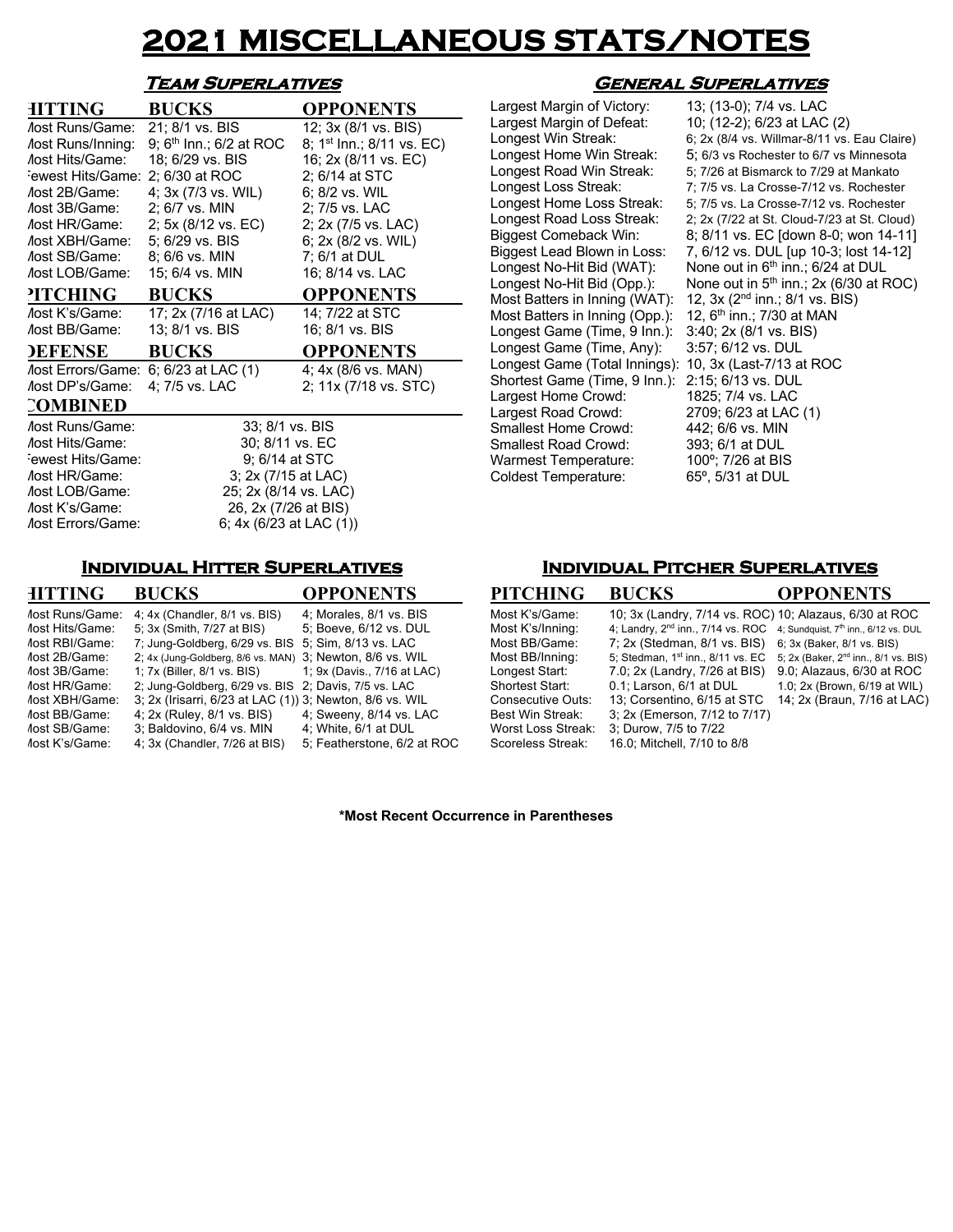| <b>SITUATIONAL RECORDS</b>                        |           |             |                |                      |                      |
|---------------------------------------------------|-----------|-------------|----------------|----------------------|----------------------|
|                                                   | Total     | <b>Home</b> | Away           | 1 <sup>st</sup> Half | 2 <sup>nd</sup> Half |
| vs. Bismarck                                      | $7 - 1$   | $3 - 1$     | 4-0            | $1 - 1$              | $6-0$                |
| vs. Duluth                                        | $6 - 3$   | $3 - 2$     | $3 - 1$        | $5 - 3$              |                      |
| vs. Eau Claire                                    | 5-3       | $2 - 2$     | $4 - 1$        | $2 - 2$              | $3 - 1$              |
| vs. La Crosse                                     | 4-4       | $2 - 2$     | $2 - 2$        | $2 - 2$              | $2 - 2$              |
| vs. Mankato                                       | $3-5$     | $2 - 2$     | $1 - 3$        |                      | $3-5$                |
| vs. Minnesota                                     | $4 - 0$   | $4 - 0$     | $\blacksquare$ | $4 - 0$              | $\blacksquare$       |
| vs. Rochester                                     | 6-1       | $3-0$       | $3 - 1$        | $3 - 1$              | $3-0$                |
| vs. St. Cloud                                     | $3-5$     | $1 - 3$     | $2 - 2$        | $2 - 0$              | $1 - 5$              |
| vs. Willmar                                       | $5 - 3$   | $3 - 1$     | $2 - 2$        | 4-2                  | $1 - 1$              |
|                                                   |           |             |                |                      |                      |
| <b>Great Plains East</b>                          | 19-10     | $11 - 6$    | $8 - 4$        | $13 - 7$             | $5 - 3$              |
|                                                   |           |             |                |                      |                      |
| <b>Against RHSP</b>                               | 34-17     | $17 - 10$   | $17 - 7$       | $17 - 8$             | $16-9$               |
| <b>Against LHSP</b>                               | $9 - 8$   | $6 - 2$     | $3-6$          | $6-3$                | $3-5$                |
| <b>Bucks Score First</b>                          | $29-9$    | $14-3$      | $15-6$         | $17 - 4$             | $11 - 5$             |
| <b>Opp. Scores First</b>                          | $14 - 16$ | 9-9         | $5 - 7$        | $6 - 7$              | 8-9                  |
|                                                   |           |             |                |                      |                      |
| <b>Shutouts</b>                                   | $6 - 3$   | $2 - 2$     | $4 - 1$        | $4 - 1$              | $2 - 2$              |
|                                                   |           |             |                |                      |                      |
| <b>Bucks in May</b>                               | $1 - 0$   |             | $1 - 0$        | $1 - 0$              |                      |
| <b>Bucks in June</b>                              | $18 - 10$ | $9 - 4$     | $9-6$          | 18-10                |                      |
| <b>Bucks in July</b>                              | $15 - 12$ | $7-6$       | $8-6$          | 4-1                  | $11 - 11$            |
| <b>Bucks in August</b>                            | $9 - 3$   | $7 - 3$     | $2 - 0$        |                      | $8-3$                |
|                                                   |           |             |                |                      |                      |
| Bucks Up After 6th                                | $35 - 3$  | $22 - 1$    | $13 - 2$       | $20-3$               | $14-0$               |
| <b>Bucks Tied After 6th</b>                       | $4 - 1$   | 1-0         | $3 - 1$        | $2 - 0$              | $2 - 1$              |
| Bucks Down After 6 <sup>th</sup>                  | $3 - 22$  | $0 - 12$    | $3-9$          | $1 - 8$              | $2 - 13$             |
|                                                   | $36-3$    | $22 - 1$    | $14 - 2$       | $21 - 3$             | $14-0$               |
| Bucks Up After 7th<br><b>Bucks Tied After 7th</b> | $5 - 1$   | $1 - 0$     | 4-1            | $1-0$                | $4 - 1$              |
|                                                   | $1 - 22$  | $0 - 12$    | $1 - 9$        | $1 - 8$              | $0 - 13$             |
| Bucks Down After 7th                              |           |             |                |                      |                      |
| Bucks Up After 8th                                | $41 - 1$  | $22 - 1$    | $19-0$         | $23-1$               | $17-0$               |
| Bucks Tied After 8th                              | $1 - 1$   | $1 - 0$     | $0 - 1$        | $0 - 1$              | $1 - 0$              |
| <b>Bucks Down After 8th</b>                       | $0 - 23$  | $0 - 12$    | $0 - 11$       | $0 - 9$              | $0 - 14$             |
|                                                   |           |             |                |                      |                      |
| Extra Innings                                     | 2-3       | 0-1         | 2-2            | 0-2                  | 2-1                  |
|                                                   |           |             |                |                      |                      |
| <b>One-Run Games</b>                              | 5-8       | 3-1         | $2 - 7$        | $1 - 3$              | 4-5                  |
| <b>Two-Run Games</b>                              | 6-5       | 2-2         | 4-3            | $1 - 3$              | 4-2                  |
| Three-Run Games                                   | 7-4       | 4-4         | 3-0            | 4-0                  | 3-4                  |
| Decided by 4+ Runs                                | $25 - 8$  | 14-6        | 11-2           | $17 - 5$             | $8-3$                |

| <b>PITCHER STATISTICS</b> |                           |                  |  |  |  |  |  |  |  |
|---------------------------|---------------------------|------------------|--|--|--|--|--|--|--|
| <b>STARTERS</b>           | <b>STATISTICS</b>         | <b>RELIEVERS</b> |  |  |  |  |  |  |  |
| $20 - 16$                 | <b>Win-Loss Record</b>    | $23-9$           |  |  |  |  |  |  |  |
| 298.2                     | <b>Innings Pitched</b>    | 297.2            |  |  |  |  |  |  |  |
| .257                      | <b>BA Against</b>         | .237             |  |  |  |  |  |  |  |
| .696                      | <b>OPS Against</b>        | .673             |  |  |  |  |  |  |  |
| 3.92                      | <b>Earned Run Average</b> | 3.90             |  |  |  |  |  |  |  |
| 3.79                      | <b>FIP</b>                | 3.65             |  |  |  |  |  |  |  |
| 19.8%                     | <b>Strikeout Rate</b>     | 23.6%            |  |  |  |  |  |  |  |
| 12.4%                     | <b>Walk Rate</b>          | 13.4%            |  |  |  |  |  |  |  |
| 11                        | <b>Home Runs</b>          | 13               |  |  |  |  |  |  |  |
| 1.527                     | <b>WHIP</b>               | 1.522            |  |  |  |  |  |  |  |

## **SCORING BY INNING**

|            | 4 <sub>st</sub> | ond | 3 <sup>rd</sup>    | $A$ th | 5 <sup>th</sup> | $\mathbf{6}^{\text{th}}$ | 7th                   | oth | $9^{\sf th}$ | ALL<br>A. |
|------------|-----------------|-----|--------------------|--------|-----------------|--------------------------|-----------------------|-----|--------------|-----------|
| WA1        | 48              | 50  | rΩ<br>ხა           | 62     | 85              | 51                       | $\Delta$ <sup>1</sup> | 60  |              |           |
| <b>OPP</b> | 42              |     | $40^{\circ}$<br>тν | 30     | 55              | 43<br>t.                 | 29                    | 24  | 39           | 333       |
|            |                 |     |                    |        |                 |                          |                       |     |              |           |

| <b>RECORD BY RUNS SCORED</b>                                                                                                   |  |  |  |  |  |
|--------------------------------------------------------------------------------------------------------------------------------|--|--|--|--|--|
|                                                                                                                                |  |  |  |  |  |
|                                                                                                                                |  |  |  |  |  |
| 0 1 2 3 4 5 6 7 8 9 10+<br>WAT 0-3 0-1 2-6 0-2 5-3 6-2 1-3 4-0 5-1 4-0 17-1<br>OPP 0-6 0-5 3-5 2-8 2-3 2-6 3-3 1-2 4-4 2-0 4-2 |  |  |  |  |  |

## **STARTS BY LINEUP**

| 1st | Seng-20, Steffensen-14, Smith-13, Tincher-6, Biller-6, Critchett-2, McNally-2, Kasevich-1, Repetti-1, Chandler-1, Fennelly-1,<br>Rulev-1                                                                                    |
|-----|-----------------------------------------------------------------------------------------------------------------------------------------------------------------------------------------------------------------------------|
| 2nd | McGowan-23, Smith-18, Kasevich-12, Critchett-6, Irisarri-4, Jung Goldberg-2, Biller-1, Repetti-1, Tincher-1                                                                                                                 |
| 3rd | Kasevich-18, Jung Goldberg-14, McGowan-12, Garcia-10, Smith-7, Ta. Shahidi-4, Tincher-1, Gonzalez-1, Steffensen-1                                                                                                           |
| 4th | Jung Goldberg-28, McGowan-7, Lyon-6, Campagna-5, Kasevich-5, Garcia-4, Repetti-3, Irisarri-2, Church-2, Gonzalez-2,<br>Patrick-2. Tincher-1. Smith-1                                                                        |
| 5th | Gonalez-15, Jung Goldberg-8, Tincher-7, Lyon-7, Critchett-6, Kasevich-4, Repetti-4, Irisarri-3, Church-3, Campagna-3,<br>Marchman-2, Patrick-1, Fennelly-1, Steffensen-1, Chandler-1, McNally-1, McGowan-1                  |
| 6th | Campagna-10, Irisarri-9, Repetti-8, Critchett-7, Gonzalez-6, Church-5, Fennelly-5, Lyon-5, McNally-3, Fennelly-4, Gomes-2,<br>Chandler-2, Steffensen-1, Ta., Shahidi-1, Tincher-1, Marchman-1, Biller-1, Patrick-1          |
| 7th | Gonzalez-12, Critchett-7, Marchman-6, Baldovino-6, McNally-5, Campagna-5, Biller-5, Fennelly-5, Gomes-3, Bianco-3, Chandler-2,<br>Irisarri-2, Ta. Shahidi-2, Patrick-1, Lyon-1, Repetti-1, Longstreth-1, Tincher-1, Ruley-1 |
| 8th | Chandler-15, McNally-10, Biller-8, Baldovino-6, Marchman-6, Ruley-5, Critchett-5, Tv, Shahidi-4, Gomes-4, Ta, Shahidi-2, Campagna-2,<br>Longstreth-2, Fennelly-1, Bianco-1, Irisarri-1, Treloar-1                           |
| 9th | , Seng-30, Biller-12, Steffensen-6, Chandler-4, Critchett-4, Treloar-3, Ty. Shahidi-3, Fennelly-2 McNally-2, Baldovino-1,<br>Tincher-1                                                                                      |

## **STARTS BY POSITION**

| C.        | Gonzalez-23, Campagna-16, Marchman-12, Tincher-12, Ta. Shahidi-5                                                                                                                                                |
|-----------|-----------------------------------------------------------------------------------------------------------------------------------------------------------------------------------------------------------------|
| 1В        | McGowan-38, Jung Goldberg-13, Critchett-10, Campagna-3, Church-2, Gomes-2                                                                                                                                       |
| 2B        | Smith-27, Irisarri-15, Chandler-8, Baldovino-4, McNally-4, Bianco-3, Ruley-2, Fennelly-2, Patrick-2, Ty. Shahidi-1                                                                                              |
| 3B        | Jung Goldberg-15, McNally-13, Repetti-10, Chandler-8, Church-5, Fennelly-4, Ta. Shahidi-3, Critchett-3, Irisarri-3, Patrick-3,<br>Tv. Shahidi-1                                                                 |
| SS        | Kasevich-38, Baldovino-9, Fennelly-7, Repetti-6, McNally-4, Chandler-4                                                                                                                                          |
| LF        | Smith-12, Critchett-10, Steffensen-9, Jung Goldberg-8, Biller-8, Lyon-5, Ty. Shahidi-4, Ruley-3, Gomes-3, Treloar-2, Longstreth-2, McNally-1, Marchman-1                                                        |
| CF.       | Seng-50, Steffensen-8, Biller-7, Lyon-2, Bianco-1                                                                                                                                                               |
| <b>RF</b> | Biller-18, Garcia-14, Jung Goldberg-12, Lyon-11, Steffensen-6, Critchett-4, Longstreth-1, McNally-1                                                                                                             |
| <b>DH</b> | Gonzalez-13, Critchett-9, Tincher-7, McGowan-5, Campagna-5, Gomes-4, Jung Goldberg-4, Kasevich-3, Church-<br>3, Irisarri-3, Repetti-2, Marchman-2, Ruley-2, Treloar-2, Ty. Shahidi-1, Ta. Shahidi-1, Fennelly-1 |

## **LONGEST HIT STREAK**

| <b>LENGTHI</b> | <b>NAME</b> | <b>START</b>          | <b>END</b>             |
|----------------|-------------|-----------------------|------------------------|
| 15             | McGowan     | 5/31 at DUL (1-for-5) | 6/17 vs. DUL (0-for-5) |
| 11             | Garcia      | 6/3 vs. ROC (3-for-4) | -                      |
| 9              | McGowan     | 6/19 at WIL (2-for-5) | 6/30 at ROC (0-for-3)  |
| 9              | Kasevich    | 6/22 vs. EC (2-for-3) | 7/2 vs. WIL (0-for-4)  |

# **LONGEST ON-BASE STREAK**

| <b>LENGTH</b> | <b>NAME</b> | <b>START</b>          | <b>END</b>    |  |  |  |  |
|---------------|-------------|-----------------------|---------------|--|--|--|--|
| 23            | Steffensen  | 5/31 at DUL (1-for-4) | <b>ACTIVE</b> |  |  |  |  |
| 22            | Irisarri    | 5/31 at DUL (1-for-3) | -             |  |  |  |  |
| 19            | Campagna    | 7/9 vs. MAN (1-for-3) | -             |  |  |  |  |
| 17            | Smith       | 7/22 at STC (2-for-4) | <b>ACTIVE</b> |  |  |  |  |
| _             |             |                       |               |  |  |  |  |

#### **LONGEST PLAYING STREAK LENGTH NAME START END** 23 Kasevich 7/10 vs. STC 8/8 at EC 22 Jung-Goldberg 6/8 at WIL 7/2 vs. WIL 20 McNally | 6/29 vs. BIS | 7/22 at STC 17 | Kasevich | 6/21 vs. EC | 7/9 vs. MAN

| <b>CATCHER STATISTICS</b> |               |           |            |  |    |           |  |       |     |            |
|---------------------------|---------------|-----------|------------|--|----|-----------|--|-------|-----|------------|
| <b>NAME</b>               | $\mathsf{cs}$ | <b>SB</b> | <b>PCT</b> |  | Е  | <b>PB</b> |  | IC    | ER  | <b>ERA</b> |
| Gonzalez                  | 6             | 19        | 24.0%      |  | 1  | 6         |  | 188.1 | 91  | 4.35       |
|                           |               |           |            |  |    |           |  |       |     |            |
| Ta. Shahidi               | 1             | 5         | 16.7%      |  | 1  | 1         |  | 52.0  | 19  | 3.29       |
|                           |               |           |            |  |    |           |  |       |     |            |
| Marchman                  | 4             | 27        | 12.9%      |  | 3  | 4         |  | 99.1  | 40  | 3.62       |
|                           |               |           |            |  |    |           |  |       |     |            |
| Campagna                  | 7             | 22        | 24.1%      |  | 7  | 1         |  | 147.2 | 68  | 4.14       |
|                           |               |           |            |  |    |           |  |       |     |            |
| Tincher                   | 9             | 14        | 39.1%      |  | 3  | O         |  | 109.0 | 41  | 3.39       |
| <b>TEAM</b>               | 27            | 87        | 23.7%      |  | 15 | 12        |  | 596.1 | 259 | 3.91       |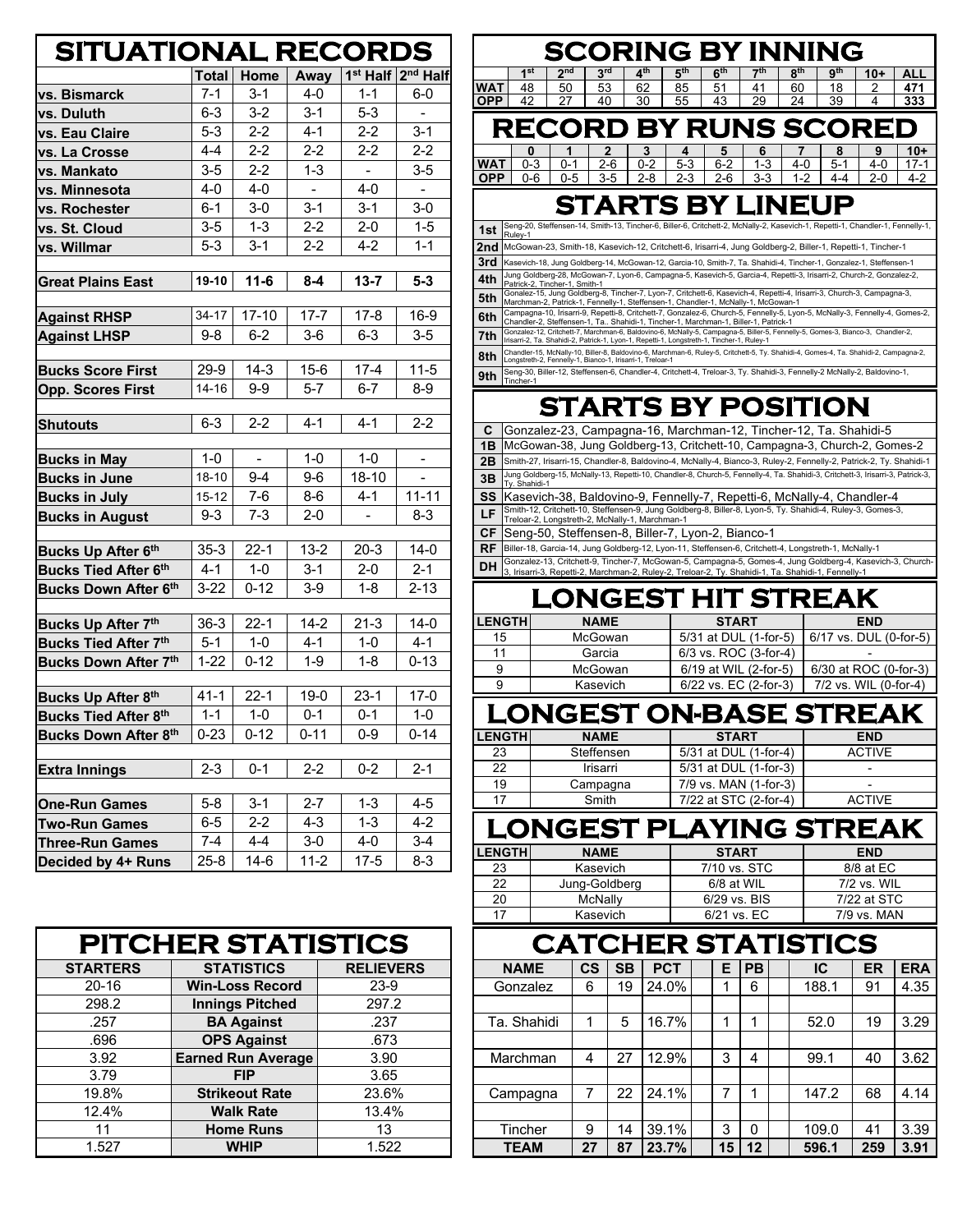| <b>DATE</b>  | <b>OPP</b>               | TIME (CT) W/L          |        | <b>SCORE</b>         | WAT R-H-E OPP R-H-E            |                               | <b>WIN</b>                               | LOSS                                                                        | <b>SAVE</b>                                                                                                            | W-L                    | <b>PLACE</b>                       | GB                               | ATT.         | <b>TOTAL</b>                      |
|--------------|--------------------------|------------------------|--------|----------------------|--------------------------------|-------------------------------|------------------------------------------|-----------------------------------------------------------------------------|------------------------------------------------------------------------------------------------------------------------|------------------------|------------------------------------|----------------------------------|--------------|-----------------------------------|
| 5/31         | @ DUL                    | 6:35 pm                | W      | $5-0$                | $5 - 7 - 0$                    | $0 - 5 - 1$                   | Cook (1-0)                               | Semone (0-1)                                                                | $\overline{\phantom{a}}$                                                                                               | $1 - 0$                | 1 <sup>st</sup>                    | $\sim$                           | 849          | $\blacksquare$                    |
| 6/1          | @ DUL                    | 6:35 pm                | L      | $10-6$               | $6 - 6 - 5$                    | $10 - 8 - 1$                  | Griffin (1-0)                            | Larson $(0-1)$                                                              |                                                                                                                        | $1 - 1$                | $T-1$ st                           | $\sim$                           | 393          |                                   |
| 6/2          | @ ROC                    | $6:35$ pm              | W      | $14-8$               | $14 - 10 - 3$                  | $8 - 8 - 3$                   | Nelson (1-0)                             | Medoro (0-1)                                                                |                                                                                                                        | $2 - 1$                | 1 <sup>st</sup>                    |                                  | 572          |                                   |
| 6/3          | <b>ROC</b>               | 6:35 pm                | W      | $8 - 5$              | $8 - 8 - 2$                    | $5 - 8 - 0$                   | Longstreth (1-0)                         | Betts (0-1)                                                                 | Repetti (1)                                                                                                            | $3 - 1$                | 1 <sup>st</sup>                    | $\mathbb{L}$                     | 752          | 752                               |
| 6/4<br>6/5   | <b>MIN</b><br><b>MIN</b> | $6:35$ pm<br>6:35 pm   | W<br>W | $12 - 4$<br>$9 - 1$  | $12 - 11 - 0$<br>$9 - 17 - 1$  | $4 - 7 - 3$<br>$1 - 3 - 1$    | Durow (1-0)                              | Sleeper (0-1)                                                               |                                                                                                                        | $4 - 1$<br>$5 - 1$     | 1 <sup>st</sup><br>1 <sup>st</sup> | $\mathbb{L}$<br>$\sim$           | 576<br>720   | 1328<br>2048                      |
| 6/6          | <b>MIN</b>               | $4:05$ pm              | W      | $7 - 1$              | $7 - 9 - 0$                    | $1 - 3 - 1$                   | Davitt (1-0)<br>Larson $(1-1)$           | Skoro (0-1)<br>Liffrig $(0-1)$                                              |                                                                                                                        | $6 - 1$                | 1 <sup>st</sup>                    | $\omega$                         | 442          | 2490                              |
| 6/7          | <b>MIN</b>               | $6:35$ pm              | W      | $8-0$                | $8 - 8 - 0$                    | $0 - 3 - 1$                   | Duffy (1-0)                              | Brandecker (0-1)                                                            | Nelson (1)                                                                                                             | $7 - 1$                | 1 <sup>st</sup>                    | $\overline{\phantom{a}}$         | 728          | 3218                              |
| 6/8          | @ WIL                    | 7:05 pm                | L      | $7-6$                | $6 - 9 - 2$                    | 7-14-2                        | Lombard (1-0)                            | Emerson (0-1)                                                               | Webb $(2)$                                                                                                             | $7 - 2$                | 1 <sup>st</sup>                    | $\blacksquare$                   | 681          |                                   |
| 6/9          | @ WIL                    | 7:05 pm                | W      | $4 - 2$              | $4 - 4 - 3$                    | $2 - 7 - 2$                   | Repetti (1-0)                            | Zigan $(1-1)$                                                               | $\blacksquare$                                                                                                         | $8 - 2$                | 1 <sup>st</sup>                    | $\omega$                         | 850          | $\overline{\phantom{a}}$          |
| 6/10         | $@$ EC                   | 6:35 pm                | L      | $5 - 4$              | $4 - 9 - 1$                    | $5 - 8 - 0$                   | Herold $(2-1)$                           | Nelson (1-1)                                                                | $\overline{\phantom{a}}$                                                                                               | $8 - 3$                | 1 <sup>st</sup>                    | $\blacksquare$                   | 806          | $\blacksquare$                    |
| 6/11         | @ EC                     | 7:05 pm                | W      | $11 - 3$             | $11 - 14 - 0$                  | $3 - 5 - 1$                   | Larson $(2-1)$                           | Kressin (1-1)                                                               |                                                                                                                        | $9 - 3$                | 1 <sup>st</sup>                    | $\blacksquare$                   | 1015         | $\blacksquare$                    |
| 6/12         | <b>DUL</b>               | $6:35$ pm              | L      | $14 - 12$            | 12-12-2                        | 14-16-2                       | Statzer (1-0)                            | Landry $(0-1)$                                                              |                                                                                                                        | $9 - 4$                | 1 <sup>st</sup>                    | $\mathcal{L}$                    | 936          | 4154                              |
| 6/13         | <b>DUL</b>               | $4:05$ pm              | W      | $5 - 2$              | $5 - 6 - 0$                    | $2 - 9 - 4$                   | Nelson (2-1)                             | Hammerberg (0-1)                                                            |                                                                                                                        | $10 - 4$               | 1 <sup>st</sup>                    | $\blacksquare$                   | 517          | 4671                              |
| 6/14         | @ STC                    | 7:05 pm                | W      | $5 - 2$              | $5 - 7 - 1$                    | $2 - 2 - 1$                   | Treloar (1-0)                            | Culley (0-1)                                                                | Mautz (1)                                                                                                              | $11 - 4$               | 1 <sup>st</sup>                    | $\blacksquare$                   | 1008         | $\blacksquare$                    |
| 6/15         | @ STC                    | $7:05$ pm              | W      | $9 - 0$              | $9 - 9 - 0$                    | $0 - 3 - 2$                   | Corsentino (1-0)                         | Roebuck (0-1)                                                               | Pontes (1)                                                                                                             | $12 - 4$               | 1 <sup>st</sup>                    | $\mathbb{Z}^2$                   | 1117         |                                   |
| 6/17         | <b>DUL</b>               | 12:05 pm               | W      | $7 - 3$              | $7 - 8 - 2$                    | $3 - 10 - 1$                  | Repetti (2-0)                            | Meyer $(0-2)$                                                               |                                                                                                                        | $13 - 4$               | 1 <sup>st</sup>                    | $\overline{\phantom{a}}$         | 720          | 5391                              |
| 6/18         | <b>DUL</b>               | $6:35$ pm              |        | $5 - 4$              | $4 - 9 - 0$                    | $5 - 11 - 0$                  | Voacolo (1-0)                            | Durow (1-1)<br>Davitt (1-1)                                                 | Wohlgemuth (1)                                                                                                         | $13 - 5$               | 1 <sup>st</sup><br>1 <sup>st</sup> | $\mathcal{L}$                    | 1045<br>867  | 6436                              |
| 6/19<br>6/20 | @ WIL<br>@ WIL           | 7:05 pm<br>5:05 pm     | W      | $4 - 2$<br>$9 - 3$   | $2 - 9 - 2$<br>$9 - 7 - 2$     | $4 - 10 - 4$<br>$3 - 10 - 4$  | Barrios (1-0)<br>Nelson (3-1)            | Schmitt (0-2)                                                               | Egbert $(2)$                                                                                                           | $13-6$<br>$14-6$       | 1 <sup>st</sup>                    | $\blacksquare$<br>$\blacksquare$ | 751          | $\overline{\phantom{a}}$          |
| 6/21         | EC                       | $6:35$ pm              | W      | $2 - 1$              | $2 - 4 - 0$                    | $1 - 8 - 1$                   | Duffy (2-0)                              | Shephard (0-1)                                                              | Burcham (1)                                                                                                            | $15 - 6$               | 1 <sup>st</sup>                    | $\sim$                           | 779          | 7215                              |
| 6/22         | EC                       | 6:35 pm                | L      | $11 - 3$             | $3 - 7 - 1$                    | $11 - 11 - 1$                 | Spencer (1-0)                            | Corsentino (1-1)                                                            |                                                                                                                        | $15 - 7$               | 1 <sup>st</sup>                    |                                  | 761          | 7976                              |
| 6/23         | @ LAC (DH)               | 12:05 pm               | W      | $12 - 7$             | 12-14-6                        | $7 - 10 - 0$                  | Nelson (4-1)                             | Crain (2-1)                                                                 | $\blacksquare$                                                                                                         | $16 - 7$               | 1 <sup>st</sup>                    | $\sim$                           | 2709         | $\sim$                            |
| 6/23         | $@$ LAC (DH)             | $6:35$ pm              | L      | $12 - 2$             | $2 - 7 - 2$                    | 12-13-1                       | Hansen (1-0)                             | Asghar (0-1)                                                                |                                                                                                                        | $16 - 8$               | 1 <sup>st</sup>                    | $\mathcal{L}$                    | 2051         |                                   |
| 6/24         | @ DUL                    | $6:35$ pm              | W      | $8 - 5$              | $8 - 11 - 1$                   | $5 - 8 - 2$                   | Durow (2-1)                              | Griffin (1-2)                                                               | Mautz (2)                                                                                                              | $17 - 8$               | 1 <sup>st</sup>                    | $\blacksquare$                   | 1151         |                                   |
| 6/25         | @ DUL                    | 6:35 pm                | W      | $11 - 5$             | $11 - 12 - 0$                  | $5 - 10 - 1$                  | Larson $(3-1)$                           | Sarhatt (0-1)                                                               | Mautz (3)                                                                                                              | $18 - 8$               | 1 <sup>st</sup>                    | $\blacksquare$                   | 607          | $\overline{\phantom{a}}$          |
| 6/28         | <b>BIS</b>               | 6:35 pm                | L      | $11 - 7$             | $7 - 13 - 1$                   | $11 - 14 - 1$                 | Reeder (1-1)                             | Jones $(0-1)$                                                               |                                                                                                                        | $18-9$                 | 1 <sup>st</sup>                    | $\mathbb{L}$                     | 764          | 8740                              |
| 6/29         | <b>BIS</b>               | 6:35 pm                | W      | $15 - 4$             | $15 - 18 - 1$                  | $4 - 6 - 0$                   | Corsentino (2-1)                         | Carmack (1-3)                                                               |                                                                                                                        | $19-9$                 | 1 <sup>st</sup>                    | $\sim$                           | 575          | 9315                              |
| 6/30         | @ ROC                    | $6:35$ pm              | L      | $2 - 0$              | $0 - 2 - 0$                    | $2 - 10 - 0$                  | Alazaus (3-1)                            | Duffy (2-1)                                                                 | $\blacksquare$                                                                                                         | 19-10                  | 1 <sup>st</sup>                    | $\sim$                           | 659          | $\blacksquare$                    |
| 7/1<br>7/2   | @ ROC                    | 6:35 pm                | W<br>W | $12 - 2$             | $12 - 10 - 1$<br>$10 - 15 - 0$ | $2 - 5 - 3$                   | Emerson (1-1)                            | Krupke (0-4)                                                                |                                                                                                                        | $20 - 10$<br>$21 - 10$ | 1 <sup>st</sup><br>1 <sup>st</sup> | $\blacksquare$<br>$\blacksquare$ | 709<br>795   |                                   |
| 7/3          | <b>WIL</b><br><b>WIL</b> | $6:35$ pm<br>$6:35$ pm | W      | $10-3$<br>$9 - 5$    | $9 - 11 - 0$                   | $3 - 10 - 2$<br>$5 - 6 - 0$   | Repetti (3-0)<br>Davitt (2-1)            | Jabusch (1-2)<br>Schmitt (0-4)                                              |                                                                                                                        | $22 - 10$              | 1 <sup>st</sup>                    | $\mathbb{Z}^2$                   | 1069         | 10110<br>11179                    |
| 7/4          | LAC                      | $6:35$ pm              | W      | $13-0$               | $13 - 9 - 0$                   | $0 - 3 - 0$                   | Hagan (1-0)                              | Robinson (1-2)                                                              | Landry $(1)$                                                                                                           | $23 - 10$              | 1 <sup>st</sup>                    | $\overline{\phantom{a}}$         | 1825         | 13004                             |
| 7/5          | <b>LAC</b>               | $6:35$ pm              | L      | $8 - 4$              | $4 - 9 - 0$                    | $8 - 10 - 1$                  | Luensmann (3-2)                          | Durow (2-2)                                                                 |                                                                                                                        | $23 - 11$              | 1 <sup>st</sup>                    | $\mathbb{Z}^2$                   | 665          | 13669                             |
|              |                          |                        |        |                      |                                |                               | End of 2021 Northwoods League First Half |                                                                             |                                                                                                                        |                        |                                    |                                  |              |                                   |
| 7/7          | @ MAN                    | 5:00 pm                |        | $2 - 1$              | $1 - 5 - 0$                    | $2 - 5 - 1$                   | Young $(4-0)$                            | Button (0-1)                                                                |                                                                                                                        | $23 - 12$              | 2 <sup>nd</sup>                    | 1.0                              | 1052         | $\overline{\phantom{a}}$          |
| 7/7          | @ MAN                    | 7:35 pm                | L      | $3 - 2$              | $2 - 4 - 1$                    | $3 - 5 - 0$                   | Butler (3-1)                             | Treloar (1-1)                                                               |                                                                                                                        | $23 - 13$              | 2 <sub>nd</sub>                    | 1.0                              | 1052         |                                   |
| 7/8          | <b>MAN</b>               | $6:35$ pm              | L      | $11 - 8$             | $8 - 9 - 1$                    | $11 - 14 - 0$                 | Boerema (2-2)                            | Stedman (0-1)                                                               | Young (1)                                                                                                              | $23 - 14$              | 3 <sup>rd</sup>                    | 2.0                              | 531          | 14200                             |
| 7/9          | <b>MAN</b>               | $6:35$ pm              |        | $9-6$                | $6 - 10 - 0$                   | $9 - 9 - 1$                   | Pender $(4-1)$                           | Repetti (3-1)                                                               | Elder $(1)$                                                                                                            | $23 - 15$              | 4 <sup>th</sup><br>4 <sup>th</sup> | 3.0                              | 707          | 14907                             |
| 7/10<br>7/11 | <b>STC</b><br><b>STC</b> | 6:35 pm<br>$4:05$ pm   |        | $3-0$<br>$8 - 2$     | $0 - 6 - 3$<br>$2 - 7 - 1$     | $3 - 5 - 1$<br>$8 - 11 - 1$   | Dollander (3-0)<br>Romel (1-1)           | Davitt (2-2)<br>Durow (2-3)                                                 | Barison (4)<br>Davis (5)                                                                                               | $23 - 16$<br>$23 - 17$ | 4 <sup>th</sup>                    | 3.5<br>4.0                       | 1106<br>482  | 16013<br>16495                    |
| 7/12         | <b>ROC</b>               | 6:35 pm                | W      | $12 - 7$             | $12 - 16 - 1$                  | $7 - 9 - 1$                   | Emerson (2-1)                            | Alazaus (3-2)                                                               |                                                                                                                        | $24 - 17$              | 4 <sup>th</sup>                    | 4.0                              | 842          | 17337                             |
| 7/13         | @ ROC                    | 6:35 pm                | W      | $7-6$                | $7 - 9 - 1$                    | $6 - 8 - 1$                   | Emerson (3-1)                            | Maldonado (0-2)                                                             | Church (1)                                                                                                             | $25 - 17$              | $T-3rd$                            | 3.0                              | 904          |                                   |
| 7/14         | <b>ROC</b>               | 12:05 pm W             |        | $14 - 8$             | $14 - 15 - 3$                  | $8 - 6 - 2$                   | Landry $(1-1)$                           | Portela (1-1)                                                               | Santos (1)                                                                                                             | $26-17$                | $4^{\rm th}$                       | 2.5                              | 461          | 17798                             |
| 7/15         | @ LAC                    | 6:35 pm                | L      | $6-5$                | $5 - 8 - 1$                    | $6 - 8 - 1$                   | Freilich (1-1)                           | Button (0-2)                                                                |                                                                                                                        | $26 - 18$              | 4 <sup>th</sup>                    | 3.5                              | 2650         | $\blacksquare$                    |
| 7/16         | @ LAC                    | 6:35 pm                | W      | $4 - 3$              | $4 - 6 - 1$                    | $3 - 8 - 2$                   | Santos (1-0)                             | Hahn $(0-2)$                                                                | Treloar (1)                                                                                                            | $27 - 18$              | 4 <sup>th</sup>                    | 3.0                              | 2509         |                                   |
| 7/17         | <b>STC</b>               | 6:35 pm                | W      | $4 - 2$              | $4 - 5 - 1$                    | $2 - 7 - 1$                   | Emerson (4-1)                            | Penick (0-1)                                                                | Larson (1)                                                                                                             | $28 - 18$              | $T-3rd$                            | 2.5                              | 1434         | 19232                             |
| 7/18         | <b>STC</b>               | $4:05$ pm              | L.     | $2 - 0$              | $0 - 5 - 1$                    | $2 - 6 - 1$                   | Hierholzer (1-0)                         | Mautz $(0-1)$                                                               | Morones (1)                                                                                                            | 28-19                  | 3 <sup>rd</sup>                    | 2.5                              | 701          | 19933                             |
| 7/22         | @ STC                    | 7:05 pm                |        | $4 - 2$              | $2 - 10 - 2$                   | $4 - 7 - 0$                   | Cornelio (2-2)                           | Durow (2-4)                                                                 | July 20: 2021 Northwoods League All-Star Game and Home Run Derby, held in Mankato, Minnesota at ISG Field<br>Rippl (1) | 28-20                  | 3 <sup>rd</sup>                    | 2.5                              | 1392         |                                   |
| 7/23         | @ STC                    | 7:05 pm                | L.     | $9 - 8$              | $8 - 10 - 1$                   | $9 - 7 - 2$                   | Hackett (1-0)                            | Hagan (1-1)                                                                 | Barison (6)                                                                                                            | 28-21                  | 3 <sup>rd</sup>                    | 2.5                              | 1577         | $\overline{\phantom{a}}$          |
| $7/24$       | $@$ BIS                  | $6:35$ pm              | W      | $2 - 0$              | $2 - 6 - 0$                    | $0 - 6 - 1$                   | Davitt (3-2)                             | O'Halloran (2-1)                                                            | Button (1)                                                                                                             | 29-21                  | 3 <sup>rd</sup>                    | 2.5                              | 1752         | $\blacksquare$                    |
| 7/25         | @ BIS                    | 4:05 pm                | W      | $5-0$                | $5 - 8 - 1$                    | $0 - 4 - 1$                   | Mitchell (1-0)                           | Brewer $(2-1)$                                                              | Santos (2)                                                                                                             | $30 - 21$              | 2 <sup>nd</sup>                    | 1.5                              | 1764         |                                   |
| 7/26         | @ BIS                    | $6:35$ pm              | W      | $6 - 4$              | $6 - 9 - 2$                    | $4 - 5 - 1$                   | Landry $(2-1)$                           | Schaffitzel (0-1)                                                           | Button (2)                                                                                                             | $31 - 21$              | 3 <sup>rd</sup>                    | 1.0                              | 1969         | $\overline{\phantom{a}}$          |
| 7/27         | @ BIS                    | $6:35$ pm              | W      | $12 - 5$             | $12 - 15 - 3$                  | $5 - 9 - 2$                   | Hagan (2-1)                              | Reeder (1-2)                                                                |                                                                                                                        | $32 - 21$              | 2 <sup>nd</sup>                    | 0.5                              | 1945         | $\blacksquare$                    |
| 7/29         | @ MAN                    | $6:35$ pm              | W      | $5-3$                | $5 - 6 - 1$                    | $3 - 7 - 2$                   | Gotto (1-0)                              | Heuertz (1-1)                                                               | Button (3)                                                                                                             | $33 - 21$              | 2 <sub>nd</sub>                    | 0.5                              | 1730         |                                   |
| 7/30<br>7/31 | @ MAN<br><b>BIS</b>      | $6:35$ pm<br>6:35 pm   | L<br>W | $6-5$<br>$16 - 7$    | $5 - 10 - 0$<br>16-16-2        | $6 - 7 - 0$<br>$7 - 12 - 3$   | Boerema (3-3)<br>Durow (3-4)             | Larson $(3-2)$<br>Brewer (2-2)                                              | Reilly (5)<br>Santos (3)                                                                                               | 33-22<br>34-22         | 2 <sub>nd</sub><br>1 <sup>st</sup> | 0.5<br>$\blacksquare$            | 2502<br>1198 | $\overline{\phantom{a}}$<br>21131 |
| 8/1          | <b>BIS</b>               | $4:05$ pm              | W      | $21 - 12$            | $21 - 13 - 2$                  | $12 - 12 - 3$                 | Pron (1-0)                               | Baker (2-4)                                                                 | $\sim$                                                                                                                 | $35 - 22$              | 1 <sup>st</sup>                    | $\overline{\phantom{a}}$         | 757          | 21888                             |
| 8/2          | <b>WIL</b>               | $6:35$ pm              | L      | $6 - 3$              | $3 - 8 - 0$                    | $6 - 15 - 0$                  | Wintroub (1-1)                           | Landry $(2-2)$                                                              | Mocherman (1)                                                                                                          | 35-23                  | 1 <sup>st</sup>                    | $\omega$                         | 1106         | 22994                             |
|              |                          |                        |        |                      |                                |                               |                                          |                                                                             | August 3: 2021 Northwoods League Major League Dreams Showcase, held in La Crosse, Wisconsin at Copeland Park           |                        |                                    |                                  |              |                                   |
| 8/4          | <b>WIL</b>               | 6:35 pm                | W      | $4 - 3$              | $4 - 4 - 4$                    | $3 - 6 - 0$                   | Hagan (3-1)                              | <b>Blesch (2-1)</b>                                                         | Larson (2)                                                                                                             | 36-23                  | 1 <sup>st</sup>                    | $\blacksquare$                   | 776          | 23770                             |
| 8/5          | <b>MAN</b>               | $6:35$ pm              | W      | $5 - 1$              | $5 - 12 - 2$                   | $1 - 8 - 1$                   | Jones $(1-1)$                            | Lundgren (2-4)                                                              |                                                                                                                        | $37 - 23$              | 1 <sup>st</sup>                    | $\blacksquare$                   | 655          | 24425                             |
| 8/6          | <b>MAN</b>               | 6:35 pm                | W      | $8 - 5$              | $8 - 10 - 0$                   | $5 - 9 - 4$                   | Treloar (2-1)                            | LaRoc $k(0-1)$                                                              | Button (4)                                                                                                             | 38-23                  | 1 <sup>st</sup>                    | $\Box$                           | 786          | 25211                             |
| 8/8          | @ EC                     | 11:00 am               | W      | $4 - 1$              | $4 - 8 - 2$                    | $1 - 4 - 1$                   | Santos (2-0)                             | Karaba (1-1)                                                                |                                                                                                                        | 39-23                  | 1 <sup>st</sup>                    | $\blacksquare$                   | 500          |                                   |
| 8/8          | $@$ EC                   | $2:05$ pm              | W      | $10-3$               | $10 - 11 - 0$                  | $3 - 4 - 0$                   | Davitt (4-2)                             | Bahn (0-1)                                                                  |                                                                                                                        | 40-23                  | 1 <sup>st</sup>                    | $\blacksquare$<br>$\mathbb{Z}^2$ | 1021         |                                   |
| 8/11<br>8/12 | EC<br>EC                 | 6:35 pm<br>$6:35$ pm   | W<br>L | $14 - 11$<br>$8 - 2$ | $14 - 14 - 0$<br>$2 - 6 - 1$   | $11 - 16 - 2$<br>$8 - 11 - 1$ | <b>Beutel (1-0)</b><br>Pancer (1-5)      | Nicholson (0-1)<br>Gotto (1-1)                                              | Button (5)                                                                                                             | 41-23<br>41-24         | 1 <sup>st</sup><br>1 <sup>st</sup> | $\overline{\phantom{a}}$         | 810<br>704   | 26021<br>26725                    |
| 8/13         | LAC                      | $6:35$ pm              | W      | $7-6$                | $7 - 9 - 2$                    | $6 - 10 - 1$                  | Emerson (5-1)                            | Frielich (1-2)                                                              |                                                                                                                        | 42-24                  | 1 <sup>st</sup>                    | $\blacksquare$                   | 1304         | 28029                             |
| 8/14         | <b>LAC</b>               | $6:35$ pm              | L      | $8 - 4$              | $4 - 9 - 3$                    | $8 - 14 - 0$                  | Markl (2-1)                              | Crandall (0-1)                                                              | $\overline{\phantom{a}}$                                                                                               | 42-25                  | 1 <sup>st</sup>                    | $\overline{\phantom{a}}$         | 1358         | 29387                             |
|              |                          |                        |        |                      |                                |                               |                                          | August 15-16: 2021 Northwoods League Great Plains-East Subdivisional Series |                                                                                                                        |                        |                                    |                                  |              |                                   |
| 8/15         | @ DUL                    | 4:05 pm                | W      | 8-6                  | $8 - 9 - 2$                    | 6-11-1                        | Mitchell (2-0)                           | Maynard (0-2)                                                               | Button (6)                                                                                                             | 43-25                  | $\overline{\phantom{a}}$           | $\overline{a}$                   | 229          | 29616                             |
| 8/16         | <b>DUL</b>               | $6:35$ pm              |        |                      |                                |                               |                                          |                                                                             |                                                                                                                        |                        |                                    |                                  |              |                                   |